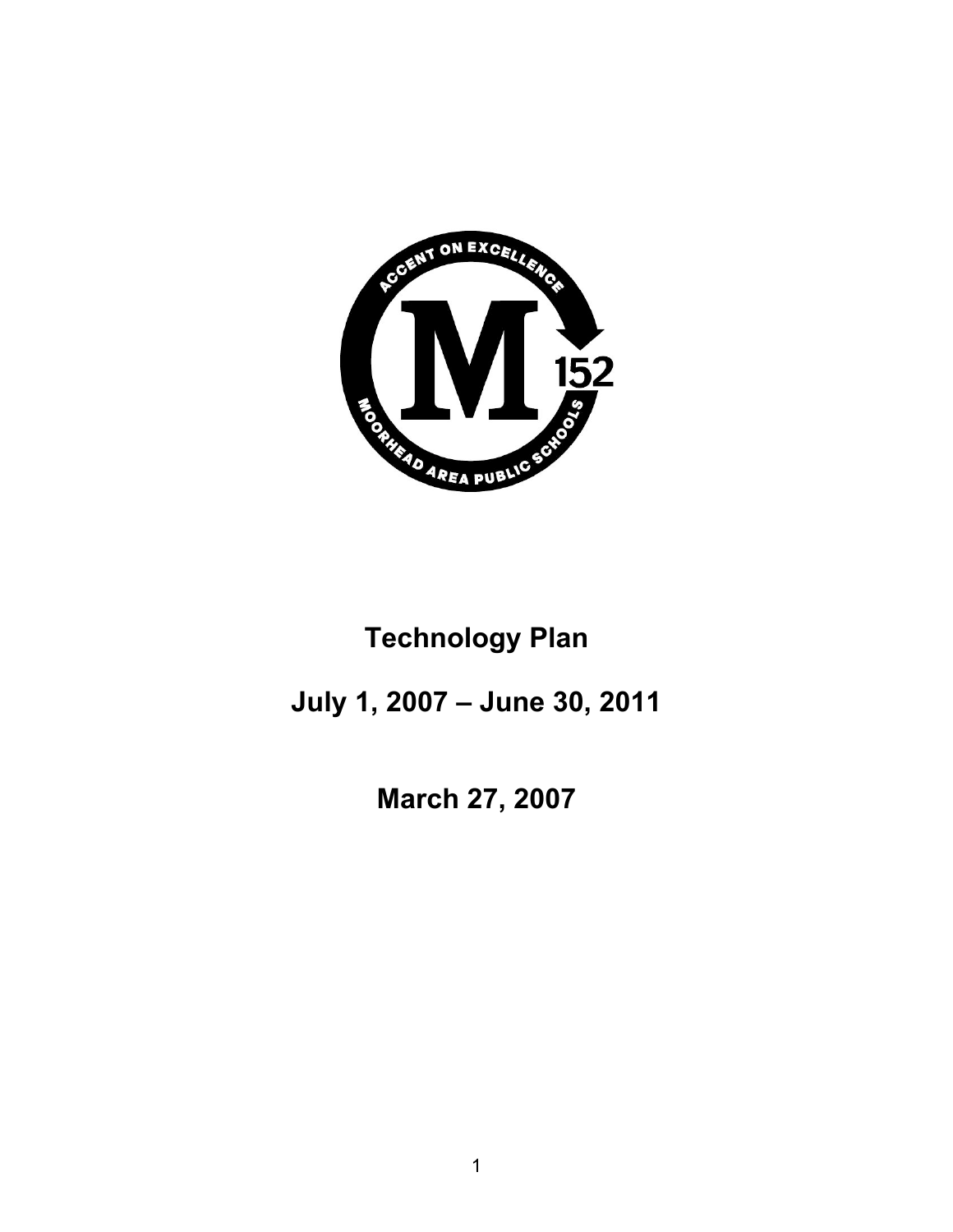

## **2007-2011 TECHNOLOGY PLANNING CHECKLIST FOR SCHOOL DISTRICTS, CHARTER SCHOOLS, NONPUBLIC SCHOOLS AND PUBLIC LIBRARIES**

School District Number: 0152

Contact Person Name: Dan Markert Contact Person Mailing Address: Probstfield Center for Education

Contact Person Phone Number: 218 284-3345

Name of School District: Moorhead Area Public Schools

2410  $14^{\text{th}}$  Street S Moorhead, MN 56560 Contact Person E-mail: dmarkert@moorhead.k12.mn.us

URL for this Technology Plan (if applicable): www.moorhead.k12.mn.us/techplan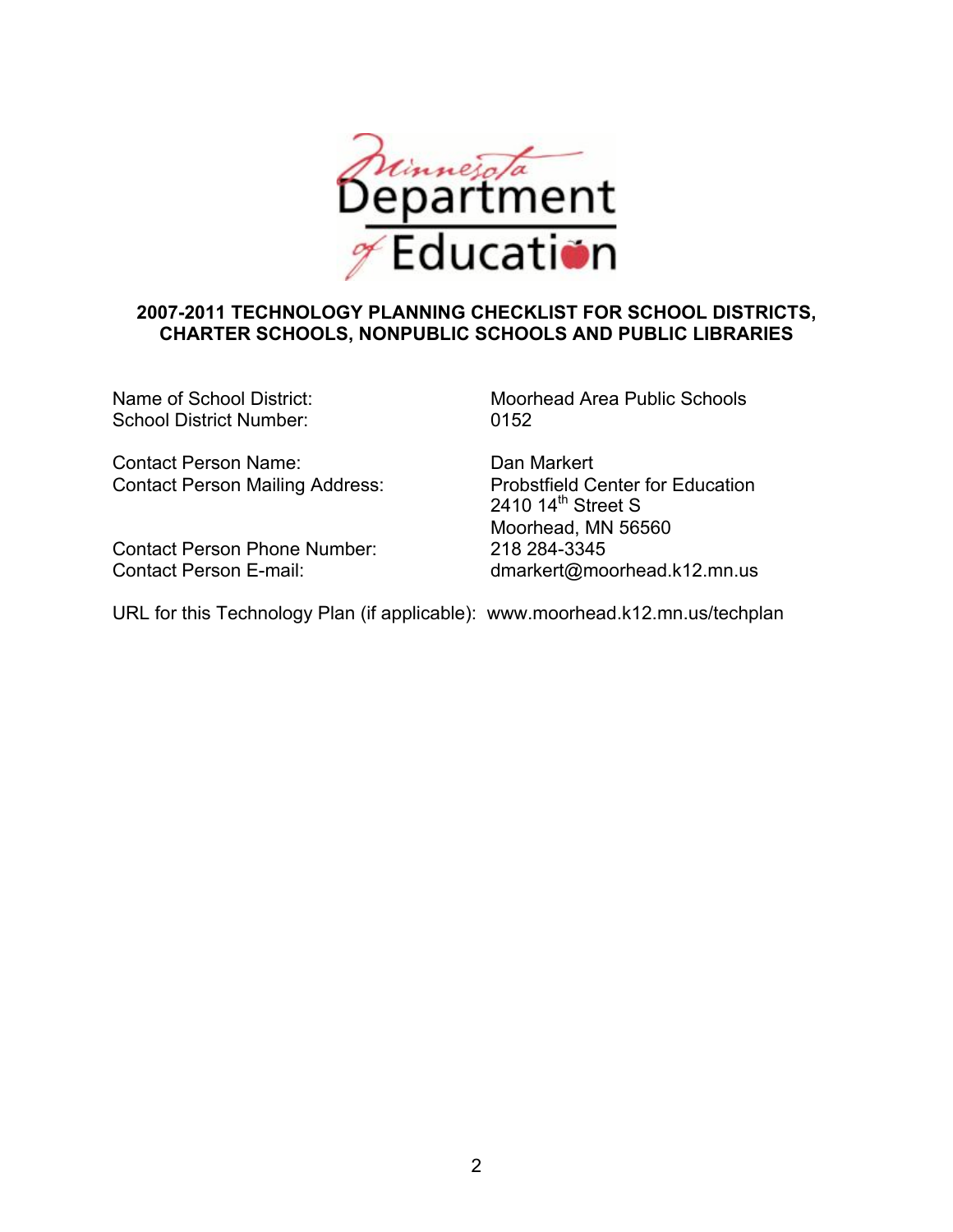| <b>CHECKLIST</b>                                             |                                     |  |
|--------------------------------------------------------------|-------------------------------------|--|
| <b>CRITERIA</b>                                              | PAGE(S) WHERE<br><b>CRITERIA IS</b> |  |
|                                                              | <b>ADDRESSED</b>                    |  |
| I. Planning and Needs Assessment                             | 5                                   |  |
| Organization Leadership and Technology Planning Committee    | 5                                   |  |
| Demographics of School District                              | $\overline{7}$                      |  |
| <b>Needs Assessment Method and Results</b>                   | 8                                   |  |
| II. Vision, Goals, Objectives, and Strategies for Technology | 13                                  |  |
| Technology Integration with Curriculum and Instruction       | 15                                  |  |
| Delivery of Media Services                                   | 17                                  |  |
| Increase/Improve Technology Access                           | 18                                  |  |
| <b>Administrative Support</b>                                | 20                                  |  |
| <b>Professional Development</b>                              | 21                                  |  |
| Assessment                                                   | 22                                  |  |
| <b>Online/Distance Learning</b>                              | 22                                  |  |
| <b>Parental Involvement</b>                                  | 24                                  |  |
| III. Policies and Procedures                                 | 25                                  |  |
| Equitable Access for Students with Exceptional Needs         | 25                                  |  |
| Data and Network Security                                    | 26                                  |  |
| Internet Safety Policy and CIPA Compliance                   | 27                                  |  |
| IV. Technology Infrastructure, Management, and Support       | 28                                  |  |
| <b>Telecommunications Capacity</b>                           | 28                                  |  |
| <b>Equipment Access for Instruction</b>                      | 29                                  |  |
| <b>Assistive Technology</b>                                  | 30                                  |  |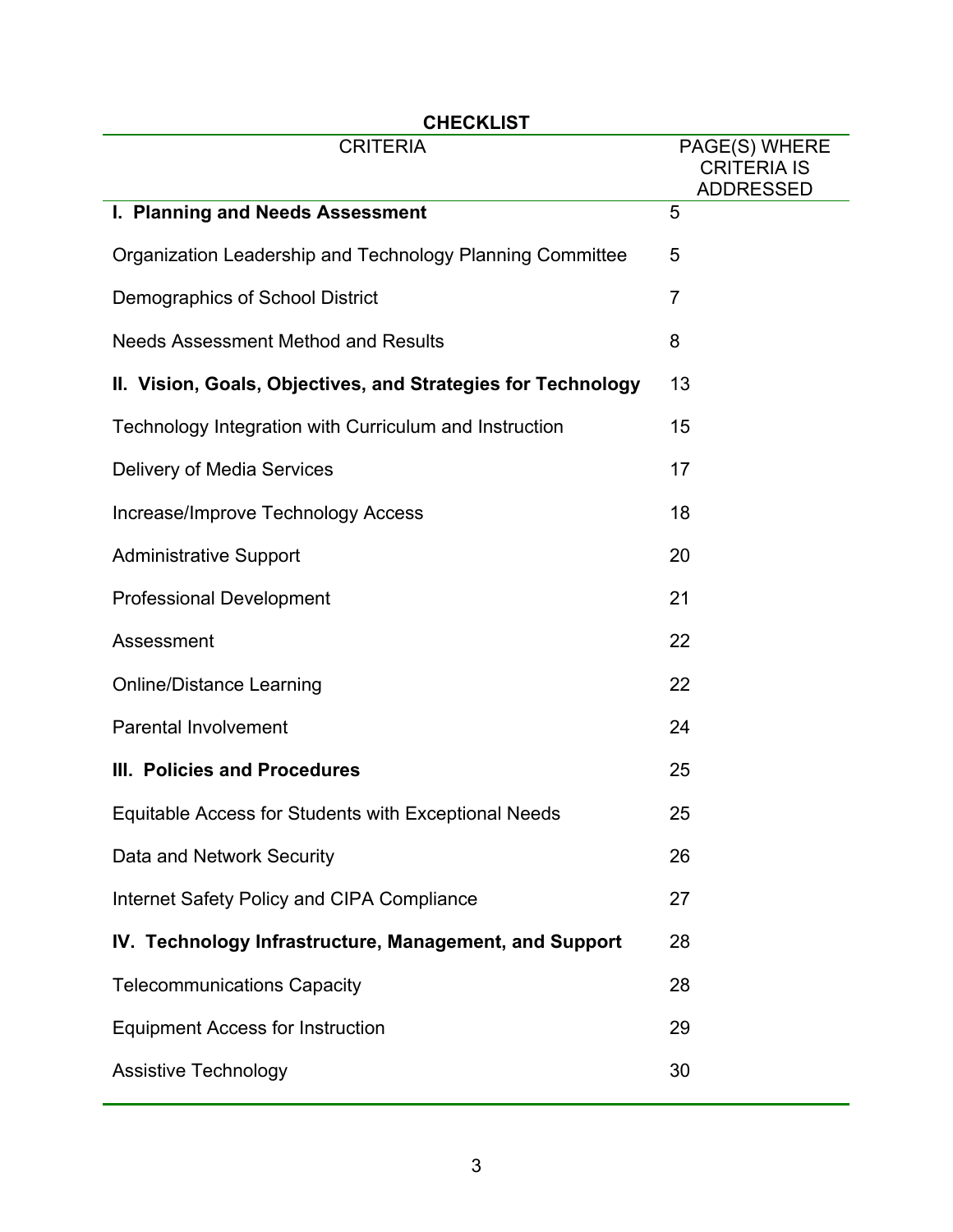| Average Age of Equipment for Instruction                                         | 30 |
|----------------------------------------------------------------------------------|----|
| Handhelds and/or Tablet PCs, Interactive Whiteboards and Other<br><b>Devices</b> | 30 |
| <b>Replacement Schedule</b>                                                      | 30 |
| <b>Technology Platform</b>                                                       | 30 |
| <b>Technical Staff Support</b>                                                   | 31 |
| <b>Required Technology Plan Matrix</b>                                           | 31 |
| V. Role of School Media Center                                                   | 34 |
| <b>VI. Staff Development and Training</b>                                        | 35 |
| <b>VII. Budget for Technology</b>                                                | 37 |
| <b>VIII. Implementation Plan</b>                                                 | 38 |
| IX. Evaluation Plan                                                              | 43 |
| Summary of Results of Evaluation of Previous Three-Year Plan                     | 43 |
| Evaluation Strategy for 2008-2011 Technology Plan                                | 45 |
| <b>Attached Appendices</b>                                                       | 46 |

# **OFFICIAL SUBMISSION CERTIFICATION**

This 2007-2011 Technology Plan is the official submission of the

**Moorhead Area Public Schools**.

Signature of Superintendent – Dr. Larry P. Nybladh

\_\_\_\_\_\_\_\_\_\_\_\_\_\_\_\_\_\_\_\_\_\_\_\_\_\_\_\_\_\_\_\_\_\_\_\_

DATE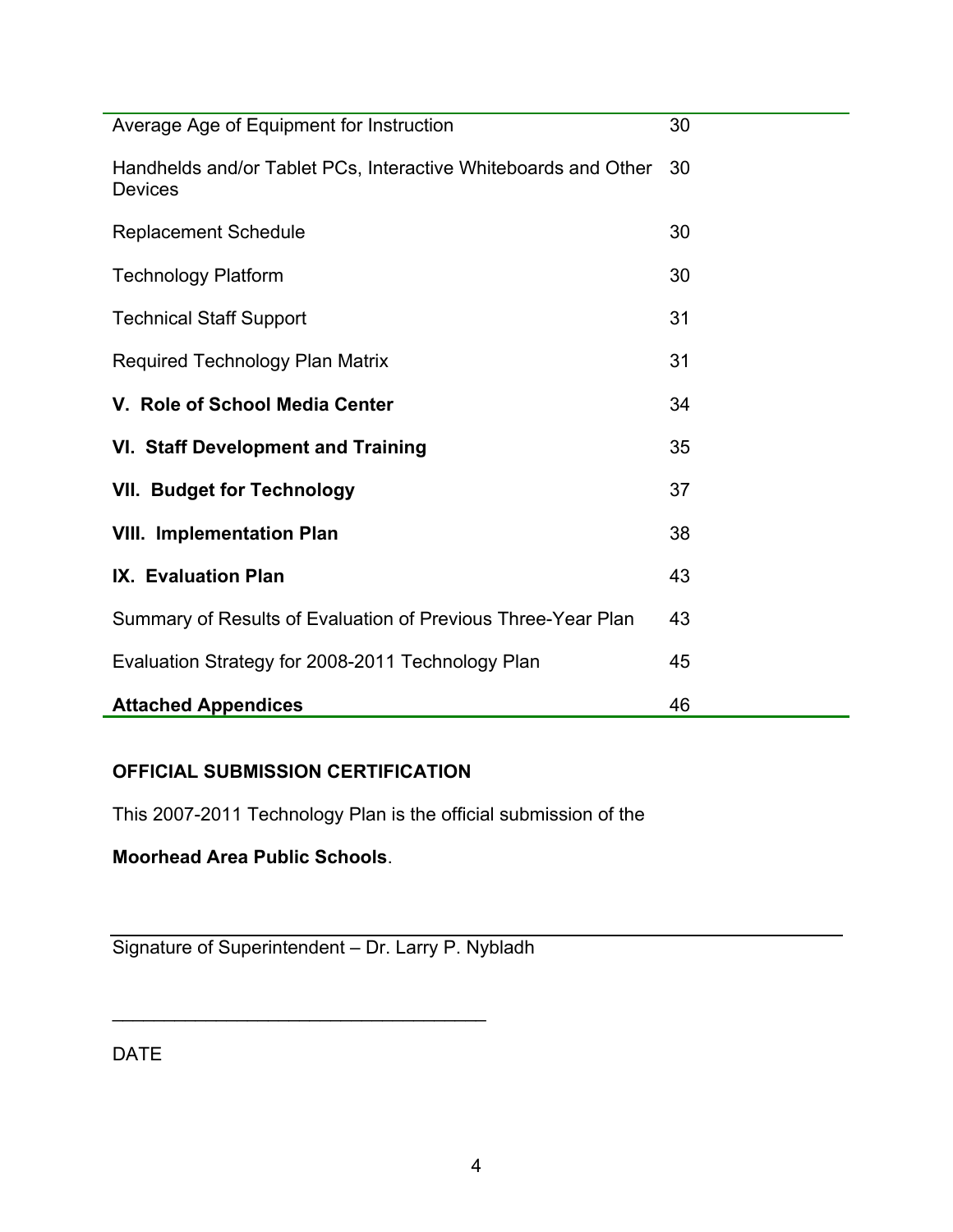### **2007-2011 TECHNOLOGY PLANNING CRITERIA FOR SCHOOL DISTRICTS**

#### **CRITERIA I: Planning and Needs Assessment**

#### **Organization Leadership and Technology Planning Committee**

Independent School District 152, Moorhead Area Public Schools, has pursued a very aggressive technology integration plan throughout its educational system. It continues to pursue partnerships with city, county, and state agencies for the betterment of the birth to adult learner.

#### **Executive Leadership**

Dan Markert, Director of Information Systems and Instructional Support, will direct this plan with support and guidance from the district's Educational Technology Committee.

#### **District-Wide Technical Services, Support and Leadership**

| Jon Carlson             | District Macintosh Server Administrator                |
|-------------------------|--------------------------------------------------------|
| Lynn Day                | Technology Projects, Purchasing & Voice Communications |
| <b>Gay Galles</b>       | Program Manager, Media Services                        |
| Pam Hancock             | MARSS Coordinator/State & Federal Data Reporting       |
| Ryan Hase               | <b>Application System Administrator</b>                |
| <b>Chris Haufschild</b> | Data Management and Analyst                            |
| <b>Travis Henry</b>     | Application and Web Developer                          |
| John Stadter            | <b>LAN/WAN Network Specialist</b>                      |
|                         |                                                        |

#### **Building-Level Certified Instructional Media Specialists**

| <b>Horizon Middle School</b>                   |
|------------------------------------------------|
| Paula Frazee-Sperling Ellen Hopkins Elementary |
| Moorhead High School                           |
| S.G. Reinertsen Elementary                     |
| <b>Robert Asp Elementary</b>                   |
|                                                |

#### **Building-Level Technical Support**

| Dale Volk       | Robert Asp Elementary & West Central Juvenile Center   |
|-----------------|--------------------------------------------------------|
| Jason Praus     | <b>Ellen Hopkins Elementary</b>                        |
| Dale Cary       | S.G. Reinertsen Elementary                             |
| Ed Breedon      | Horizon Middle School                                  |
| Renee Haapapuro | Horizon Middle School & Red River ALC                  |
| Jon Bergeron    | Moorhead High School                                   |
| Lori Palmer     | Moorhead High School                                   |
| Sharon Rein     | Moorhead High School                                   |
| Gretchen Ehlen  | <b>Adult Basic Education &amp; Community Education</b> |
|                 |                                                        |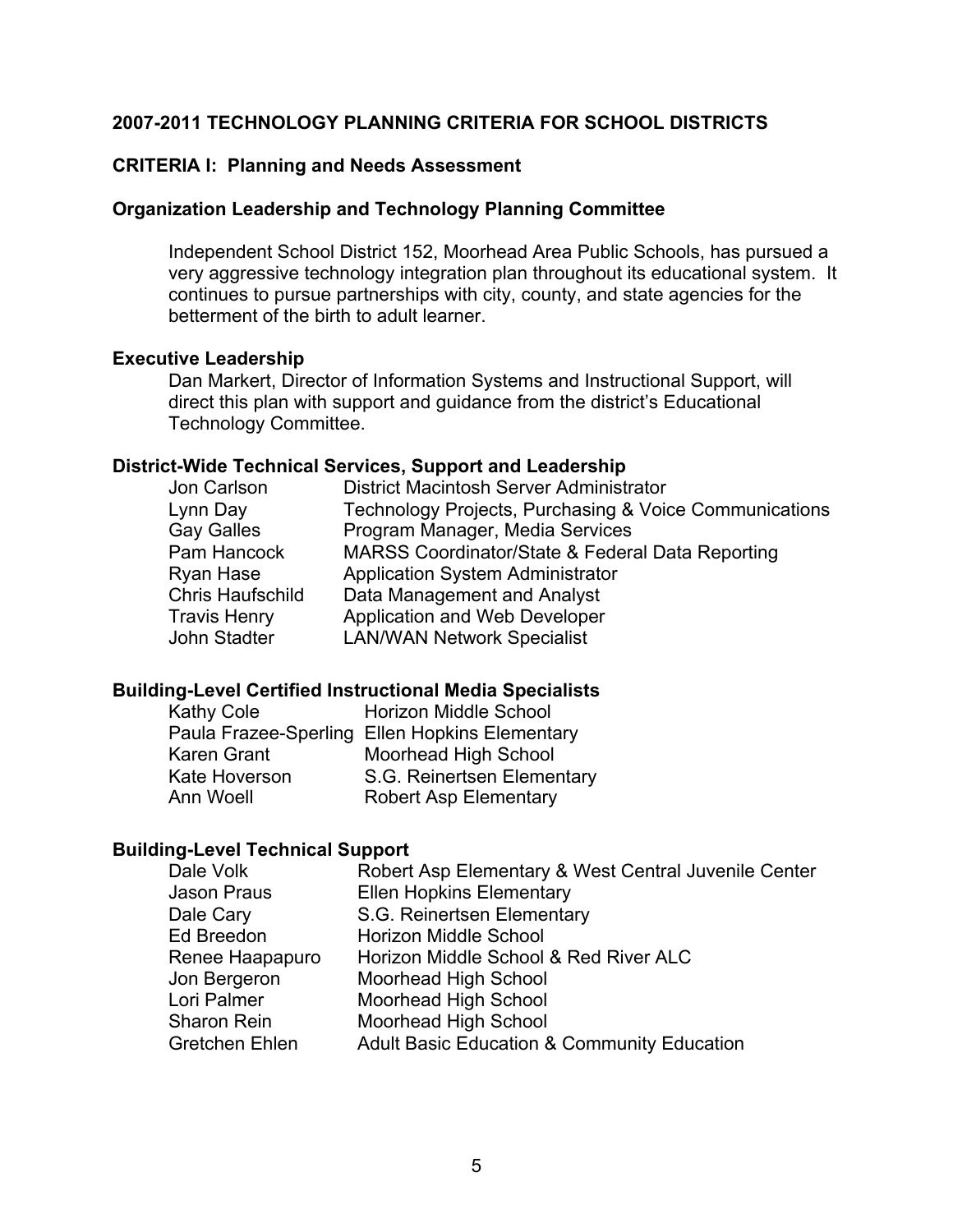#### **Certified Instructional Technology Integrationist**

Denita Clapp All district K-12 buildings

#### **Educational Technology Committee**

The Moorhead Area Public Schools District Technology Committee is led by the Director of Information Systems and Instructional Support and consists of the following:

- $\infty$  All members of district-wide technical services
- $\infty$  All building-level certified instructional media specialists
- $\infty$  All building-level technical support personnel
- $\infty$  Instructional technology integrationist
- $\infty$  A minimum of one teacher from each building within the district. Teacher representation includes a combination of regular education and special education staff. Members for the 2006-07 school year include:

Jennifer Carney Marge Lee Jane Aafedt Ann Hagen

| David Bowe           |  |
|----------------------|--|
| Maggie Schneider     |  |
| <b>Christy Leier</b> |  |
| Kathi Salvevold      |  |

 $\infty$  A School Board member, 2006-07 appointment Kris Thompson

The committee meets once each month throughout the school year. The Educational Technology Committee functions as a communication conduit to building level technology committees and assists with technology prioritization and decision making. Membership is open to any district staff member who has an interest. The Educational Technology Committee reviewed and endorsed this 2007-2011 Technology Plan.

#### **Technology Plan Steering Committee**

The Technology Plan Steering Committee, a subcommittee of the district Educational Technology Committee, compiled and completed a majority of the written portion of this plan.

- $\infty$  Dan Markert, Director of Information Systems and Instructional Support
- $\infty$  Denita Clapp, K-12 Technology Integrationist
- $\infty$  Lynn Day, Technology Projects, Purchasing & Voice Communications
- $\infty$  Gay Galles, Program Manager, Media Services

#### **Partnerships**

The district partners with city, government, and higher education institutions as well as other district programs. In our community and the greater Fargo-Moorhead area we continue to cooperate when mutually beneficial with: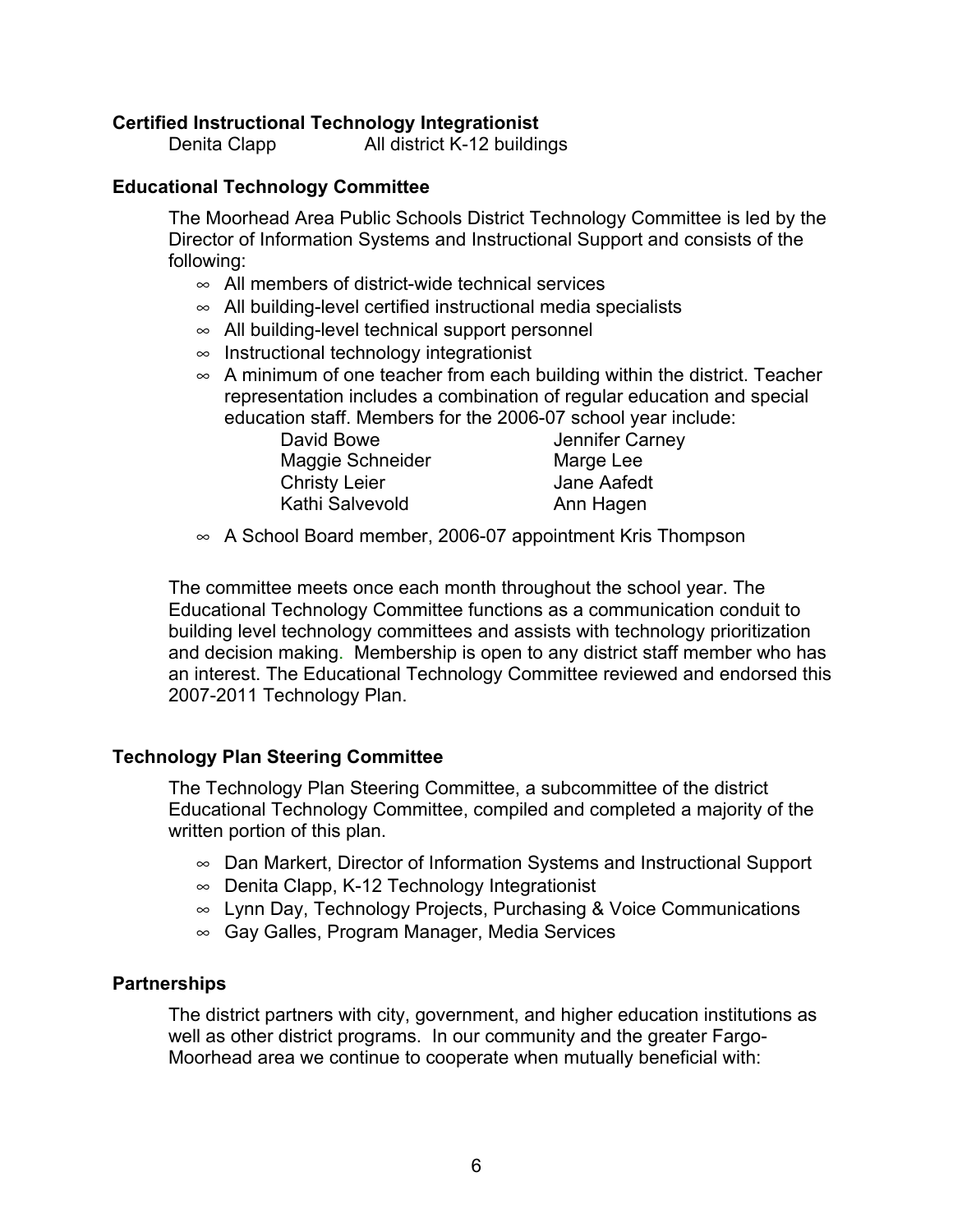Early Intervention Services Early Childhood Family Education Concordia College North Dakota State University City of Moorhead Clay County Head Start Adult Basic Education Moorhead Community Education Clay County Information Technology Moorhead Cable Access Television Minnesota State Community Region I - ESV and Technical College

Partners In Learning Minnesota State University – Moorhead Moorhead Public Service West Central Regional Juvenile Center

#### **Demographics of School District**

The Moorhead Area Public Schools have a reputation for excellence. The high expectations of parents, the dedication of the teachers and staff, and the influence of three four-year colleges in the area have made the schools among the best in Minnesota, a state with a highly regarded educational system.

The district is best known for three things: the superior academic achievement of its students, its far-reaching extracurricular activities, and its efficiency in operating costs.

The mission of the Moorhead School District is to develop the maximum potential of every learner to thrive in a changing world. Each day approximately 5,300 students learn and thrive in the classrooms, hallways and playgrounds of Moorhead Area Public Schools.

Ellen Hopkins Elementary School, Robert Asp Elementary School, and S.G. Reinertsen Elementary School serve students in grades K-5, Horizon Middle School serves grades 6-8, and Moorhead High School serves grades 9-12. The Red River Area Learning Center offers an alternative school setting and independent study options for middle school and high school learners.

Besides addressing the needs of K-12 students, the district also provides educational, social and recreational opportunities for learners of all ages.

Learning in Moorhead begins at birth with a wide range of popular Early Childhood Family Education classes for parents and children, birth though age five. Early Intervention Services provides special education services to children, birth through age five, in the district.

Each year, Community Education, a program of the Moorhead School District, offers approximately 1,000 enrichment courses to thousands of area residents. GED preparation and instruction in basic skills are offered through Adult Basic Education.

The Moorhead School District, which covers 216 square miles along the Red River, is 34 miles long and 9.5 miles wide. The district includes the cities of Moorhead, Georgetown and Sabin. The district's budget exceeds \$50 million.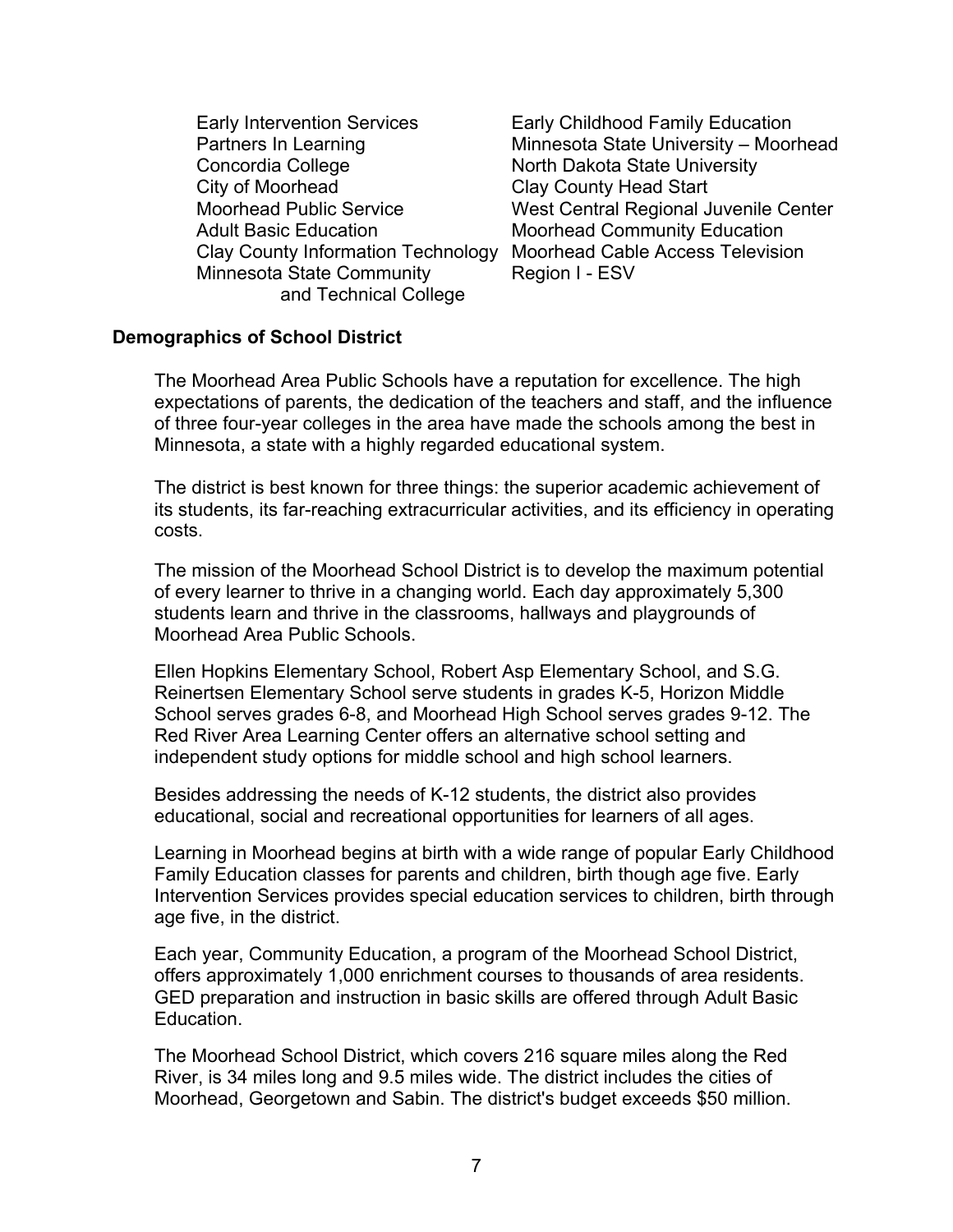The district is comprised of the following facilities.

| <b>Building</b>                         | <b>Grades Served</b>     | <b>March 2007</b><br><b>Enrollment</b> |
|-----------------------------------------|--------------------------|----------------------------------------|
| Moorhead High School                    | $9 - 12$                 | 1,619                                  |
| <b>Horizon Middle School</b>            | $6 - 8$                  | 1,188                                  |
| <b>Robert Asp Elementary</b>            | $K-5$                    | 751                                    |
| <b>Ellen Hopkins Elementary</b>         | $K-5$                    | 756                                    |
| S G Reinertsen Elementary               | $K-5$                    | 804                                    |
| <b>Red River Area Learning Center</b>   | $5 - 12$                 | 106                                    |
| <b>Outreach Center</b>                  | $7 - 12$                 | 13                                     |
| West Central Regional Juvenile Center   | $5 - 12$                 | 36                                     |
| <b>Probstfield Center for Education</b> | <b>Adult Ed and PreK</b> | 125 and 147                            |

# **Needs Assessment**

The parties involved in the needs assessment process included building technology committees, the district Educational Technology Committee, and the district and building staff development committees. In addition the organization has become increasingly dependent on the use of technology, therefore grade levels, departments, Building Leadership Teams, and other district committees directly and indirectly impact the technology utilization and purchasing process.

The Technology Needs Assessment for Moorhead Area Public Schools considered the:

- $\infty$  National Educational Technology Standards for Students, Teachers, and Administrators,
- $\infty$  Guidelines set forth in the No Child Left Behind (NCLB) legislation of 2001,
- $\infty$  Progress to date on the objectives set forth in our 2004-2007 District Technology Plan,
- $\infty$  Community stakeholders' feedback gathered from the district strategic planning process,
- Minnesota Academic Standards that involve media and technology and/or are impacted by technology,
- **•** Information gleaned from staff through the district Chainsaw Planning process as well as the technology specific staff survey, and
- $\infty$  Current trends in educational technology including Web 2.0

Moorhead Area Public Schools has transitioned to ISTE's NETS for students, teachers, and administrators.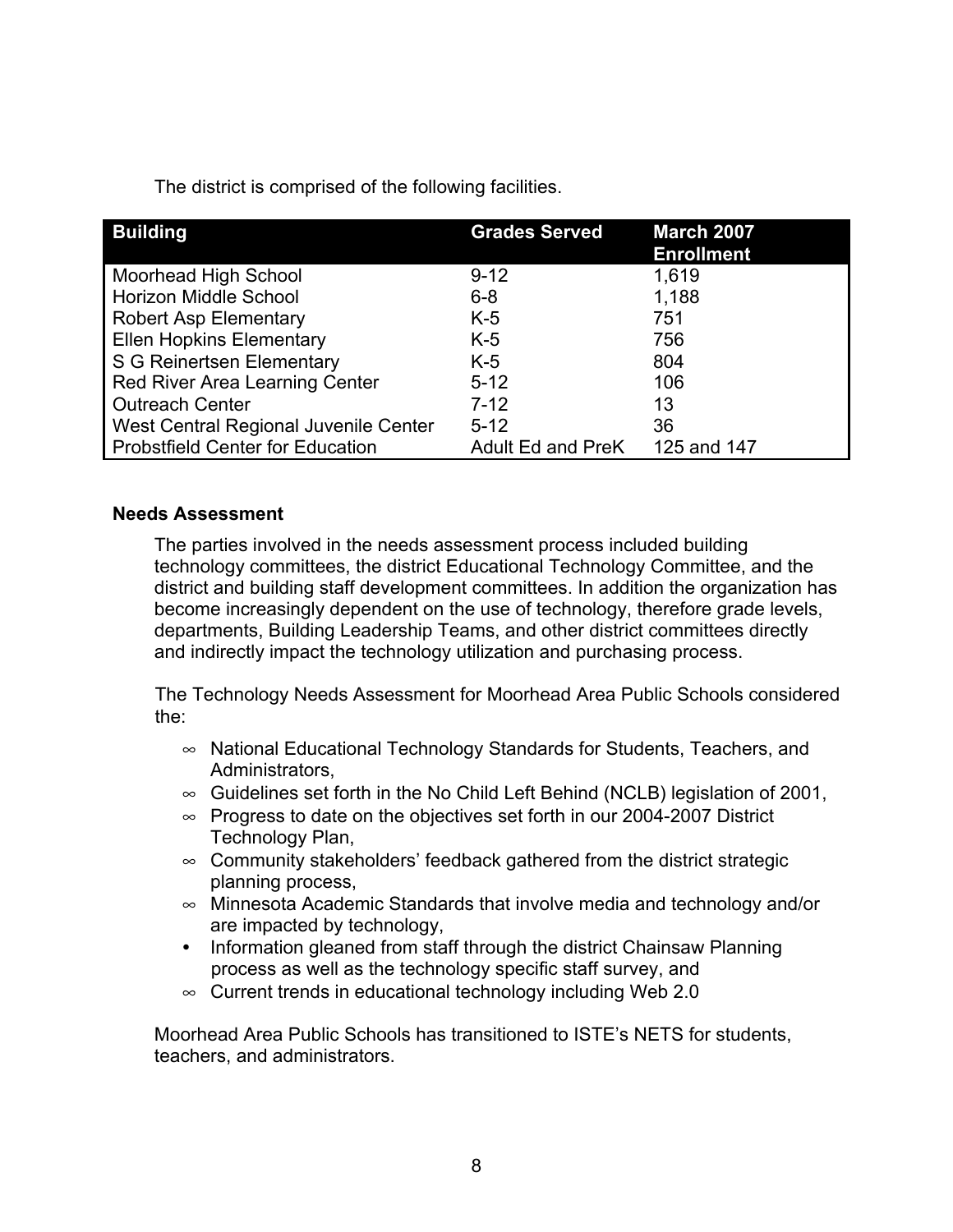#### **Focus on Student Needs:**

The six ISTE National Educational Technology Standards for Students (NETS) were discussed during the Needs Assessment. These standards address:

- $\infty$  teaching students basic operations and concepts,
- $\infty$  social, ethical, and human issues, and
- $\infty$  using technology for productivity, communication, research, problemsolving, and decision-making.

We defined our student needs in terms of equitable access issues that impact the attainment of standards. This falls in line with the NCLB legislation that also emphasizes providing equitable access to technology for students. Completion of \$64 million in school building projects in 2004 created more equitable technology access for all district students. All schools and teachers now have access to classroom-sized wired and wireless computer labs. Regular education classrooms now have ceiling mounted projectors connected to classroom computer and DVD/VHS combo units. The age (quality) and quantity of computer hardware is equitable by building and balanced by student enrollment. The district has standardized on several software applications.

Adequate technology access continues to be an issue. Online testing, scheduling conflicts and curriculum requirements have created a greater demand for technology access and therefore have lead to continued limited student access.

We identified the need to teach responsible use of technology to students as copyright and vandalism issues have arisen with the increase in technology availability. The development of Web 2.0 technologies has created additional student social, ethical, under age protection and privacy concerns that must be addressed. This need aligns with an objective outlined in the NETS standards for students. The NCLB legislation also refers to schools confronting new challenges that arise from technology successes.

### **Focus On Instructional Staff Needs:**

The six National Educational Technology Standards for Teachers (NETS) were discussed during the Needs Assessment. These standards were designed to ensure that teachers are able to:

- $\infty$  demonstrate a sound understanding of technology operations and concepts,
- $\infty$  plan and design effective learning environments and experiences supported by technology,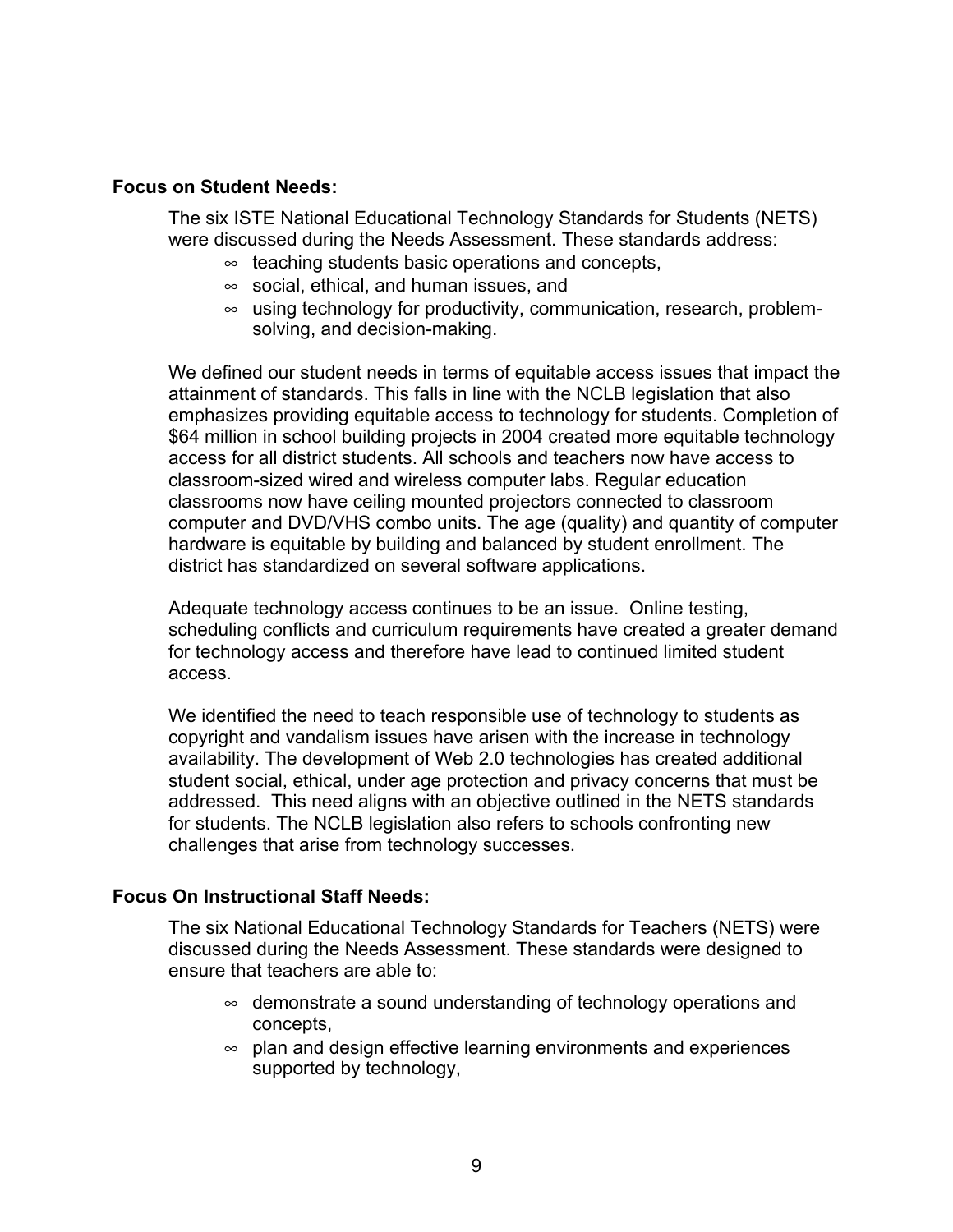- $\infty$  implement curriculum plans that include methods and strategies for applying technology to maximize student learning,
- $\infty$  apply technology to facilitate a variety of effective assessment and evaluation strategies,
- $\infty$  use technology to enhance their own productivity and professional practice, and
- $\infty$  apply the social, ethical, legal, and human values surrounding the use of technology.

We defined our teacher needs in terms of increasing awareness of the power of technology and achievement of the NETS standards for teachers. Completion of staff technology development classes is imperative to ensure that teachers are comfortable using technology in order to:

- $\infty$  utilize technology to design and implement effective instruction to meet the needs of all learners,
- $\infty$  integrate technology throughout the curriculum,
- $\infty$  ensure student respect for technology,
- $\infty$  deliver online student assessments,
- $\infty$  apply consistent reporting methods,
- $\infty$  realize the importance of data-driven decision making, and
- $\infty$  use technology to communicate with parents via the district's student information management system, as well as classroom, building and district Web sites.

These needs address the requirements of NCLB legislation to support different learning styles while meeting the needs of all learners in the classroom.

# **Focus On Community**

Interoperability issues are being reviewed and steps have been taken to advance the seamless sharing of information between the organization's technical systems. With Internet access within the home more prevalent, the district continues to develop ways to provide parents and student users access to resources and services. In addition, the district recognizes and is committed to continue efforts to minimize or eliminate entirely the "digital divide" that affects many students and patrons of our district.

In 2001, budget cuts reduced hours of after school services offered to students. These staff programs allowed students access to critical technology hardware and software. Creative budgeting and staff flexibility have allowed some after hours technology access to remain. In addition our public libraries and local churches continue to serve as access points for many who do not have computers in their homes.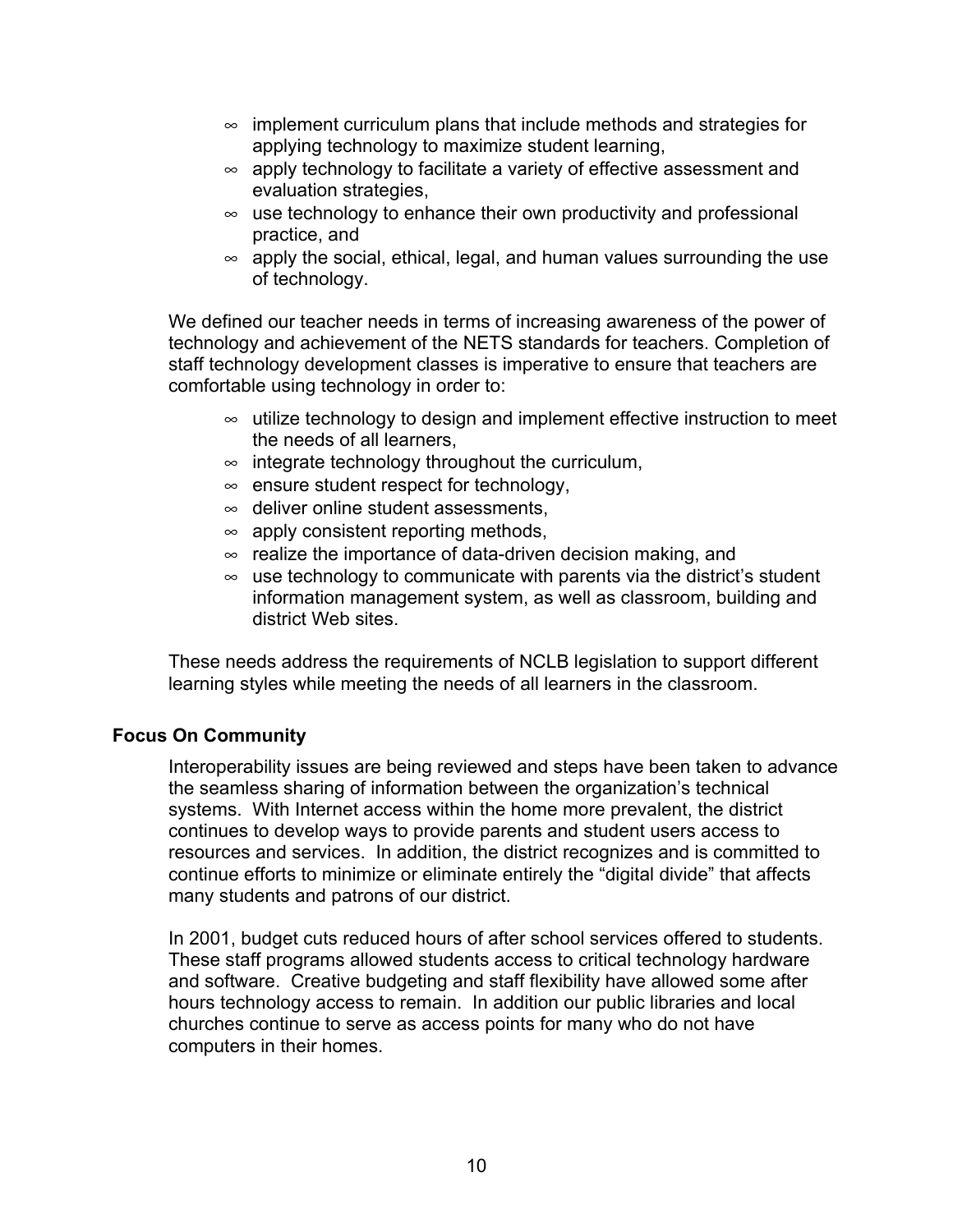A parent survey and the recently completed community survey identified and suggested areas of technology communication the district should evaluate.

# **Focus On Administrator Needs**

The six National Educational Technology Standards for Administrators (NETS) were discussed during the Needs Assessment. These standards require that educational leaders:

- $\infty$  promote the integration of technology to maximize teaching and learning,
- $\infty$  apply technology for their own productivity,
- $\infty$  support effective student assessment and data management, and
- $\infty$  model responsible use of technology resources.

The NCLB legislation emphasizes the role technology plays in student achievement. We defined our administrator needs in terms of embracing this tenet and achieving the NETS standards for administrators in order to

- $\infty$  provide support in understanding and modeling technology use,
- $\infty$  establish effective integration of technology to maximize teaching and learning,
- $\infty$  promote equity in technology resources across the school district
- $\infty$  ensure consistent tech support district-wide,
- $\infty$  meet statute requirements for reporting data (UFARS, MARSS, SEMS, state and federal reporting, etc.), and
- $\infty$  provide leadership in the responsible use of available technology.

In the last year, the district purchased laptops for many district administrators to make it easier for them to learn to utilize and then later model appropriate use of technology. Administrators' comments have been positive regarding the initiative and its implementation.

### **Summative Focus**

In addition to addressing the National Educational Technology Standards for Students, Teachers, and Administrators and the guidelines set forth in the No Child Left Behind (NCLB) legislation of 2001, the committee studied the progress made on the objectives set forth in the 2001-2004 and 2004-2007 District Technology Plans. The emphasis in the previous plans had been to utilize technology to meet graduation standards. It was the consensus of the committee that the staff, students, and administrators had achieved a success rate of 75 percent on a majority of the outlined objectives. The present Needs Assessment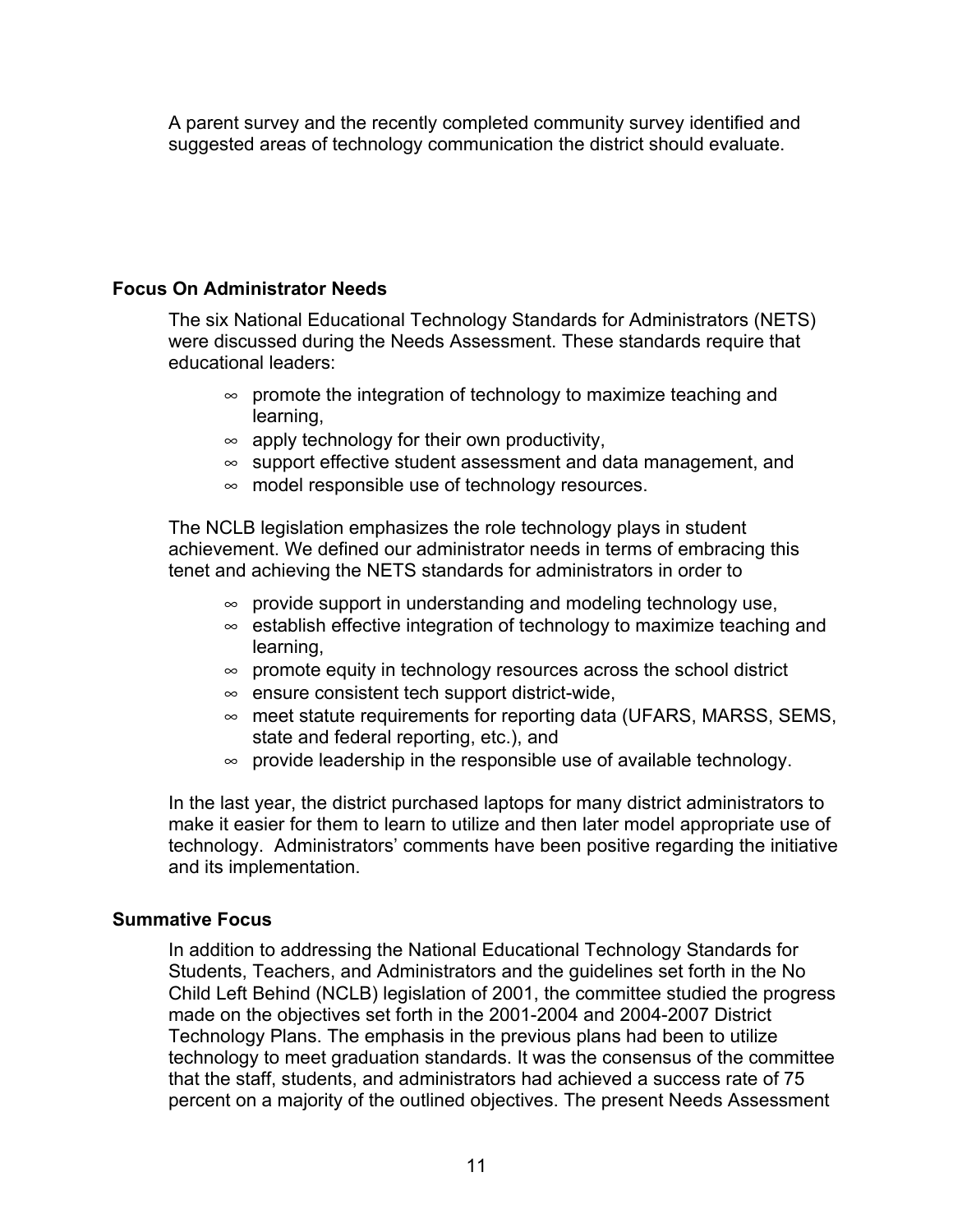has been written with a focus on continued equity in technology resources district-wide and the use of technology to increase productivity for staff, students, community, and administrators and to enhance the teaching and learning process within our school system.

Finally, the committee formulating this Technology Plan discussed the positive impact that the restructuring of the Moorhead Area Public School District has had in meeting the needs identified in this assessment process.

A critical component to meet the needs of our plan is adequate and sustained funding. Also discussed was the need for decision makers and end users to recognize the importance and role technology plays in the organization's daily operations and the instructional benefits of technology integration in the classroom.

The committee feels strongly that the state should provide adequate and ongoing funding to support the costs associated with mandated technology implementations. The district has identified and is therefore projecting the operational expenses related to online computerized testing to be extraordinary.

With the current recommended hardware and software specifications outlined by the state's online testing provider, NCS Pearson, less than 30% of Moorhead Area Public Schools' computers would meet the specified requirements. Based on the requirements outlined by NCS Pearson the district will have to forgo its plan of moving forward with the purchase of more wireless laptops and shift its equipment acquisition model back to wired desktop computers. This decision will have a negative ripple effect across the district as schools would have to sacrifice needed square footage currently designated as classroom space to establish more wired computer labs. Fixed computer labs have greater fit-up costs then classroom sets of portable laptops, as specialized furniture, network cabling and additional electrical circuitry must be installed.

It is the hope of Moorhead Area Public Schools that our state legislators determine the total cost of moving from paper-based tests to computerized assessments and then identify an appropriate ongoing funding mechanism to support this initiative. Without a state funding mechanism, online computerized testing is an unfunded mandate with extraordinary local financial consequences.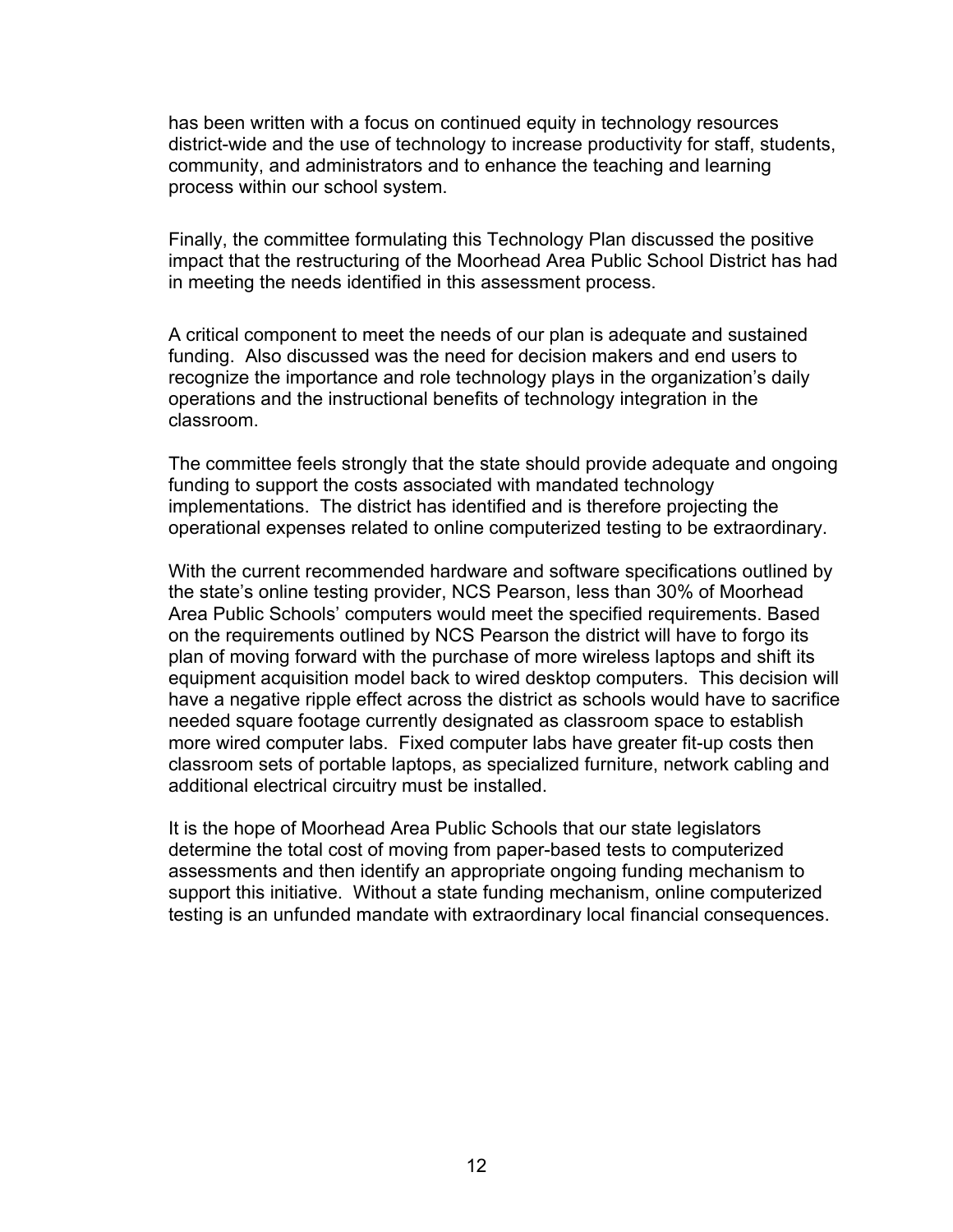# **CRITERIA II**: **Vision, Goals, Objectives and Strategies for Technology**

# **District Mission Statement**

The mission of the Moorhead Area Public Schools is to develop the maximum potential of every learner to thrive in a changing world.

## **District Educational Technology Mission Statement**

Our purpose is to educate and train the community of learners to actively participate in a global, technologically complex society.

# **Vision for Technology**

In Moorhead Area Public Schools, the use of technology is viewed as a door to the world of information, creative expressions, enhanced thinking and life-long learning. Rather than viewing technology as a separate subject, we believe that it should serve as a tool to enrich and expand the learning capabilities of all. Technology must take learners from the technical skills level – keyboarding, entering text and data – to an application level. The Moorhead Area Public Schools believe all learners must be given every opportunity to utilize technology across all curriculum areas and to become independent users of current and future technologies.

# **District Technology Goals**

# **Technology Integration with Curriculum and Instruction**

- $\infty$  Students and staff will incorporate technology as an integral component of achieving the Minnesota Academic Standards.
- $\infty$  Teachers will plan and design effective learning environments and experiences supported by technology.
- $\infty$  Students and staff will improve independent and collaborative research skills to make decisions and to generate new questions.
- $\infty$  Staff will move toward increasing the use of technology with less reliance on print materials such as textbooks and worksheets.
- **•** Staff will evaluate supplemental technology resources as part of the district textbook adoption process.

# **Delivery of Media Services**

- **•** Library media specialists will evaluate and purchase additional online subscription databases to support student research.
- **•** Library media specialists will align MEMO Information Literacy Scope and Sequence with media center resources and classroom activities.
- **•** Library media specialists will be included in technology and information literacy related decisions as they pertain to selecting curriculum materials, team planning and appropriate use of technology and Internet resources for teaching and learning.
- **•** Library media specialists will be a point of contact in their school for staff training on the use of technologies.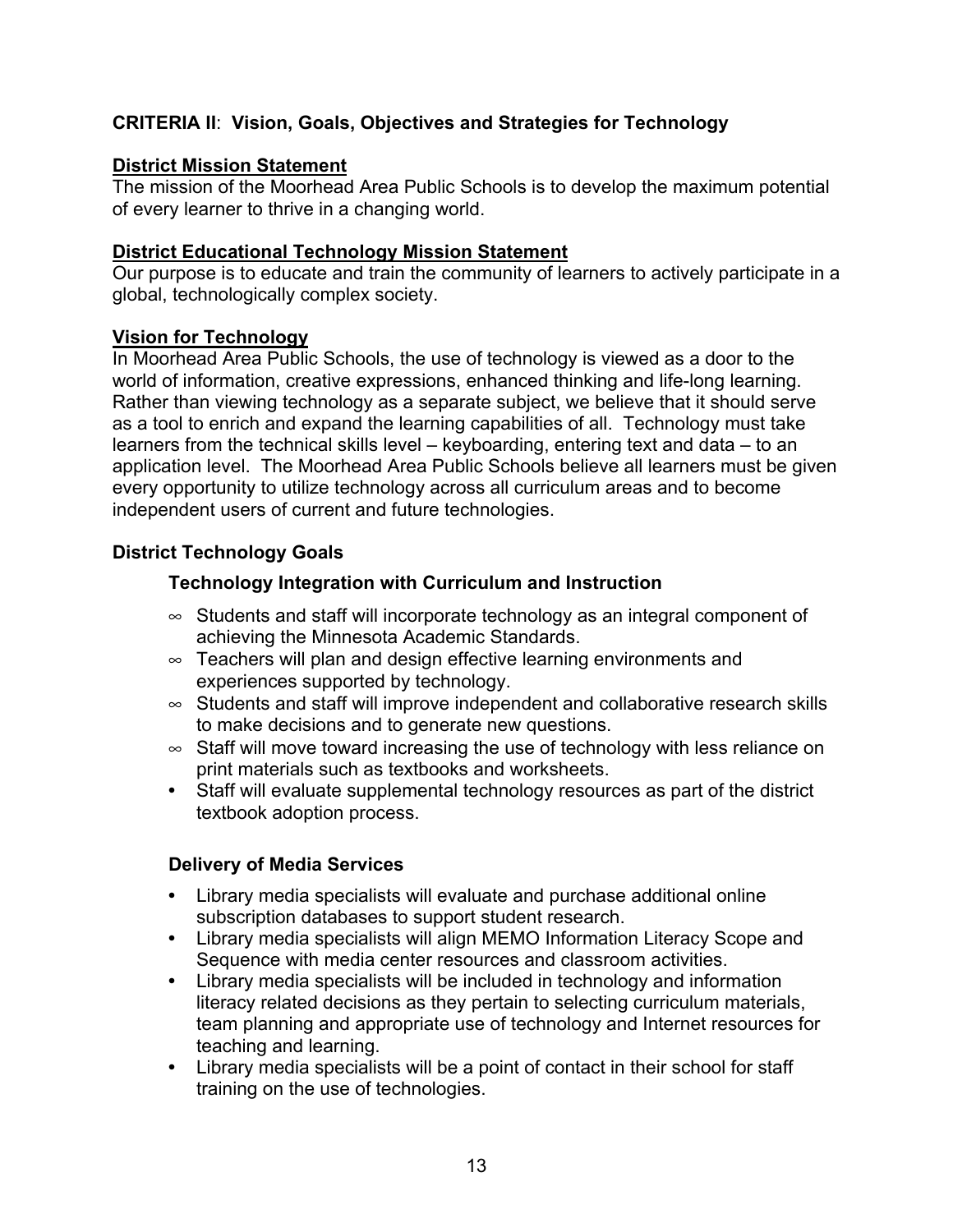- **•** Library media specialists will manage programming that will increase usage of in-house video distribution system. Anticipated activities are student news programs and specialized information sessions (student registration overviews, special events, etc.).
- **•** Library media specialists will implement Web 2.0 technologies in providing library media services.
- **•** Library media specialists will improve and enhance technology related skills through in-district training and attendance at conferences in order to stay current with new technologies.

# **Increase/Improve Technology Access**

- $\infty$  Students and staff will be provided with the necessary resources to accomplish the district vision for technology.
- $\infty$  Students will be provided with the computerized technology needed to complete required state and local online assessments.
- $\infty$  Students and staff will interact with people and resources from across schools, communities and national boundaries for improved communication, problem solving and global understanding.
- $\infty$  Students with special needs will be provided access to the appropriate technology tools to be successful in the academic setting.

# **Administrative Support**

- $\infty$  District officials will identify and apply appropriate technology to facilitate management of student, staff and financial data.
- $\infty$  District officials will identify technology required for data-driven decision making, while evaluating student achievement data.

### **Professional Development**

- $\infty$  Staff will develop competence in the use of current technologies for data and information access, manipulation, analysis and presentation.
- $\infty$  Staff will be provided opportunities to develop technical skills to use technology in their working and learning environments.
- $\infty$  Staff will be provided with regular professional development opportunities to ensure that teachers meet the six NETS standards for teachers.
- $\infty$  Staff will be provided with professional development opportunities to teach the "how to," and also "why to" use technology in the instructional process.

### **Assessment**

- $\infty$  Students will be provided with the computerized technology needed to complete required state and local online assessments.
- $\infty$  Staff will be provided with online computerized access to their students' assessment information so that they can make data-driven decisions.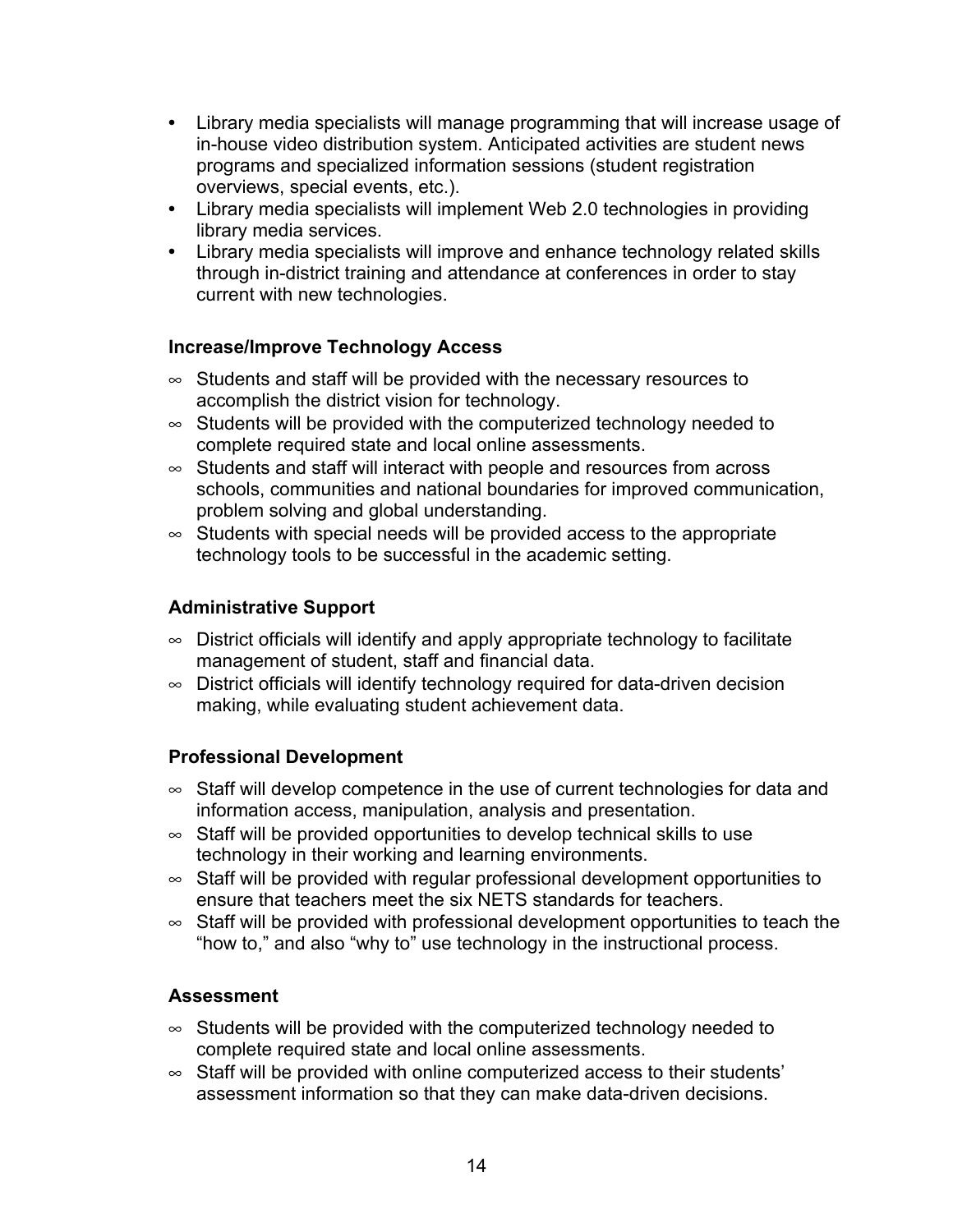## **Online/Distance Learning**

- $\infty$  Students and staff will continue to use Interactive Television (ITV) to connect to people, places and resources that would not be otherwise possible.
- $\infty$  Students and staff will utilize secure, private, and moderated Web 2.0 Technologies (i.e. social networking sites, wikis, blogs, podcasts and mashups) to enhance and expand instructional content.

### **Parental Involvement and Communication**

- $\infty$  Parents and guardians have increased home-to-school communication access with teachers and other district staff.
- $\infty$  Parents and guardians will have access to current classroom progress and assignment information regarding their child.

# **Strategies For Achieving Our Goals**

### **Technology Integration with Curriculum and Instruction**

#### **Current Practices and Procedures:**

Increased access to technology hardware and software has led to an increased use of technical tools in the classroom. Subsequently teacher comfort levels and skill levels have improved. A recent survey of district teachers validates that our staff members are becoming more confident and attempting new approaches to teaching. At the elementary level 85% of the teachers rate themselves as technology innovators, early adopters or early majority members. At the secondary level the percentage of innovators, early adopters and early majority is 87%.

The driving force behind this expanded integration of technology into the curriculum can be attributed to the SMART classroom installations. The district has outfitted all regular education classrooms with a ceiling mounted LCD projector, VCR/DVD combo, sound amplification system, multimedia capable computer, and telephone. Our smaller instructional classrooms have the same capacities as they can project their computer and video images through the in room television monitors. At the elementary level 62% of our teachers report using projection technology at least once per week, while at the secondary level the percentage is 73%.

The district has offered more than 450 hours of technology training opportunities for district staff over the course of the last three years. Eighty-seven percent of our teachers indicate they have attended five or more technology training sessions.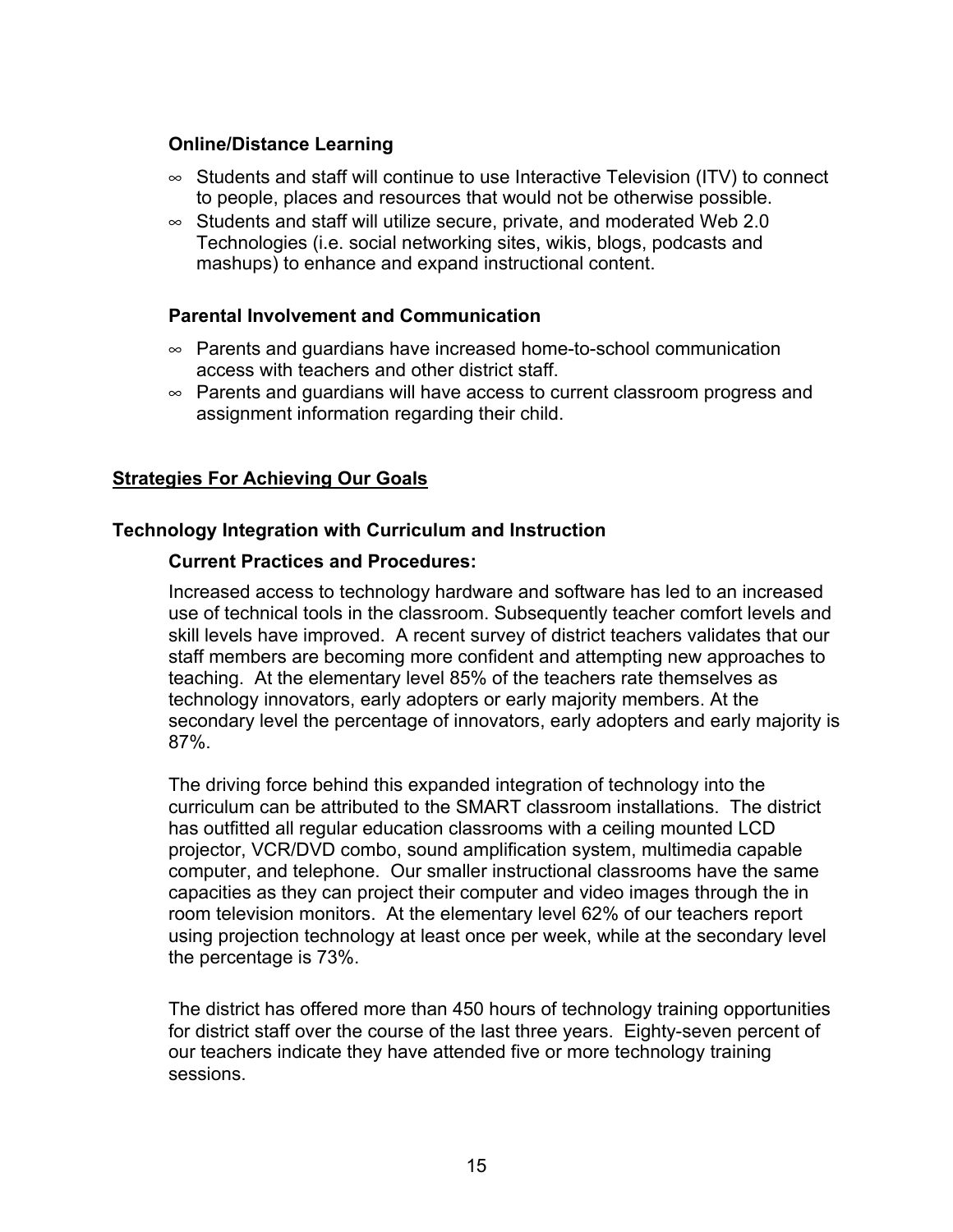Typical use of technical tools over the past three years includes:

- **•** WebQuest creation and Internet utilization,
- **•** Computerized presentations (Powerpoint/Keynote),
- **•** Digital video and audio production,
- Software acquisitions specific to curriculum adoptions (i.e. Mitchell-On-Demand, AutoCAD, Macromedia MX, SkillsTutor, Reading Naturally),
- Online subscription database information resources (i.e. MCIS Career Exploration, ProQuest Historical Newspapers, Culturegrams, BrainPOP, Atomic Learning), and
- $\infty$  Assistive Technology including voice output devices, augmentative communication devices, environment control tools, screen magnification, personal and classroom audio reinforcement systems, keyboard access tools (i.e. Intellitools, Classroom Suite, Dragon Naturally Speaking) and other input devices.

# **In Progress Practices and Procedures:**

- $\infty$  Technology staff will support teachers through a structured, sequential technology training program and offer ongoing support in the management of technology resources.
- $\infty$  Technology staff will offer training through a variety of mediums such as faceto-face instruction, print tutorials, self-paced learning enhanced with audio, video and online learning.
- $\infty$  Instructional technology staff and media specialists will identify and inform teachers about appropriate content specific technologies.
- $\infty$  Instructional technology staff and media specialists will stay abreast of recent developments in content specific resources for teachers through professional conferences, professional reading and Web communications.
- $\infty$  Minnesota Academic Standards, NETS standards, content area standards and technology "best practices" will drive decisions concerning the use of technology in classrooms in the district.
- $\infty$  Students will understand their responsibilities as consumers and creators of the goods and services of a technology rich world.
- $\infty$  Students will understand ethical and safety issues related to use of technology resources.
- $\sim$  Further integration of Interactive Television, webinars and other audio and video chat sessions will connect our students and teachers with classrooms and professionals around the world.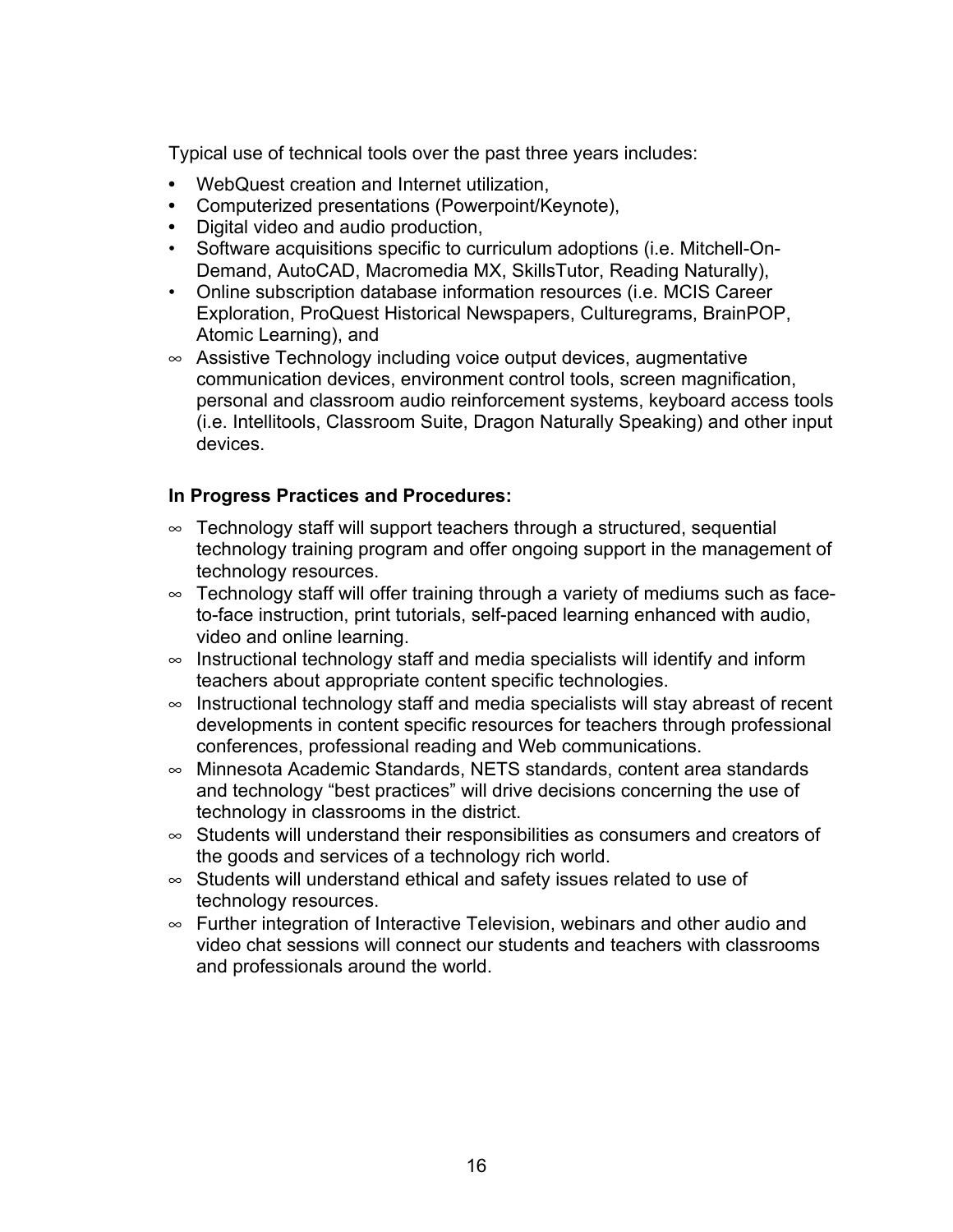# **Delivery of Media Services**

#### **Current Practices and Procedures:**

Every building in the school district has a staffed media center. The role of the media center and current practices are documented in Section V of the plan.

### **In Progress Practices and Procedures:**

- $\infty$  Library media specialists will improve and enhance technology related skills through in-district training and attendance at conferences in order to stay current with new technologies.
- $\infty$  A program of in-district training and staff development funding for outside training will be implemented.
- $\infty$  Library media specialists will be included in technology and information literacy related decisions as they pertain to selecting curriculum materials, team planning and appropriate use of technology and Internet resources in teaching and learning.
- $\infty$  Library media specialists will serve on grade level teams, department level teams, curriculum adoption committees, Building Leadership Teams, and other collaborative teams in our schools.
- $\infty$  Library media specialists will identify information resource needs for alternative programs, distance learning and homebound instruction.
- $\infty$  Web pages will be established and online subscriptions will be purchased to support students with online programs.
- $\infty$  Curriculum units of instruction will be regularly and continuously reviewed with supporting electronic resources identified.
- $\infty$  Library and learning resources Web pages for each school will be maintained and improved.
- $\infty$  Library media specialists will identify and evaluate online subscriptions that will support curriculum themes.
- $\infty$  Appropriate online subscriptions specific to grade level and reading level will be purchased.
- $\sim$  Library media specialists will maintain lists of "best" Web resources for use by students.
- $\infty$  Library media specialists will review and refine the library/media skills curriculum to include information literacy and technology standards for students and as a guideline for teachers.
- $\infty$  NETS and Minnesota standards will be incorporated into the curriculum.
- $\infty$  Sufficient hardware will be provided in media centers for student training and production activities – i.e. word processing, Internet searching, video production, information literacy activities.
- $\infty$  Library media specialists will coordinate Interactive Television, chat and other webinar activities across the district.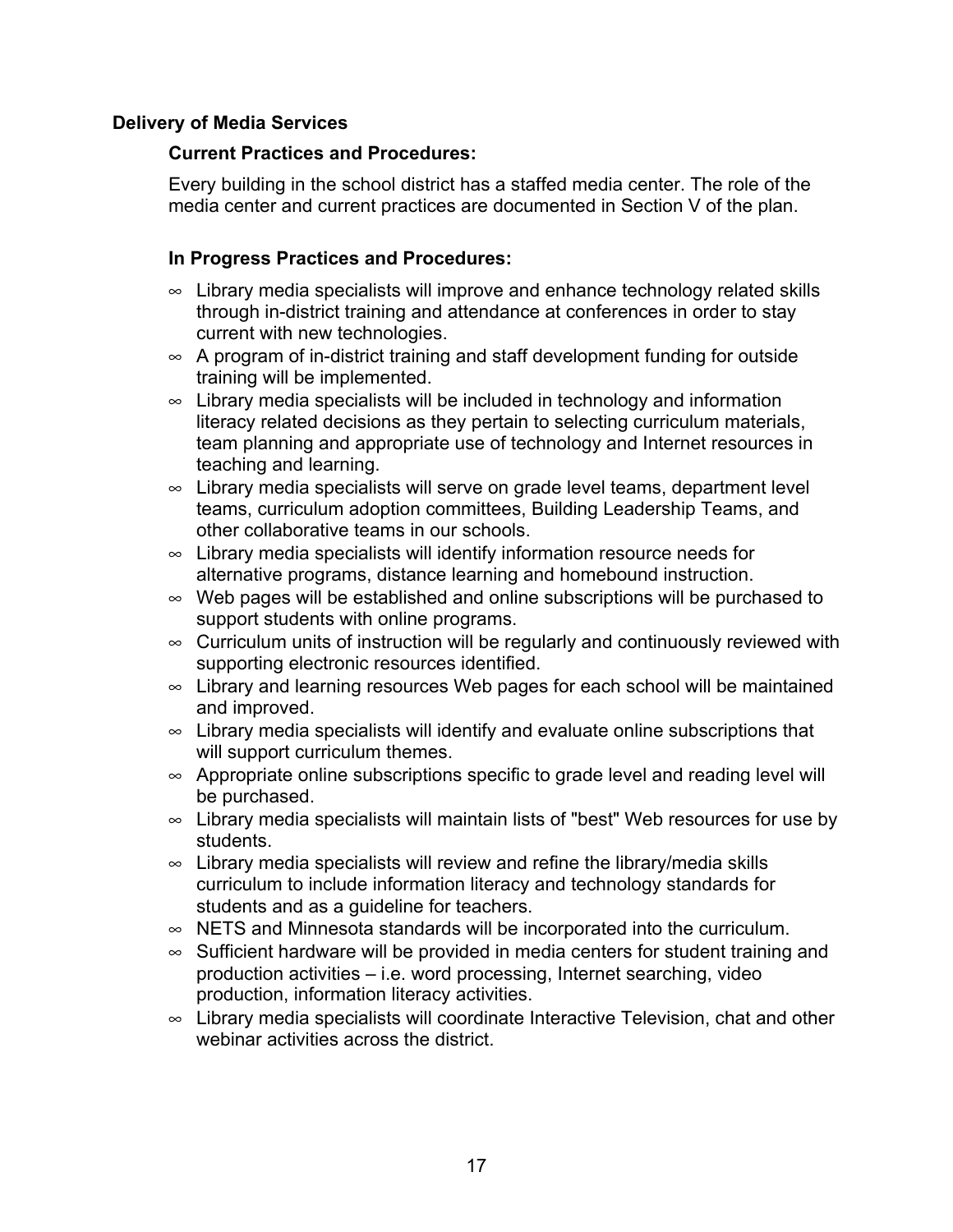#### **Increase/Improve Technology Access**

#### **Current Practices and Procedures:**

Presently the district provides a networked multimedia capable desktop computer on every teacher's desk. In addition every teacher has a direct-in-dial telephone with voice mail within his or her classroom. Elementary classrooms have five additional networked multimedia capable desktop computers for student use. In addition each K-5 school has a wired computer lab and one set of wireless laptops for classroom checkout. The elementary media centers have 24 additional desktop computers available for use.

At the secondary level, flexible schedule and curriculum specific computer labs exist. The middle school has seven wired computer labs, and its media center has 31 additional computer workstations for student use. The high school has seven wired computer labs, and one set of wireless laptops. Three of the computers labs are accessible from within the media center. In addition to the classroom-sized computer labs, six other classrooms in the building have at least 12 or more computers available for student use.

The district has 100% wireless network coverage within its buildings. The district has begun purchasing more laptops than desktop computers as part of our hardware replacement cycle. This trend may have to be reversed as the requirements for computerized state assessments do not support a wireless connected workstation at this time.

All district classrooms have access via H.323 standards to Interactive Television to connect to other worldwide resources. The district has seen the amount of ITV utilization increase each of the last three years.

A district-wide license of SkillsTutor, an Internet-based complementary and supplemental curriculum, is provided for all teachers and adult education students. SkillsTutor allows users 24/7 access to the online content. Students without Internet access at home may use SkillsTutor after hours in select district media centers, as a participant in an after school program and/or by using computers at the public library.

Additional information regarding district technology access can be found in Section IV – Infrastructure, Management, and Support on page 28 and in the Administration Support section on page 20.

### **In Progress Practices and Procedures:**

Technological advances are rapidly transforming society at an ever accelerating pace. It is imperative that schools prepare students to prosper in a global society in which technological literacy is a basic skill. To do so, schools must provide students with learning experiences in which they use technology to acquire, process and communicate information as an integral part of the educational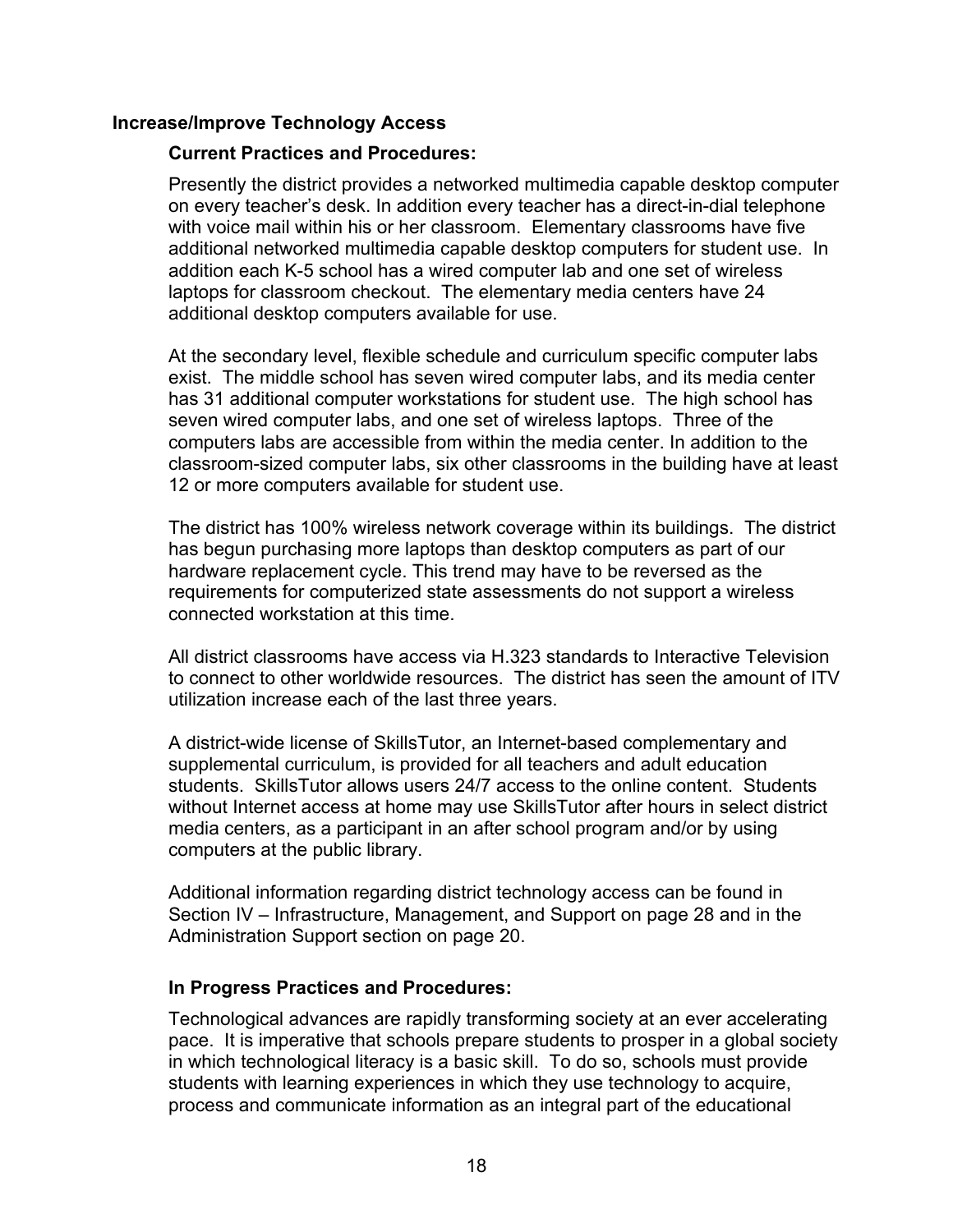program. Teachers must be empowered with the tools and training they need to create and facilitate these types of experiences.

Planning for technology integration will be based on the curriculum, instruction, and assessments we choose. These are derived from the learner outcomes we define for each area of instruction as guided by the academic standards. Through this process, we will identify where and how technology will be used to help students achieve these defined outcomes. The following learning modes have been identified as being important components of our curriculum plans. They also lend themselves well to student technology use.

Active Learning: Students are actively involved in learning and not an audience for instruction. They create and produce as they learn. They are engaged in their work, try out new ideas and gain understanding by constructing their knowledge from the world around them rather than acquiring it through memorization.

Constructivist Learning: Teachers will act as coaches by providing authentic activities and contexts whereby the learner constructs his or her own knowledge through exploration, collaboration, problem solving, and addressing multiple perspectives and viewpoints. Primary sources of data will be used and there will be authentic assessment tools utilized.

Cooperative Learning: Students work together to learn information and skills, to formulate concepts, to build products or to refine ideas.

Individualized Learning: Individualized learning accounts for the fact that students learn in different ways, at different speeds and at different times. We recognize that individual students have multiple testing styles that will require individualized assessment of learning progress

Interdisciplinary Learning: Students explore concepts and learn skills through interdisciplinary units or projects. Their learning is connected, and they naturally integrate ideas from many content areas.

The district continues to move ahead with specific activities to facilitate a fundamental change in educational delivery. Recent enhancements to building facilities and technology infrastructure support the change process. Future enhancements to our SMART classrooms across the district will occur over the course of the next three years to speed the integration of technology and reinvent the way teachers teach. Classroom teachers have been surveyed as to which enhancements they want installed in their classroom. Options for staff included document cameras, personal response units, interactive touch panels and wireless tablets, digital cameras and camcorders as well as audio reinforcement sound field systems.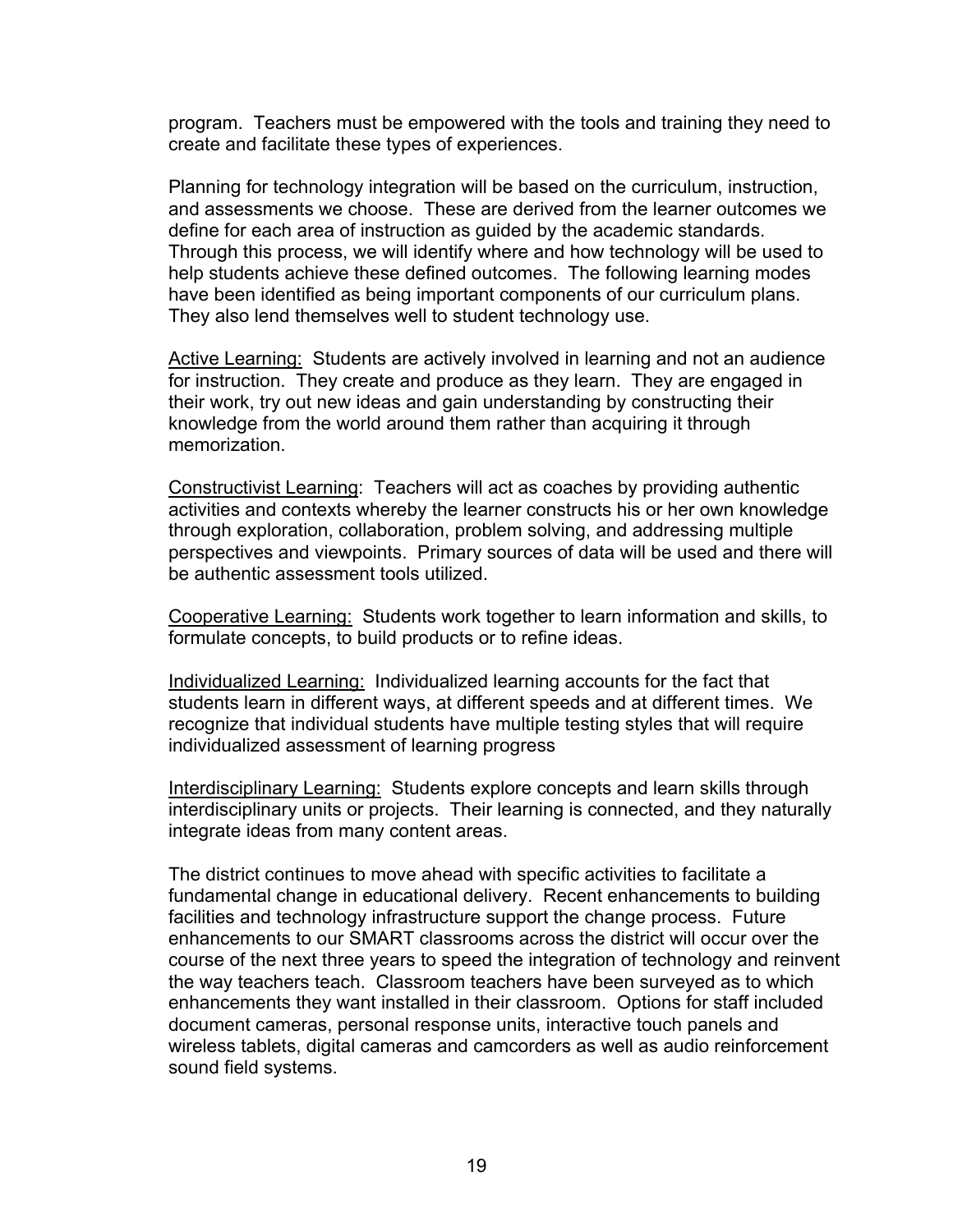With the state moving towards online computerized assessments, it is imperative the district continues to keep its "testing" lab workstations up-to-date. This will require either additional funding or the need to reprioritize our technology goals and forgo other equipment and software acquisitions. The district presently maintains a six- to-seven-year hardware replacement cycle. The state's online testing provider's recommended hardware requirements identify computer workstations that are only three- to-four years old.

#### **Administrative Support**

#### **Current Practices and Procedures:**

In the past three years, the school district has implemented several district-wide technology systems. The focus of the products implemented was to improve economic efficiency, increase educational effectiveness and focus on the future of the school district, which had been facing ongoing declining enrollment. In 2005, the district implemented a secure, role-based staff portal. Our Web-based extranet serves as the central information distribution for all employees. In addition its database-driven backend populates several Web-pages on our public Web site. In 2006, we switched our district food service Point-of-Sale (POS) program to QSP. The new program has a SQL backend, which we plan to integrate into our future parent/student portal. The parent/student portal is presently under development.

Also this year due to a company merger, we were forced to switch library automation systems. We are presently completing the change to Follett Destiny Library system.

The district finance and payroll systems, SMARTHR and SMARTFinance, both exchange data with our extranet and our district student information system, PowerSchool, to maintain a framework of interoperability. Our centralized file directory services are populated and end user access granted by an automated script combination of active employees in our payroll system and active students in our student information system.

District special education staff members have utilized the Web-based IEP program, iPlan, since the fall of 2002. Due to technical limitations, a SIF type of data exchange between PowerSchool and iPlan has been implemented in a restricted fashion. The district is currently reviewing other options that would provide better SIF integration with PowerSchool.

Since the Fall of 2003, administrative cabinet members and other "key" staff members have been utilizing MeetingMaker, a shared, collaborative group calendar and scheduling application.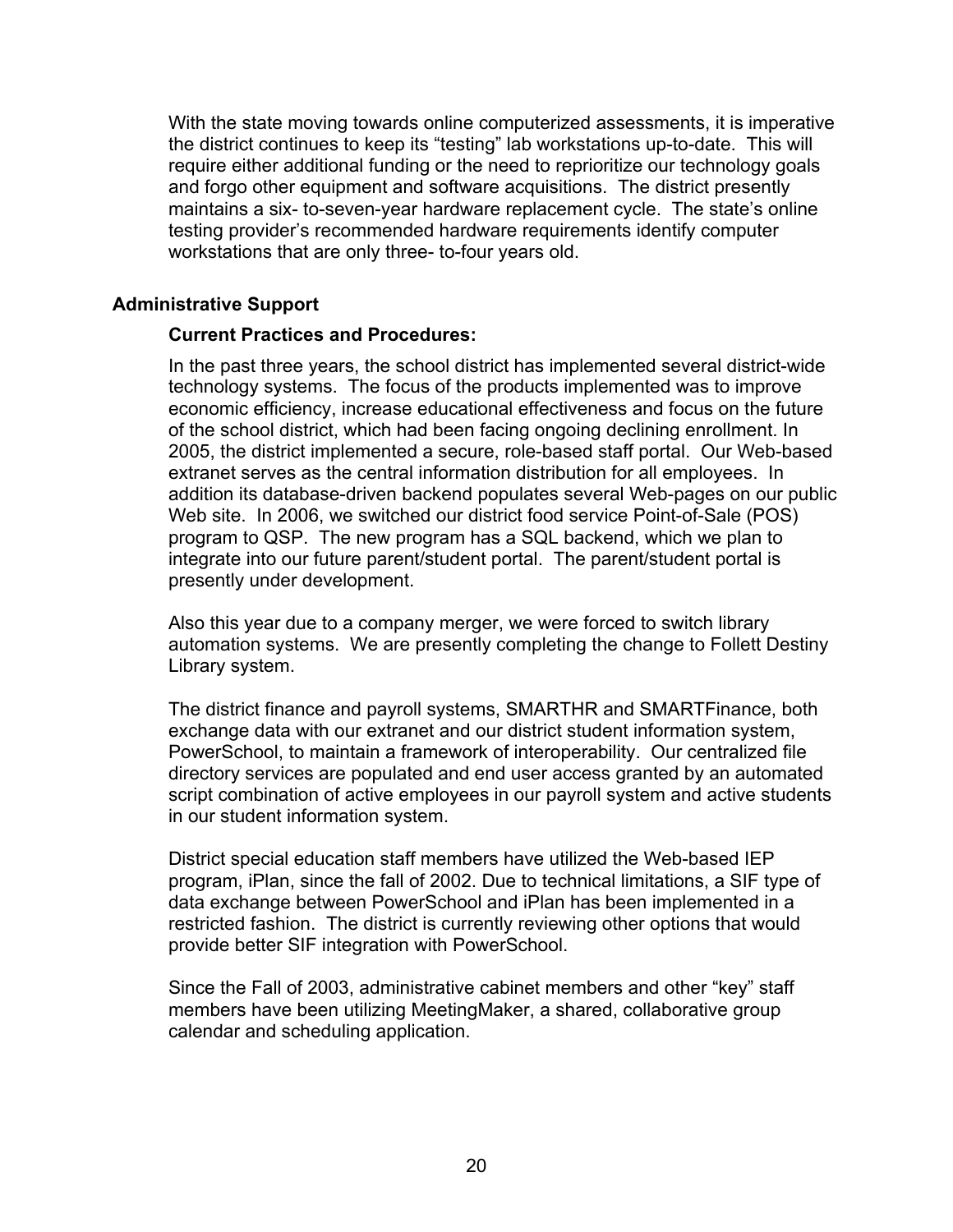#### **In Progress Practices and Procedures:**

- **•** The district is in the final implementation of a Web-based data warehouse solution, Sagebrush Viewpoint. Viewpoint will provide teachers with classroom access to historical assessment data for their students. In addition, district administration can review grade level, building and socio economic assessment trends in real time.
- The district expects to rollout Resource Scheduler in the fall of 2007. Resource Scheduler will serve as a centralized reservation system for district assets including vehicle fleet, conference rooms, classrooms, computer labs, media centers, gymnasiums, auditoriums and other equipment frequently used. The system will automate the facility rental charge process as well as allow for public browsing of asset availability and online completion of an "intent to use/rent" form.
- $\infty$  The district is in the process of selecting a vendor to provide electronic online payment processing. Feedback from parents indicates the need to provide an avenue for lunch fees, athletic fees and other student fees to be paid by a debit or credit card. The district expects the submission of electronic fee payments by parents will increase as society's utilization of debit and credit cards continues to increase.

### **Professional Development**

### **Current Practices and Procedures:**

Professional development opportunities are composed of both mandated and voluntary options. Some opportunities are made available for staff on a 24/7 basis via any Internet enabled computer.

Staff development is offered in a variety of mediums, including online and traditional classroom experience, Web-based training videos and access to Atomic Learning's electronic tutorials, and provision of library materials in the form of CDs, DVDs, electronic and print materials.

The district's technology integrationist, media specialists and other tech savvy teachers are available to work with staff members individually, addressing their specific skill needs.

The district's technology department, in cooperation with the technology integrationist, media specialists, building staff development committee and administration, coordinate technology related staff development activities. Training during paid staff time will occur on scheduled staff development days.

Classes are offered at no cost to district employees before and after school as well. In the past three years more than 450 hours of technology training opportunities for staff have been conducted. Most district staff have taken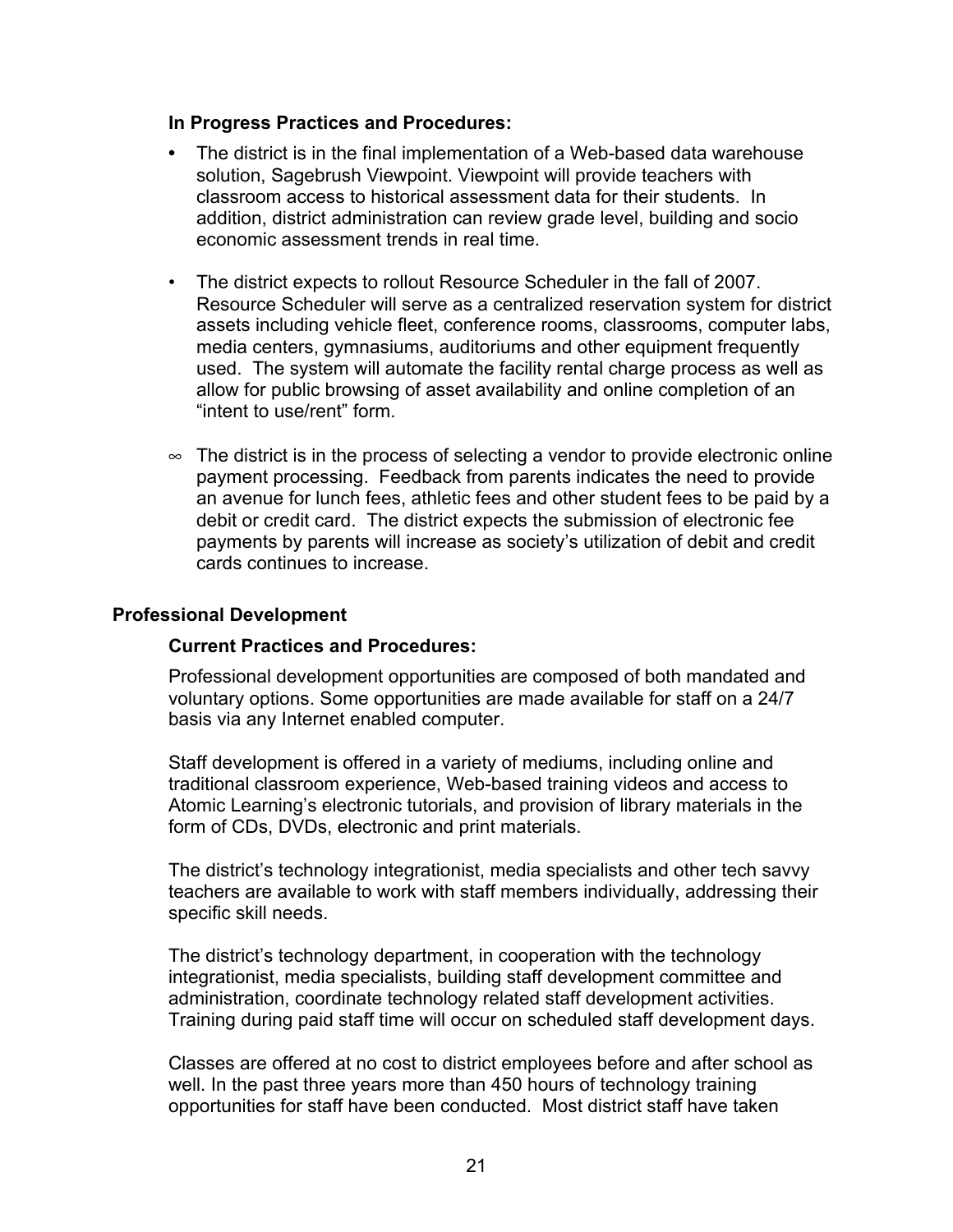advantage of these sessions. The staff are informed of these opportunities via email and online extranet postings.

# **In Progress Practices and Procedures:**

• Over the course of the next three years the district is looking to spend more of its capital dollars on technology training. It is anticipated that all certified staff will receive 25 to 35 hours of training throughout the next three school years. Staff will convene by grade level and department so training can be tailored to user groups' specific needs.

### **Assessment**

### **Current Practices and Procedures:**

Beginning in the Fall 2004 the district implemented NWEA's computerized MAP testing for all students in grades 2 through 10. Data collected is interpreted and evaluated by classroom teachers. The district has initiated Professional Learning Communities with a focus on evaluating this and other student assessment data as well as improving instructional practices.

The district also uses QRI, DRA, and DIBELS assessment instruments to capture more specific student literacy development information.

#### **In Progress Practices and Procedures:**

- $\infty$  The district will be field testing the MCA science test this spring
- **•** The online MTELL test will be given to several ELL students later this spring.
- **•** The data warehouse solution, Viewpoint, will be deployed this spring, with training scheduled this summer for lead staff and other certified staff receiving training next Fall.

### **Online/Distance Learning**

#### **Current Practices and Procedures:**

All district classrooms have access to connect via Interactive Television (ITV) to other H.323 sites across the globe. The district has seen expanded utilization of this technology, as field trip budgets have dwindled, the cost of bus transportation has increased and the quantity and quality of ITV programming has increased.

The district is spending more dollars on an annual basis for electronic subscription databases and other online resources, such as United Streaming, SkillsTutor and Atomic Learning.

In the past three years, several students have enrolled in some form of an online course with mixed results. Clearly online courses are not for all students.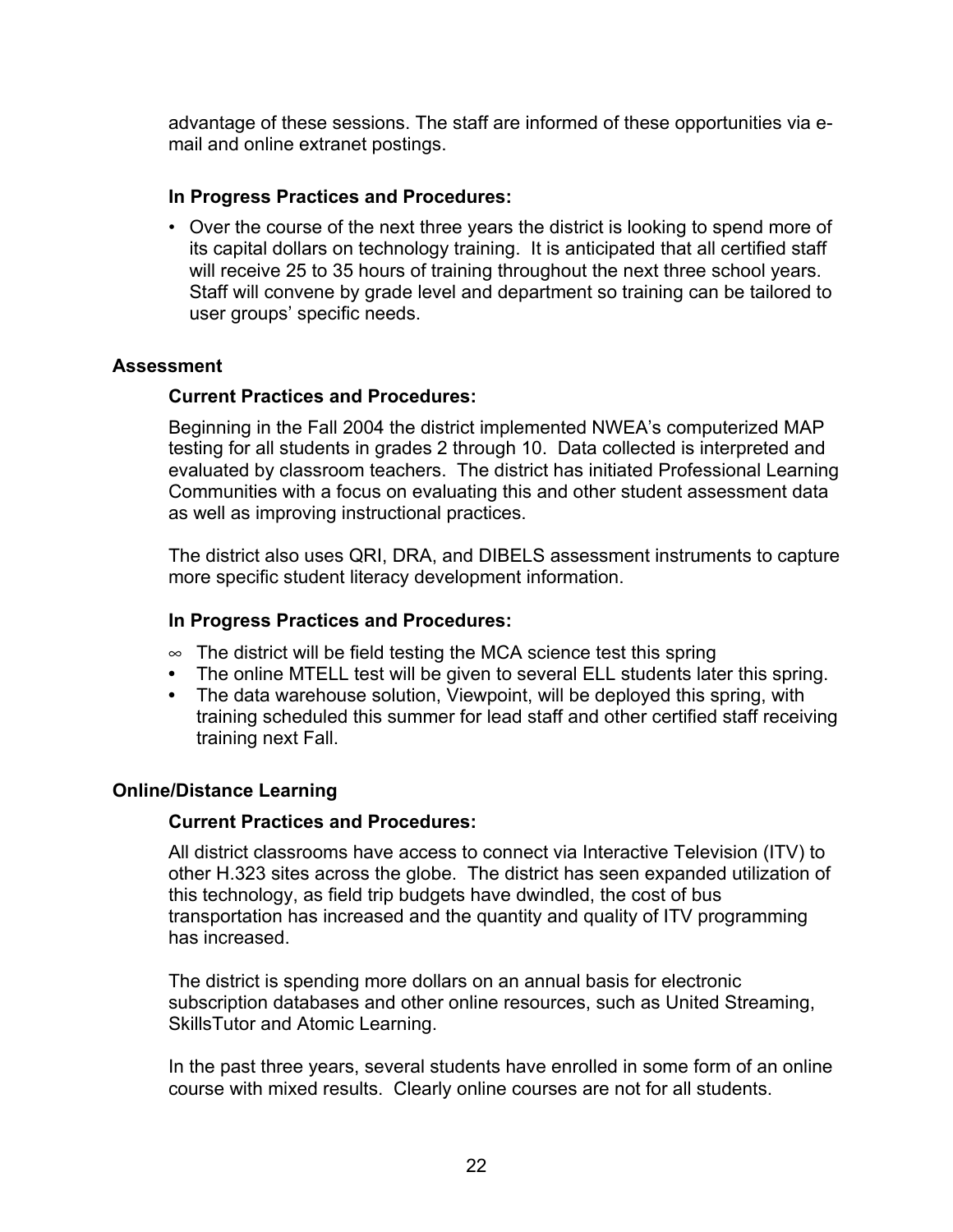In the spring of 2006, the district offered a physical education personal fitness course online. Twenty-six students with scheduling conflicts took advantage of the course offering. The class was conducted and information exchanged primarily through the use of a blog. Some face-to-face time with the instructor was required and students did have the option to request additional face-to-face instruction. A survey at the conclusion of the class rated the course and its delivery format favorably.

District teachers have access to post assignments and other class information on their own personal course Web page. As more content arrives in digital format and as the tools for creating digital content become easier to use, we expect that more locally taught courses may be taught online. NIMAS legislation may provide a boost for educators creating online courses.

### **In Progress Practices and Procedures:**

- $\infty$  Continued expansion and integration of ITV opportunities with possible Internet 2 connections. Live video and audio chats technologies are in the early testing phases within the district.
- **•** As part of the textbook adoption process, technology resources will be considered and recommended for purchase.
- **•** In the fall of 2006 the district acquired digital photocopiers. The district expects to train staff how to use these copiers to digitize print materials to be used in conjunction with the course work. It is expected this will have a positive impact on home-to-school connections, as students will now be able to have 24/7 access to all classroom handouts.
- **•** The district is expanding its deployment of interactive touch panel and wireless tablet technologies (similar to electronic whiteboards). The interactive software allows teachers to save all of their whiteboard work in electronic format so students can review the material at a later time. It is expected that as more courses are developed in an online format this technology will be utilized to a greater extent.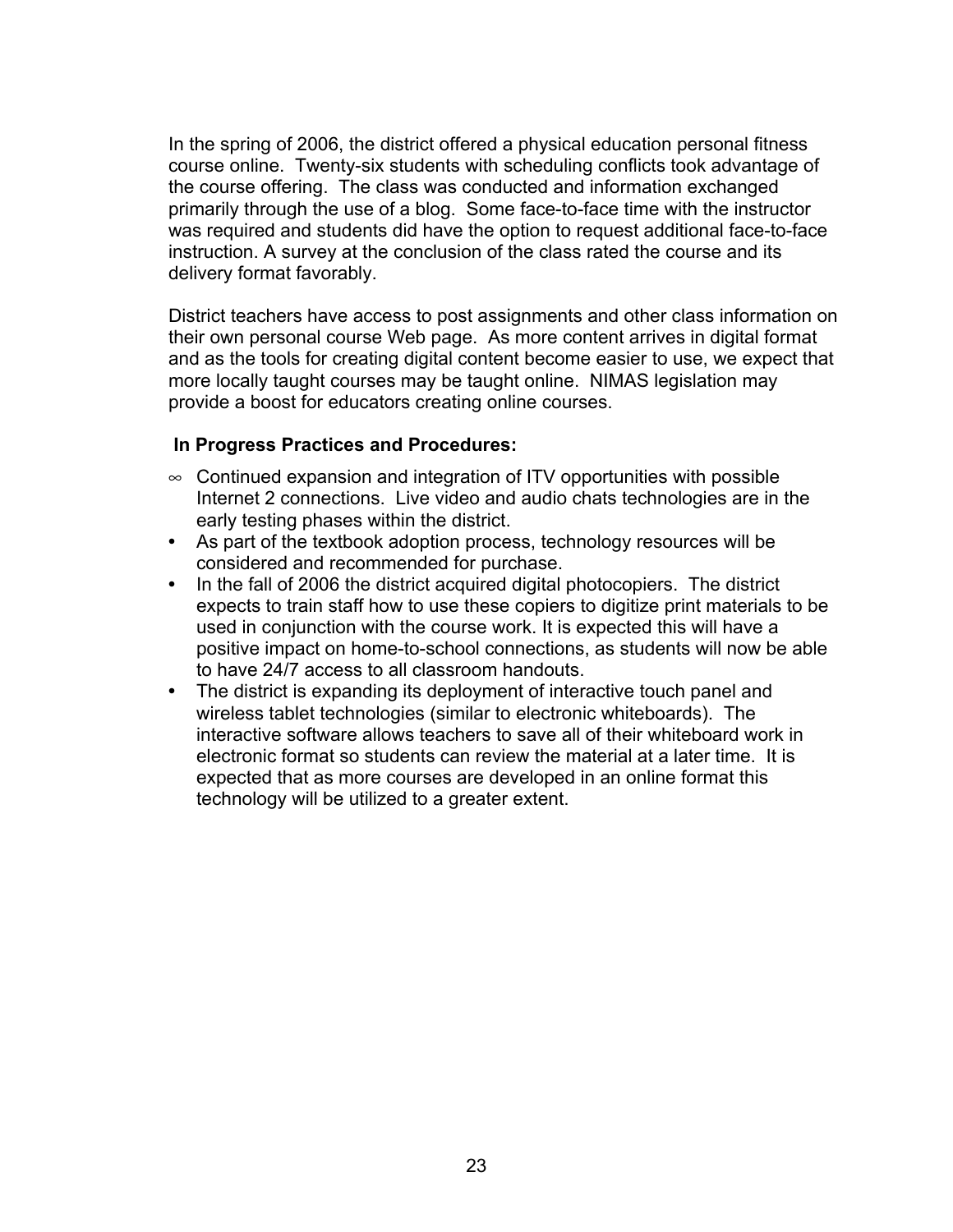#### **Parental Involvement**

#### **Current Practices and Procedures:**

Parents/guardians of district students are provided with passwords that enable them to access their student's progress and current records through the PowerSchool interface. Parents can obtain the password after presenting identification and attending a short training session or watching a training video on the parent's login page. Once logged into the system, parents can access their student's assignments, grades, attendance, lunch account balance, and teacher comments. Parents can also register to have reports automatically emailed to them.

School district personnel may communicate with parents in the following ways:

- $\infty$  All teachers, administrators, and critical support personnel have a telephone on their desk with a direct-in-dial phone number and voice mail box.
- $\infty$  All employees have e-mail access.
- All teachers can post comments for parents in their gradebook. The comments are delivered to parents at login to the PowerSchool portal.

#### **In Progress Practices and Procedures:**

- $\infty$  Online class registration for students with parent/guardian oversight and approval.
- $\infty$  Collaboration between teachers and parents has increased with e-mail, online newsletters, classroom Web sites and notification of daily activities of the student.
- $\infty$  Activity fees and lunch fees will be able to be paid online through electronic funds transfer.
- $\infty$  The district is in the planning and development stages for a student and parent portal that will expand the information currently available online via PowerSchool. Information planned to be shared online includes detailed lunch transactions, overdue library book notification, bus routing information, assessment/testing information, and a secure messaging system to facilitate information exchange among principals, counselors, teachers, parents and students.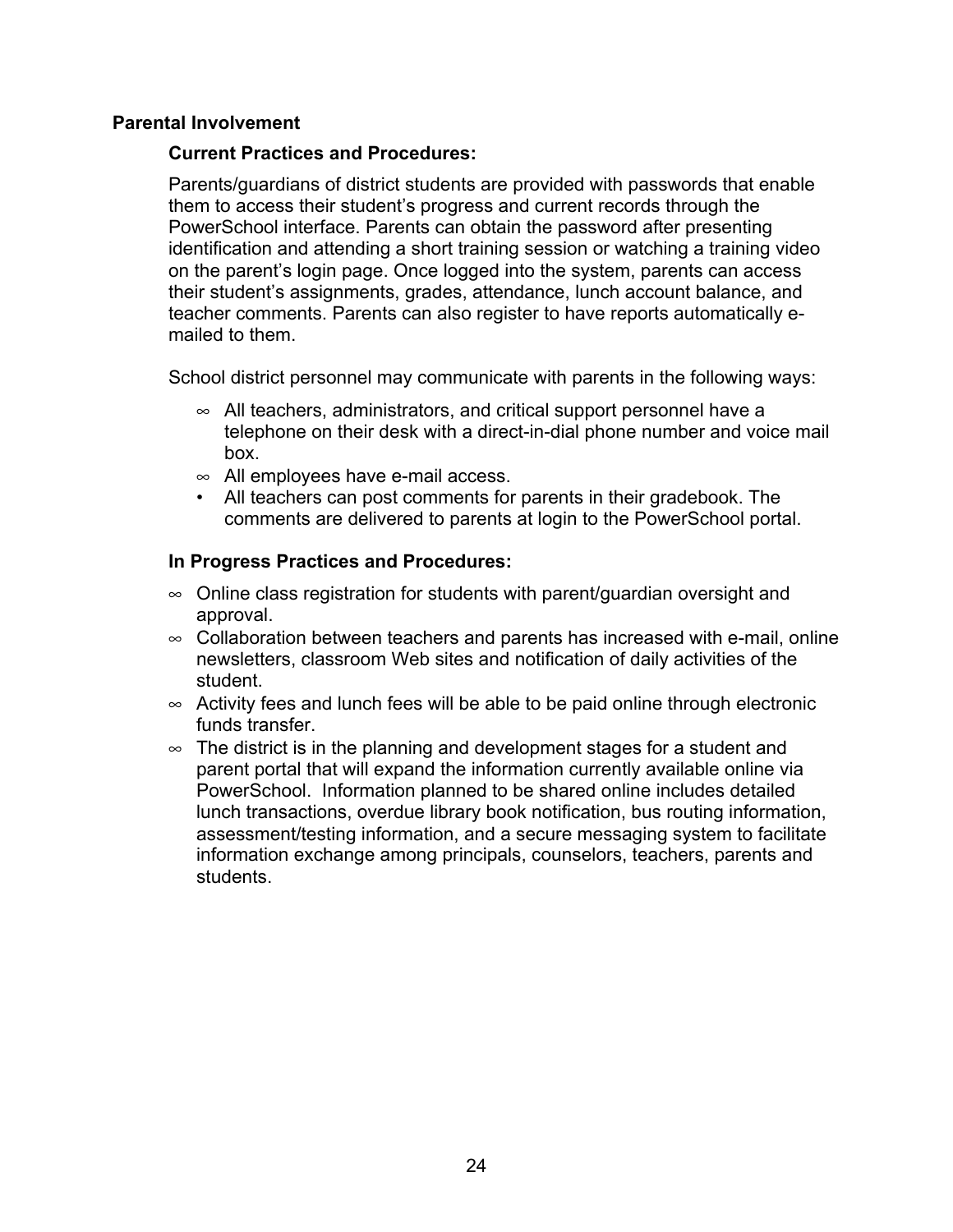#### **CRITERIA III. Policies and Procedures**

#### **Equitable Access for Students With Exceptional Needs**

Through School's Board policies and Minnesota TSES Statutes, students with exceptional needs are guaranteed equitable access to technology and other district resources.

The Moorhead Area Public Schools' policies can be viewed online in a searchable format at www.moorhead.k12.mn.us/district/schoolboard/policies/ The following policies are particularly significant to equitable access and are attached as Appendixes.

| <b>Student Disability Nondiscrimination</b>      | Appendix A |
|--------------------------------------------------|------------|
| <b>Special Education Programs</b>                | Appendix B |
| <b>Special Education Policies and Procedures</b> | Appendix C |

A student's IEP team evaluates each student with exceptional needs to determine if assistive technology should be considered. The district employs two licensed Learner Support Services teachers who have some time dedicated as an assistive technology resource person. The IEP team consults with these AT teachers for assistance with appropriate equipment or software with characteristics that match the student's needs.

To ensure the assistive technology ordered complies with district standards, all requests for hardware and software are handled through standard technology purchasing channels.

### **ADA Compliance**

Our www.moorhead.k12.mn.us Web site has not been officially checked for ADA compliance. The district's web development staff is aware of ADA requirements and is always working toward integrating compliant features as part of the site's ongoing updating and redesign.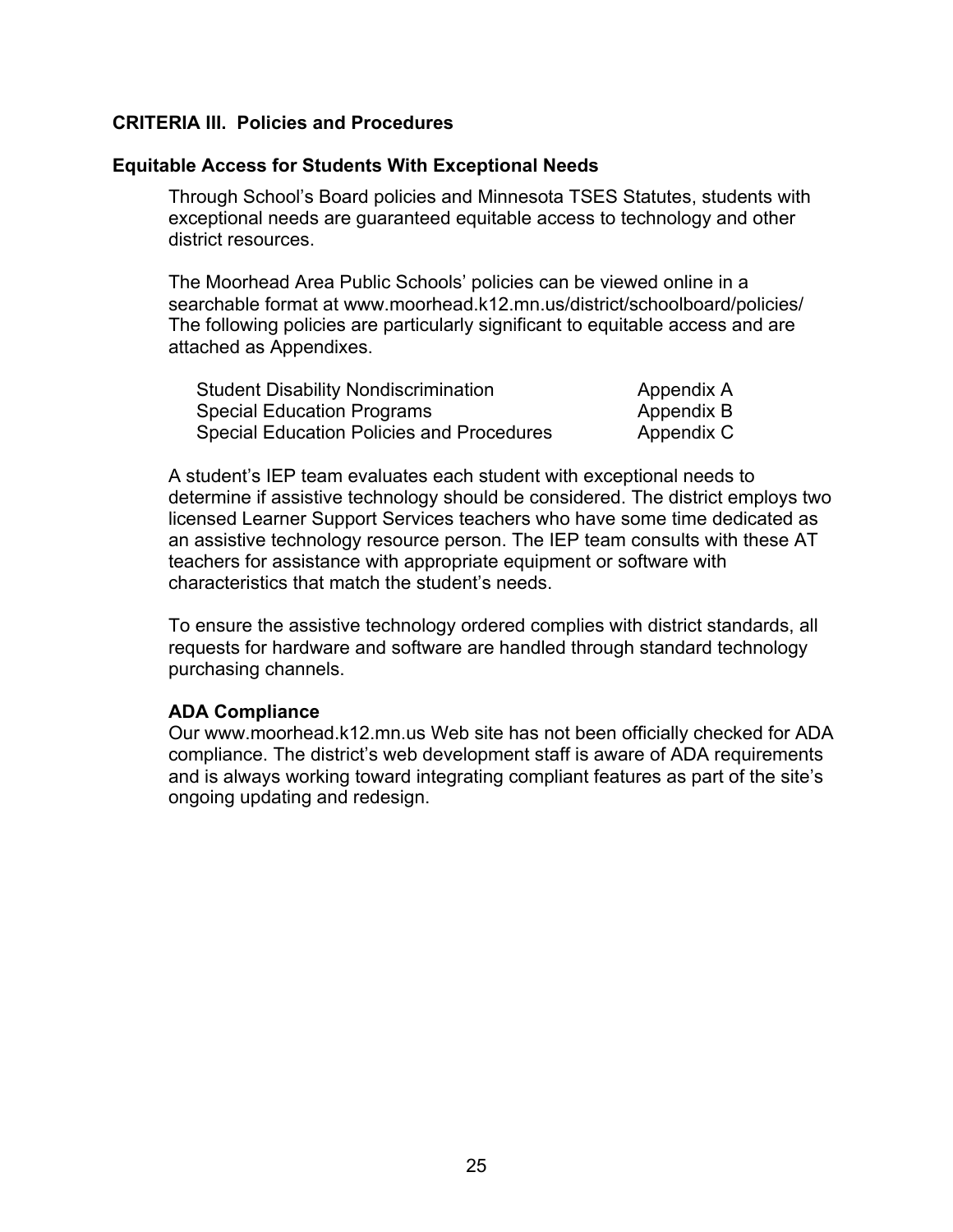#### **Data and Network Security**

Anti-virus software is installed and operational on every server and computer workstation on a Local Area Network or on the district's Wide Area Network. This software protects all information written to the file servers and all information downloaded to the workstations from removable disk or the Internet from computer viruses. E-mail entering and exiting the district are also scanned for viruses and rejected if found to contain any. The district conducts two virus and two spam scans of every file and e-mail message that enters and exits the district. In addition, some workstations employ a third scan for viruses once the e-mail is delivered to local client computer.

Network users store critical data from workstations on local file servers in home directories that are secure and backed up nightly. Additionally some file servers store data using RAID technology. This technology spreads the data across multiple disk drives and implements the most reliable method of disk storage available.

The district has implemented a centralized hard disk based RAID backup solution. District servers remotely back up their data each evening to this backup disk array. Additionally each night incremental backups are performed and off loaded to tape. The district systematically rotates backup tapes offsite to ensure that a current backup would be available if needed. In addition provisions are in place to archive specific tapes indefinitely.

The district maintains "Critical Care" contracts on our most important hardware, which provides for 24/7/365 onsite response time of four hours and parts replacement within 48 hours.

The district maintains a small collection of "hot spare" devices, including switches, routers, and critical server parts to minimize downtime.

Critical system components are stored both onsite and offsite.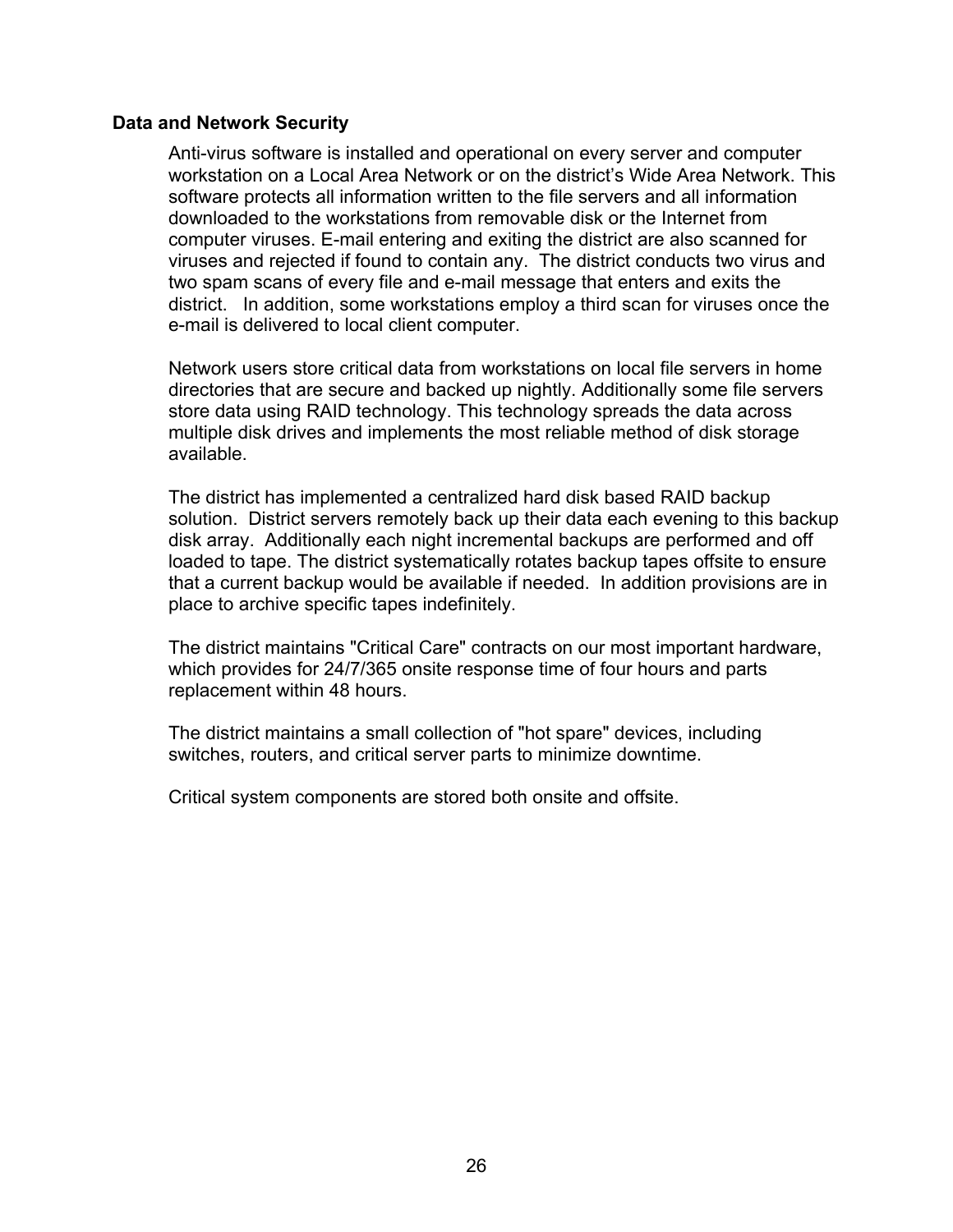#### **Internet Safety Policy and CIPA Compliance**

The Moorhead School Board recognizes the need for its staff and students to have access to a global information network. Part of the district's responsibility in preparing students for the future is to provide them access to the tools they will be using as adults. The responsible use of this global information network is important. The district's information network shall be used only for educational purposes consistent with the district's mission and goals.

Accordingly, the School Board of the Moorhead Area Public Schools shall operate an information network to support its educational mission. The Moorhead Public Schools Information Network is defined as information systems owned by the district as well as other information systems to which the district provides intentional or unintentional access. The district is not responsible for information available from third parties solely for providing access or connection to or from a facility, system or network over which it has no control. An orientation session on appropriate use of the Moorhead Public Schools Information Network shall be provided for each user prior to the issuance of a system account. The use of this system shall be consistent with the district's educational mission, district policy, state laws, and federal laws.

The Moorhead Area Public School's board policies can be viewed online in a searchable format at www.moorhead.k12.mn.us/district/schoolboard/policies/. The following policies are particularly significant to network and Internet use and are attached as Appendices.

| Information Network Acceptable Use and Safety Policy | Appendix D |
|------------------------------------------------------|------------|
| Use of Moorhead Public Schools Information Network   | Appendix E |

Additionally the district and school specific discipline policies outline guidelines related to appropriate student behavior and related consequences. At times, the student discipline policy (or other district policies) has superceded technology specific policies. Recent examples of this include student issues related to threats and harassment.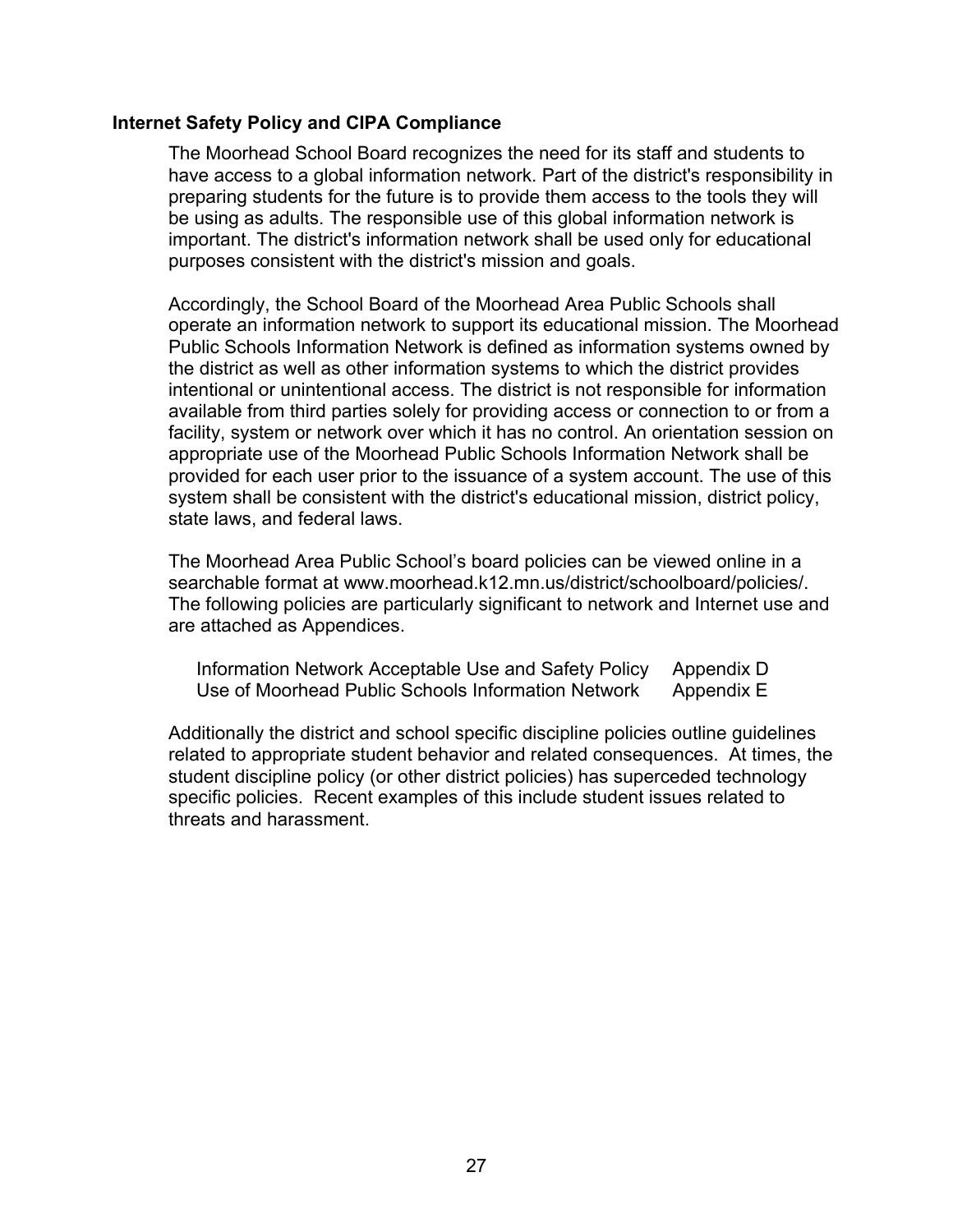## **CRITERIA IV: Technology Infrastructure, Management, and Support**

#### **Telecommunications Capacity**

The district has one primary and seven redundant Internet Domain Name Servers (DNS) that are maintained by a LAN/WAN specialist. The DNS software used is SimpleDNS.

The district has a primary Internet mail server using Simple Mail Transfer Protocol (SMTP) and Internet Access Message Protocol (IMAP) providing e-mail services for 800 district staff members. Our 5,300 K-12 students are provided Web-based e-mail accounts through our membership with EduTech.

The district has two Cisco Pix Firewalls configured for hot-failover. This redundant protection prevents outsiders from accessing our local and wide-area networks. Internet filtering is deployed at the firewall level to meet the CIPA requirements. The district uses Lightspeed filtering product. A district Internet filtering committee provides oversight of the filtering categories and the URL exception list. The filtering category matrix can be found in Appendix F.

The district deploys multiple, redundant World Wide Web (WWW) servers and File Transfer Protocol (FTP) servers on the Internet.

#### **Local Area Network Wiring Systems**

The district uses category 5 cable and 568B as its Ethernet wiring standard. The standard district classroom has a 12 category 5 cables with one designated for voice communications. Buildings with multiple distribution cabling closets have a minimum of 12 strands of multimode fiber optic cable as well as 100 pair of category 3 cable interconnects for digital handset connections. All district buildings are blanketed by a 802.11b/g wireless mesh network.

#### **Wide Area Network**

As of Fall 2006, the nine district sites: Moorhead High School, Horizon Middle School, Robert Asp Elementary, Ellen Hopkins Elementary, S.G. Reinertsen Elementary, Probstfield Center for Education, Red River Area Learning Center, West Central Regional Juvenile Center and Maintenance/Transportation, are interconnected with 6 strands of single-mode fiber in a star topology. Moorhead High School serves as the head end for our district WAN. In addition, 6 strands of single mode fiber connect the school to other community sites: Townsite Centre and Minnesota State University Moorhead. The latter site provides fiber connectivity to other higher ed institutions locally and across the state. The district also has a single mode fiber connection to local cable provider CableOne. Through this connection the district can link to 21 other City of Moorhead sites.

The district uses Cisco Layer 3 switches to provide 1000 MB of data connectivity between sites and internal wiring closets. All desktop computers are connected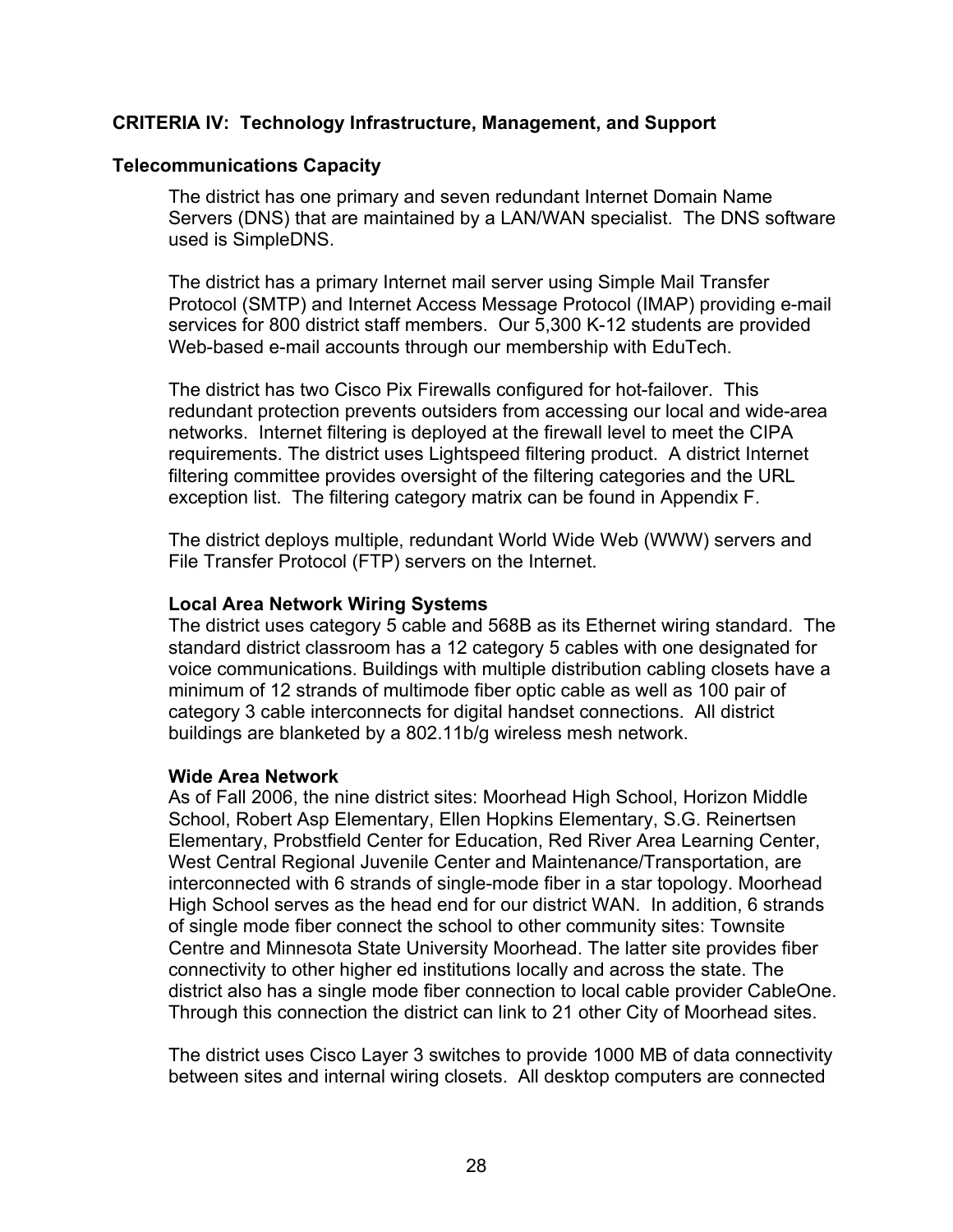via 100MB switched port, with every 48 ports sharing a 1000MB back-plane across the LAN.

Moorhead High School is the center of a fiber optic network that services eight school sites and three non-district facilities. We have a fiber connection to our ISP 702 Communications. This fiber connections allows us to purchase bandwidth as needed. Our current contract allows the district eight months of 8 MB, and two months of 10MB and 12 MB of Internet bandwidth. Currently the Internet traffic averages 70-80 percent daily utilization when deploying at 8 MB of bandwidth.

# **PBX**

Voice communications are provided from our Fujitsu 9600 PBX and routed over two strands of our single mode WAN fiber. Four T-1 lines provide the district with dial tone. The district functions as a single four-digit exchange with Direct In Dial (DID) and voice mail for each user. We have more than 1,500 DID numbers reserved. The voice mail system provides a community information line with a menu driven selection system. The system provides Enhanced-911 functionality for our regional dispatch center.

# **Equipment Access for Instruction**

Our ratio is one student to 2.45 Internet-connected computer. The district has the following technology equipment installed and in operation:

- 2,360 Client Computers (2,168 Mac & 192 Windows)
- 72 File Servers (36 Mac & 36 Windows)
- 190 Laser Printers (175 Black/White & 15 Color)
- 26 Digital Photocopiers (Network printing and scan-to-email)
- 352 LCD Projectors (ceiling mounted)
- 341 Television Monitors
- 137 Cisco Wireless Access Points
- 609 Digital Telephone Handsets
- 245 Analog Phone Handsets
- 17 Fax Machines
- 70 Digital Still Cameras
- 62 Digital Video Camcorders
- 35 Flatbed Document Scanners
- 33 Classroom Sound Field Systems

The required technology plan matrix below contains additional information.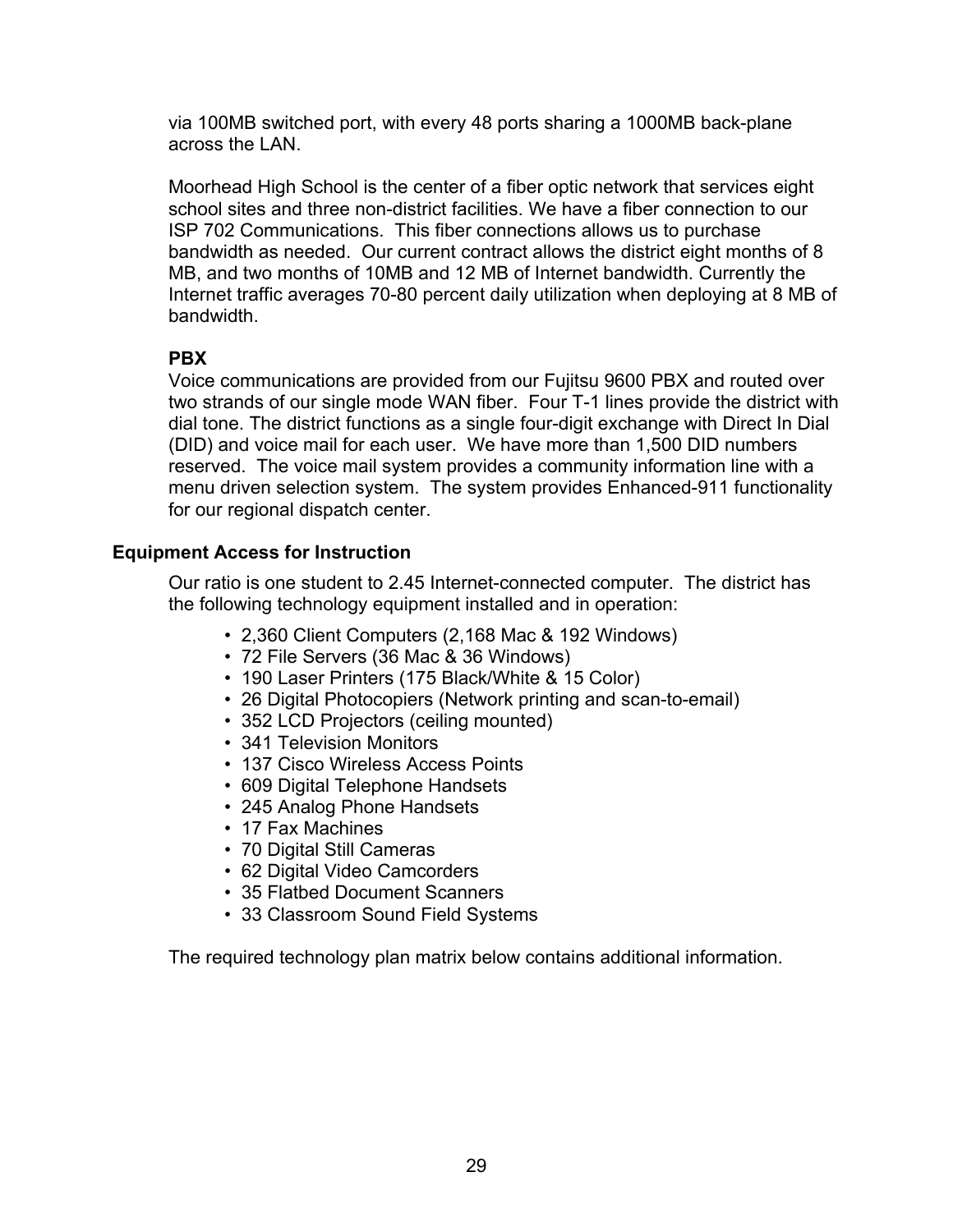#### **Assistive Technology**

The district has several assistive technology components installed and utilized in district classrooms. A district license has been acquired for Read/Write Gold/SafariReader software. This license provides text-to-speech, word prediction, audible dictionary, speech enabled calculator and access on all 2,300 computers in the district.

The district also has several other assistive technology specific software packages in use including Dragon Naturally Speaking, IntelliTools: Classroom Suite (IntelliMath, IntelliPics, IntelliTalk), SOLO(Co-writer, Read OutLoud, Write OutLoud, DraftBuilder), Board Maker, Pictureit, PictWriter, IntelliKeys Board, Don Johnston Switch Interface and SMARTBoards.

Additional stand alone Voice Output Devices (ChatPC, Tech Speak, Go Talk, Big Mac, Level Switch, Cheap Talk) are used through the district.

Deaf and Hard of Hearing students have access to TTY, closed caption, remote Sorenson video connection service and sound field systems. More than 35 sound field systems are installed in classrooms across the district.

### **Average Age of Equipment for Instruction**

The current student to computer ratio is 1-to-2.45. The average age of district computers is 4.25 years. See matrix below.

### **Handhelds, Tablet PCs, Interactive Whiteboards and Other Devices**

Several district administrators make use of PDA devices (Palm and Blackberry) in conjunction with our district collaborative group calendar and scheduling program, MeetingMaker. The district has also outfitted all classrooms with ceiling-mounted LCD projectors. Smaller instructional spaces are fitted up with computers connected to television monitors.

The district is just now looking to expand the use of the LCD projectors by adding document cameras, interactive wireless tablets and touch screens as well as personal response units.

#### **Replacement Schedule**

Current technology budget reductions have forced the organization to forgo plans to maintain a six-year hardware replacement cycle for district computers. Presently a seven-year replacement cycle although less than desirable is most probable. Please see the matrix below for further information.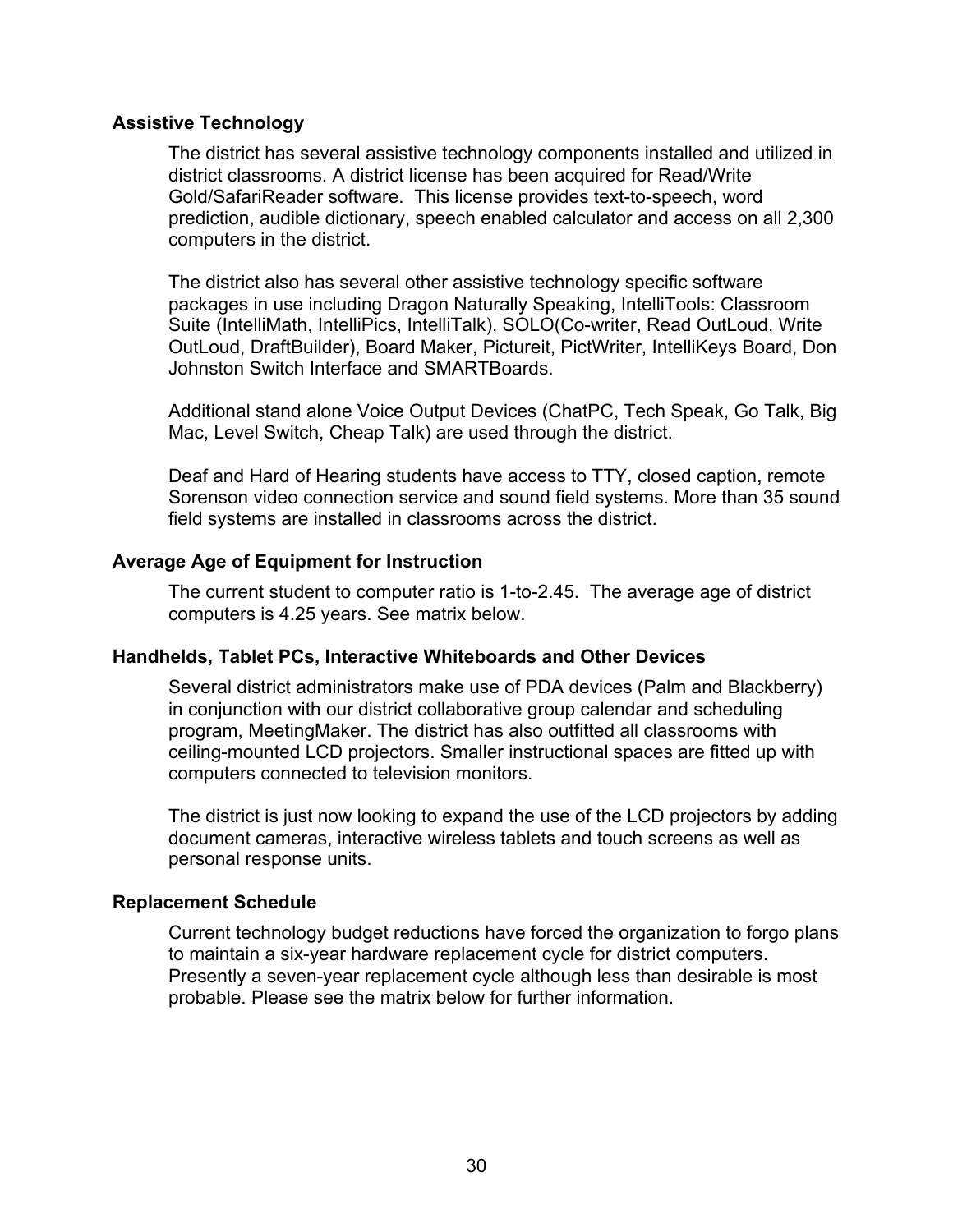# **Technology Platform**

Macintosh OS X, Windows 2000, and Windows XP are utilized across the district on client computers. The district uses primarily the Apple computing platform with 92 percent of district workstations Macintosh. See more specifics in the matrix below.

## **Technical Staff Support**

Presently, the district has one building level computer technician in each 800 student elementary building, two technicians at the 1,200-student middle school, three technicians at the 1,600 student high school and a half time support person for adult education, early childhood and community education. In addition the district employs a full time server administrator who spends one day per week in each of the five primary K-12 school building sites. Technical support is provided to other smaller district sites on an as needed basis or via remote connection.

| <b>QUESTION</b>                                                                      | <b>RESPONSE</b>                                                                                                                                                                                                                                                                                               |
|--------------------------------------------------------------------------------------|---------------------------------------------------------------------------------------------------------------------------------------------------------------------------------------------------------------------------------------------------------------------------------------------------------------|
| What is your                                                                         | Our current contract allows the district                                                                                                                                                                                                                                                                      |
| telecommunications/Internet                                                          | eight months at 8 MB, two months of                                                                                                                                                                                                                                                                           |
| connectivity capacity in your school                                                 | 10MB and two months at 12 MB of Internet                                                                                                                                                                                                                                                                      |
| district or school for Internet access                                               | bandwidth. The district also has 1.5 MB of                                                                                                                                                                                                                                                                    |
| and video connectivity?                                                              | bandwidth dedicated to ITV services.                                                                                                                                                                                                                                                                          |
| Do you have plans to expand this<br>capacity within the next three to four<br>years? | The district has a fiber connection to its<br>ISP, therefore we can purchase bandwidth<br>as needed with 24 hour notice. Currently<br>the Internet traffic averages 70-80 percent<br>daily utilization when deployed at 8 MB of<br>bandwidth. We will expand bandwidth as<br>needed and/or as funding allows. |
| If you plan to expand                                                                | UnknownWe will expand as needed                                                                                                                                                                                                                                                                               |
| telecommunications capacity, what will                                               | and/or as funding allows.                                                                                                                                                                                                                                                                                     |
| be your anticipated capacity by the end                                              |                                                                                                                                                                                                                                                                                                               |
| of this planning period (July 1, 2011).                                              |                                                                                                                                                                                                                                                                                                               |
| What is your student to Internet-                                                    | Our ratio is 1 computer for every 2.45                                                                                                                                                                                                                                                                        |
| connected computer ratio? What will                                                  | students. Unless funding changes, we do                                                                                                                                                                                                                                                                       |
| this ratio be at the end of the planning                                             | not anticipate this ratio fluctuating.                                                                                                                                                                                                                                                                        |
| cycle?                                                                               |                                                                                                                                                                                                                                                                                                               |
| What is your teacher to Internet-                                                    | Presently all district certified staff members                                                                                                                                                                                                                                                                |
| connected computer ratio?                                                            | have Internet accessible computers on                                                                                                                                                                                                                                                                         |
| What will this ratio be at the end of the                                            | their desks. The ratio will remain 1-to-1 at                                                                                                                                                                                                                                                                  |
| planning cycle?                                                                      | the end of this planning cycle.                                                                                                                                                                                                                                                                               |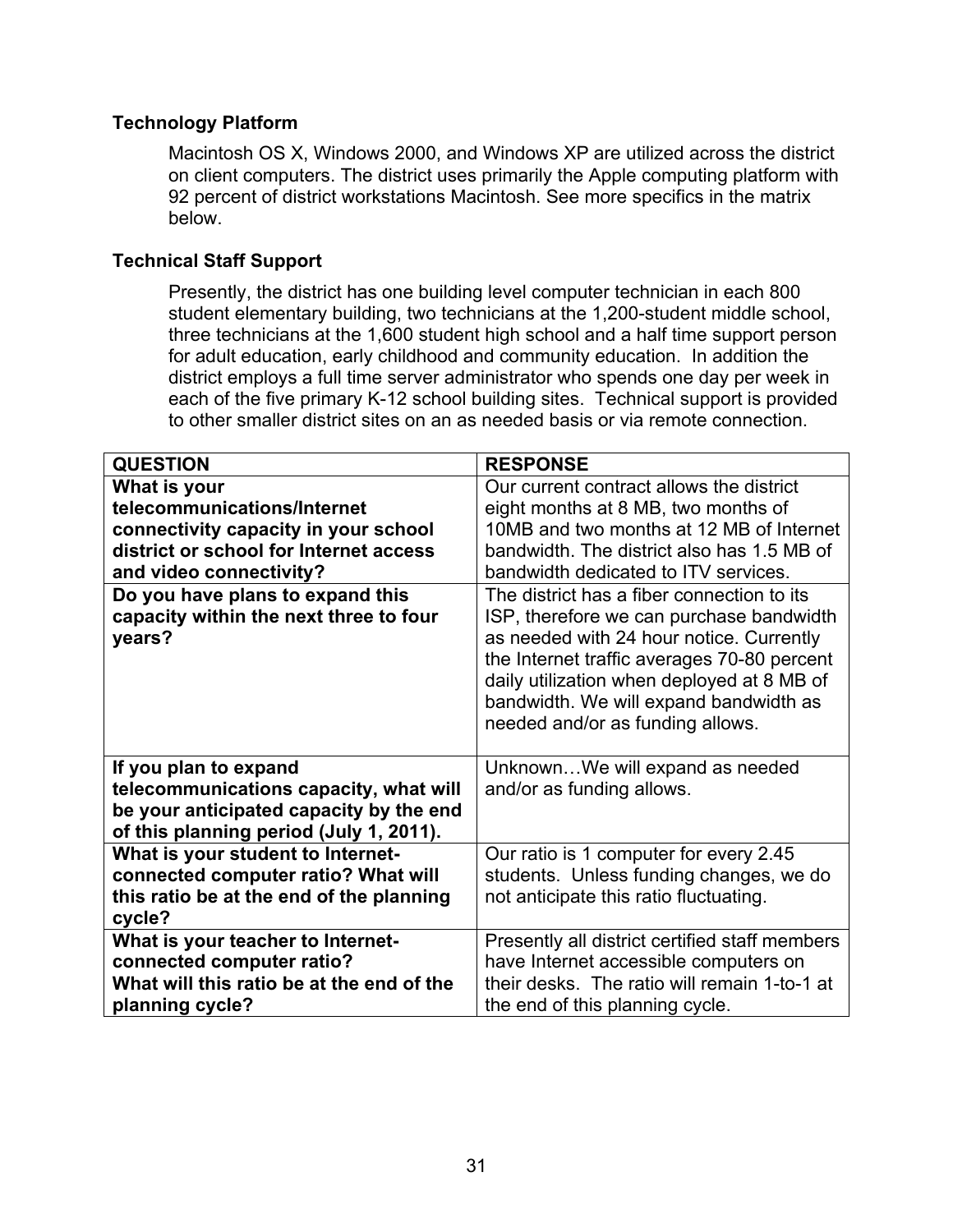| Are the majority of the computers        | • At the elementary level all regular                                 |
|------------------------------------------|-----------------------------------------------------------------------|
| accessible for students located within   | education classrooms have five student                                |
| labs or classrooms?                      | computers within them.                                                |
|                                          | • At the secondary level a select number of                           |
|                                          | classrooms have multiple student                                      |
|                                          | computers installed within them, but                                  |
|                                          | primarily most workstations are located in                            |
|                                          | labs at our high school and middle school.                            |
| What is the average age of computer      | The average age of our Internet-enabled                               |
| equipment used for instruction?          | computers is 4.25 years. This implies that                            |
|                                          | half our computers are newer and half are                             |
|                                          | older then this figure.                                               |
| What is schedule/timeline for your       | Our goal is a six-year replacement cycle.                             |
| computer equipment replacement           | Realistically it is a seven-year cycle. We                            |
| cycle?                                   | typically refresh teacher computers after                             |
|                                          | three years, and then use those computers                             |
|                                          | as student workstations.                                              |
| What is your computer platform? PC-      | We are a cross platform school district, but                          |
| based, Macintosh-based or both?          | are primarily Macintosh.                                              |
|                                          | • 92% Apple Macintosh                                                 |
|                                          | • 8% Windows.                                                         |
|                                          | All windows-based student accessible                                  |
|                                          | workstations are located at the high school                           |
|                                          | and alternative learning center.                                      |
| How many technology support staff do     | 8.5 client workstation support employees                              |
| you have to manage your technology       | 1 server support technician                                           |
| infrastructure and network?              | 1 LAN/WAN manager                                                     |
|                                          | 1 Database administrator                                              |
|                                          | 1 Application system support                                          |
|                                          |                                                                       |
|                                          | 1 Web and application developer<br>The demand from online testing and |
| Are the technology support staff         | access to online assessment data has                                  |
| sufficient to the task of effectively    |                                                                       |
| managing your technology                 | created a shortage of staff. We are one                               |
| infrastructure and network? If not, what | half time technician short and one                                    |
| staff capacity do you think you need?    | additional full time application systems                              |
|                                          | support person short for providing                                    |
|                                          | adequate technical support.                                           |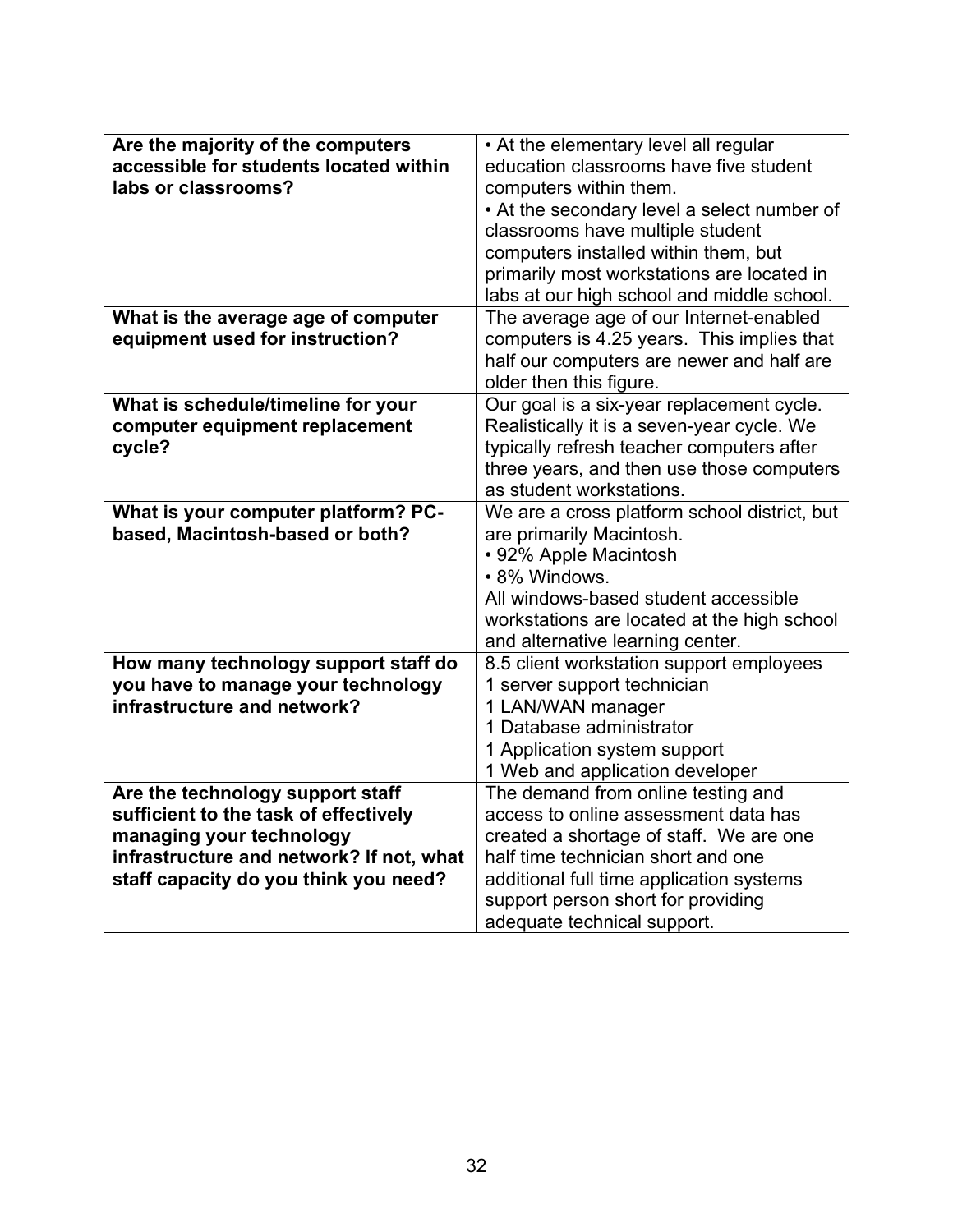| Are technology support staff provided<br>with the necessary training they need,<br>including training associated with<br>assistive technology? | Training is provided locally as time allows.<br>It is more of a hardship for technicians to<br>be gone from work to attend training, then<br>it is to find the money to send someone to<br>training. The district employs two assistive<br>technology specialists (teachers). These<br>teachers typically spend time with our<br>support staff teaching them how specific<br>software works. As you can expect<br>assistive technology occupies a large<br>portion of our technicians' time. |  |
|------------------------------------------------------------------------------------------------------------------------------------------------|----------------------------------------------------------------------------------------------------------------------------------------------------------------------------------------------------------------------------------------------------------------------------------------------------------------------------------------------------------------------------------------------------------------------------------------------------------------------------------------------|--|
| How and when are technology support                                                                                                            | Department members meet biweekly to                                                                                                                                                                                                                                                                                                                                                                                                                                                          |  |
| staff provided with training?                                                                                                                  | troubleshoot larger issues. These meeting                                                                                                                                                                                                                                                                                                                                                                                                                                                    |  |
|                                                                                                                                                | usually entail some type of training. Other                                                                                                                                                                                                                                                                                                                                                                                                                                                  |  |
|                                                                                                                                                | extended system training occurs during                                                                                                                                                                                                                                                                                                                                                                                                                                                       |  |
|                                                                                                                                                | the summer months.                                                                                                                                                                                                                                                                                                                                                                                                                                                                           |  |
|                                                                                                                                                | 1 <sub>1</sub>                                                                                                                                                                                                                                                                                                                                                                                                                                                                               |  |
| What particular challenges does your<br>school district or school face in                                                                      | Funding is always an issue. The more                                                                                                                                                                                                                                                                                                                                                                                                                                                         |  |
|                                                                                                                                                | technology that teachers are exposed                                                                                                                                                                                                                                                                                                                                                                                                                                                         |  |
| providing sufficient access and                                                                                                                | to the more technology that they                                                                                                                                                                                                                                                                                                                                                                                                                                                             |  |
| technology resources to your staff and                                                                                                         | request.                                                                                                                                                                                                                                                                                                                                                                                                                                                                                     |  |
| students?                                                                                                                                      | It is difficult for our district to remain<br>2.                                                                                                                                                                                                                                                                                                                                                                                                                                             |  |
|                                                                                                                                                | competitive with salaries and benefits                                                                                                                                                                                                                                                                                                                                                                                                                                                       |  |
|                                                                                                                                                | for our technology staff.                                                                                                                                                                                                                                                                                                                                                                                                                                                                    |  |
|                                                                                                                                                | It is difficult to maintain enterprise<br>3.                                                                                                                                                                                                                                                                                                                                                                                                                                                 |  |
|                                                                                                                                                | class network infrastructures with                                                                                                                                                                                                                                                                                                                                                                                                                                                           |  |
|                                                                                                                                                | limited number of support staff and                                                                                                                                                                                                                                                                                                                                                                                                                                                          |  |
|                                                                                                                                                | when faced with the belief by most                                                                                                                                                                                                                                                                                                                                                                                                                                                           |  |
|                                                                                                                                                | educators that a majority of capital                                                                                                                                                                                                                                                                                                                                                                                                                                                         |  |
|                                                                                                                                                | dollars should be spent on classroom                                                                                                                                                                                                                                                                                                                                                                                                                                                         |  |
|                                                                                                                                                | equipment and not on backend                                                                                                                                                                                                                                                                                                                                                                                                                                                                 |  |
|                                                                                                                                                | systems.                                                                                                                                                                                                                                                                                                                                                                                                                                                                                     |  |
|                                                                                                                                                | It is difficult to stay ahead of our<br>4.                                                                                                                                                                                                                                                                                                                                                                                                                                                   |  |
|                                                                                                                                                | students when trying to manage                                                                                                                                                                                                                                                                                                                                                                                                                                                               |  |
|                                                                                                                                                | bandwidth, ensure filtering compliance                                                                                                                                                                                                                                                                                                                                                                                                                                                       |  |
|                                                                                                                                                | and secure our online systems.                                                                                                                                                                                                                                                                                                                                                                                                                                                               |  |
|                                                                                                                                                |                                                                                                                                                                                                                                                                                                                                                                                                                                                                                              |  |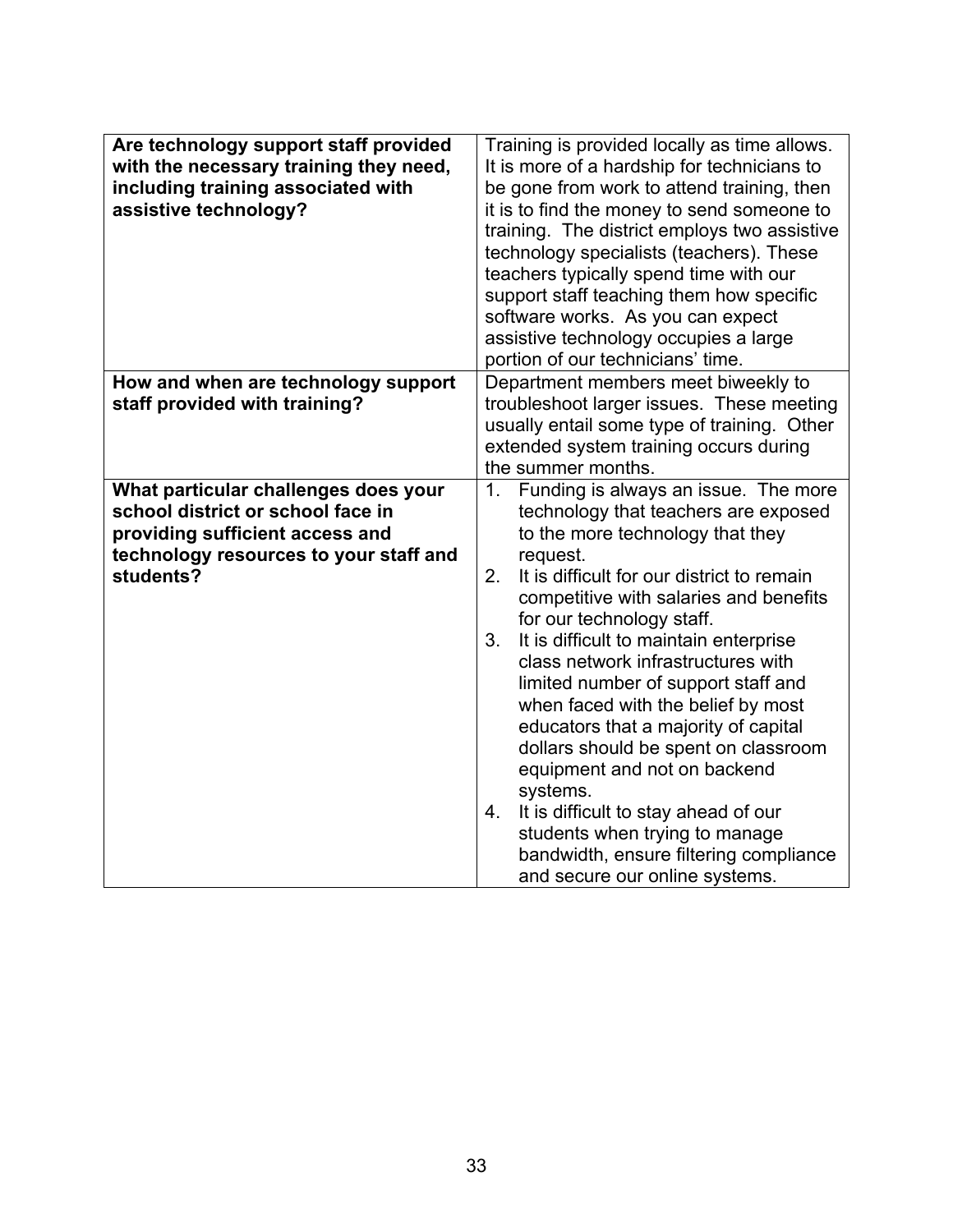# **CRITERIA V: Role of School Media Center and School Library Media Center Staff**

The Moorhead Area Public Schools maintain media centers in each of the three elementary schools, the middle school and the high school. In each of these schools a full-time professionally trained media specialist manages the instructional program of the media center.

Media centers make extensive use of technology resources and equipment. Each media center has at least one adjacent computer lab space in addition to computer workstations in the main media centers. All district standard software is available for student use in class or during free periods (at high school).

All media specialists serve on building and district technology committees and have participated in development of the technology plan.

**Role in supporting instruction –** The instructional program of the library media program is based on a flexible schedule and integration with all curricular areas of each school.

The media center pages on the district Web site direct students to ELM resources. In addition, subscription resources have been purchased through district funding. Media specialists create and update "project links" for specific units of study. These project links provide direct links to recommended Web resources, suggested print materials, and formatted documents for student activities.

Media specialists provide training for students in the use of software applications. They also support teachers by identifying appropriate technologies to meet classroom standards and by doing "just in time" help desk type support when requested.

**Standards –** Program activities are based on the MEMO Recommended Information Literacy and Technology Literacy Standards and the MEMO Information Literacy Scope & Sequence. Focus is on the four areas of the standards: research, reading, technology and responsible use. We are early in the process of identifying resources and aligning the skills with classroom units of study. This effort will be ongoing throughout the timeframe of the current technology plan.

**Budget for Library Media Programs –** Budgets have remained steady during recent years. Spending priorities are reviewed and adjusted yearly to reflect the need for increased access to electronic materials such as streaming video.

**Partnerships –** There are no formal partnerships with other library agencies in the area. Our community has a public library as well as two academic libraries. Links are provided to their catalogs and students are encouraged to use their services when needed. Public library staff present information about summer programming to elementary students during school visits in the spring.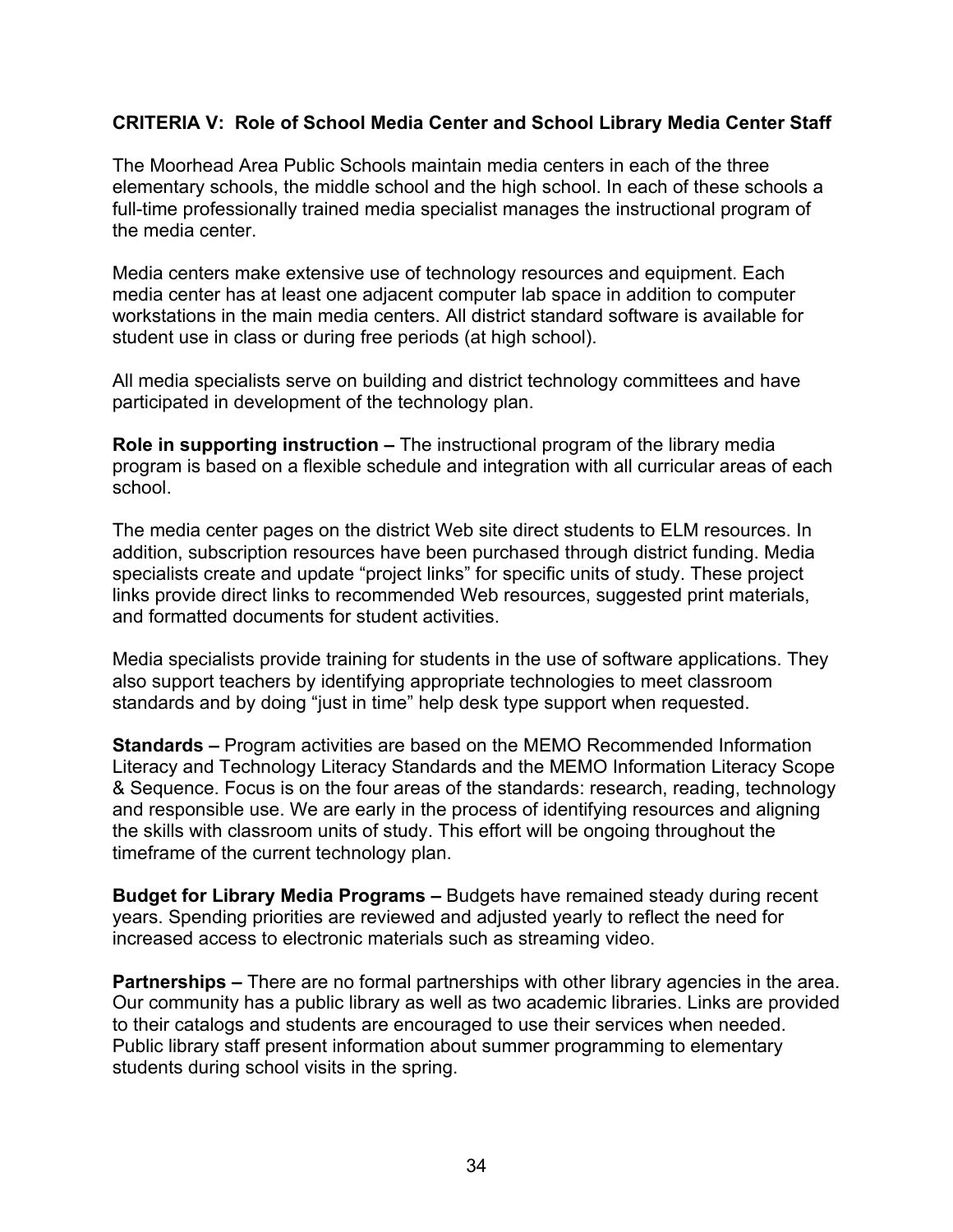# **CRITERIA VI: Staff Development and Training**

The National Educational Technology Standards (NETS) for Students, Teachers, and Administrators will serve as our standards at the local level. Our Needs Assessment plan is based on these standards.

Staff technology training will primarily be delivered through technology education. These courses are free to district employees and are offered on a year round basis, so teachers and other district employees can take advantage of them during the summer months and the school year. In the last three years more than 450 hours of technology training has been offered to district employees.

Staff training videos are also available from our secure Extranet Web site for staff to view at their convenience (http://my.moorhead.k12.mn.us/www/trainingvids). In addition, the Moorhead Area Public School District subscribes to Atomic Learning, which provides online video instruction for numerous software applications.

Upon completion of staff technology training, teachers are encouraged to demonstrate an application of the specific technology skills in a classroom project. The teacher will be asked to create a project that may:

- $\infty$  enhance teacher productivity,
- $\infty$  address integration of their curriculum,
- $\infty$  address integration across curricular areas, and
- $\infty$  enable students to deliver information in an electronic format, which could include a multimedia presentation, movie production, sound production, expertise with a software application such as Inspiration or AppleWorks database, online research, the writing process, and digital media. The possibilities are boundless.

The media specialists, technology integrationist, and building technicians will work closely with staff to provide assistance in the development of meaningful projects that will measure improvement in staff and student technology knowledge and application. The Moorhead School District Technology Department also has an online database of successful curriculum-based technology projects that is accessible to staff to assist in project planning. At each month's district technology committee meeting, various technology integration projects are demonstrated. Each district building is required to provide the demonstrations at one of the monthly meeting.

Administrative technology workshops are planned during administrators' summer staff development days to improve their knowledge and productivity. These workshops will be designed to meet the NETS standards for administrators. In the past training has been provided on the Extranet (the Moorhead Schools staff portal interface), MeetingMaker, Keynote presentation software, PowerSchool, DataWarehouse, Digital Media, and connecting laptops to LCD projectors. Upon completion of these workshops, administrators will provide feedback to the technology department on how use of these applications has improved their productivity.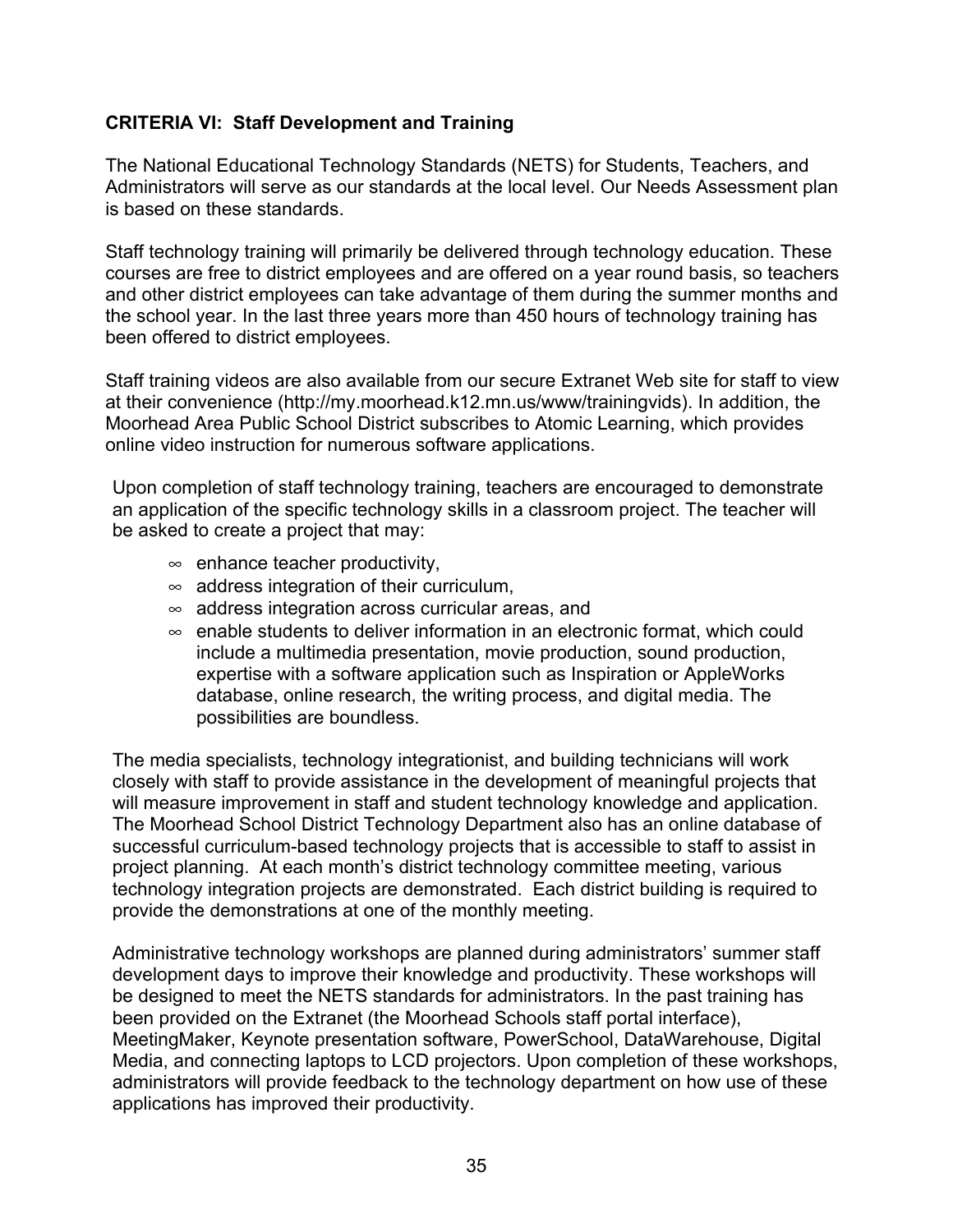The district is expanding its deployment of interactive touch panel and wireless tablet technologies (similar to electronic whiteboards). The interactive software allows teachers to save all of their interactive work in electronic format so students can review the material at a later time. As the district deploys this new hardware, specific training will be provided.

Over the course of the next three years the district technology committee is recommending the district spend more of its capital dollars on employee technology training. It is anticipated that all certified staff will receive 20 to 30 hours of training throughout the next three school years. Staff will be grouped by grade-level and department so training can be tailored to end users' specific needs.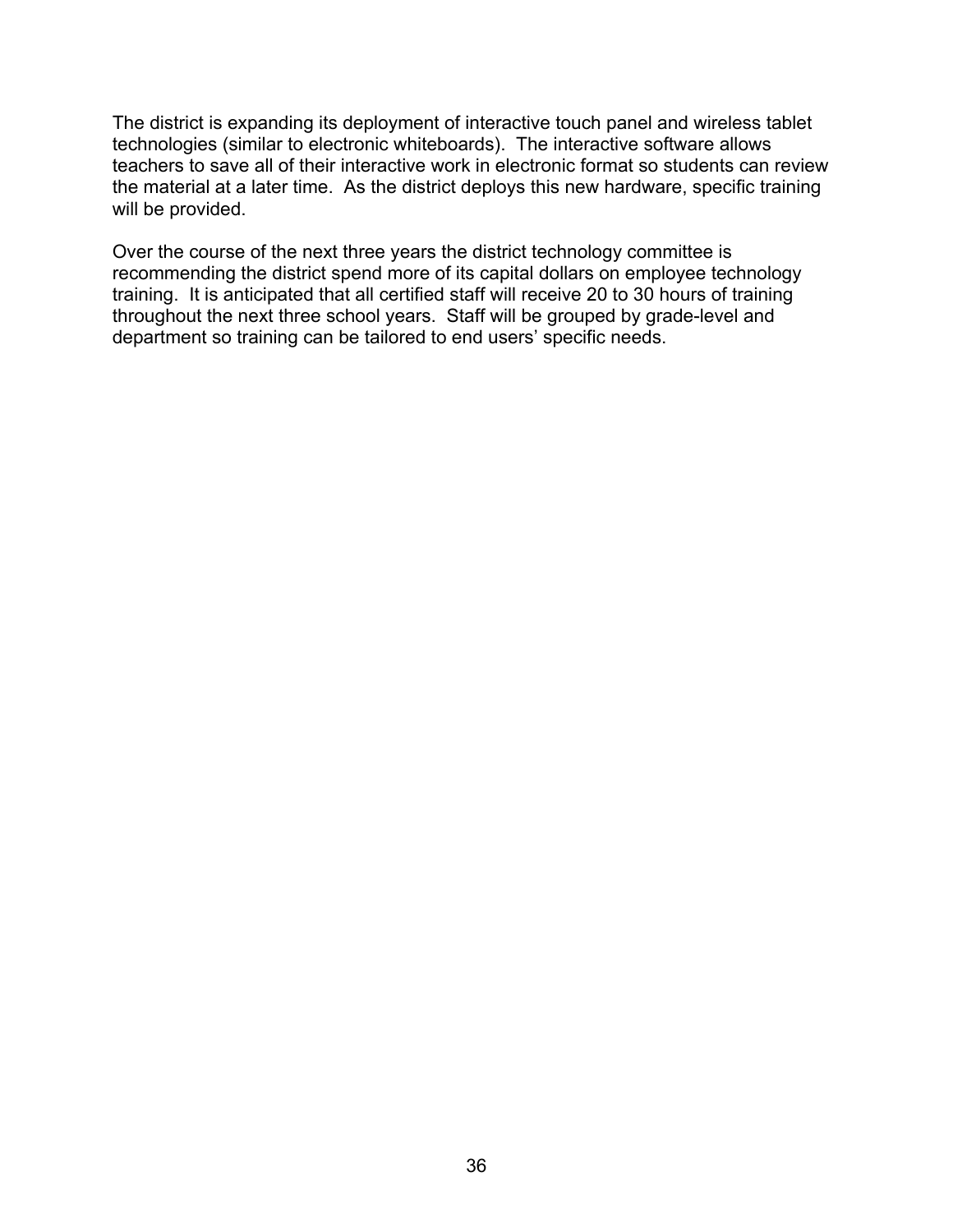# **CRITERIA VII: Budget for Technology**

Capital outlay dollars are the largest part of the technology budget. Other funding sources include Title II Part D, E-Rate reimbursement, state reimbursements and partnering with other departments and/or federal programs to maximize technology purchasing power. The data in the matrix below was provided by Denice Sinner, District Accountant.

| <b>UFARS</b>  |                                   |                    |         |                         |               |               |
|---------------|-----------------------------------|--------------------|---------|-------------------------|---------------|---------------|
| <b>OBJECT</b> |                                   | <b>ITEM(S)</b>     |         | FY2008 FY2009           | <b>FY2010</b> | <b>FY2011</b> |
| <b>CODE</b>   | Category                          | <b>Description</b> |         | <b>Budget Budget</b>    | <b>Budget</b> | <b>Budget</b> |
|               | Salaries and                      |                    |         |                         |               |               |
|               | Wages for                         |                    |         |                         |               |               |
| 100           | Technology Staff                  |                    | 655,186 | 687,946                 | 722,343       | 758,460       |
|               | Fringe Benefits<br>for Technology |                    |         |                         |               |               |
| 200           | Staff                             |                    | 128,901 | 138,429                 | 148,739       | 159,902       |
|               | Purchased                         |                    |         |                         |               |               |
|               | Technology                        |                    |         |                         |               |               |
| 300           | <b>Services</b>                   |                    |         |                         |               |               |
|               | Communications                    |                    |         |                         |               |               |
|               | (telephone,                       |                    |         |                         |               |               |
|               | Internet access)                  |                    | 89,036  | 91,707                  | 94,459        | 97,292        |
|               | Computer and<br>System Services   |                    | 77,926  | 80,263                  | 82,671        | 85,151        |
|               | Technology Staff                  |                    |         |                         |               |               |
|               | Development                       |                    | 9,270   | 9,548                   | 9,834         | 10,130        |
|               | Technology                        |                    |         |                         |               |               |
|               | Workshops and                     |                    |         |                         |               |               |
|               | Conferences                       |                    | 54,940  | 56,588                  | 58,286        | 60,035        |
|               | Technology                        |                    |         |                         |               |               |
|               | Leases and                        |                    |         |                         |               |               |
|               | Rentals                           |                    | 46,881  | 48,288                  | 49,737        | 51,229        |
|               | Purchased<br>Technology           |                    |         |                         |               |               |
|               | Services (i.e.                    |                    |         |                         |               |               |
|               | maintenance)                      |                    | 66,167  | 68,152                  | 70,197        | 72,303        |
|               | Supplies and                      |                    |         |                         |               |               |
|               | Materials                         |                    |         |                         |               |               |
|               | (instructional/                   |                    |         |                         |               |               |
| 400           | non-instructional)                |                    | 61,944  | 63,803                  | 65,717        | 67,689        |
|               | Capital                           |                    |         |                         |               |               |
| 500           | <b>Expenditures</b>               |                    | 272,229 | 280,395                 | 288,808       | 297,472       |
| 800           | Other<br><b>Expenditures</b>      |                    |         |                         |               |               |
|               |                                   |                    |         |                         |               |               |
|               |                                   |                    |         |                         |               |               |
| Total         |                                   |                    |         | $ 1,462,480 $ 1,525,119 | 1,590,791     | 1,659,663     |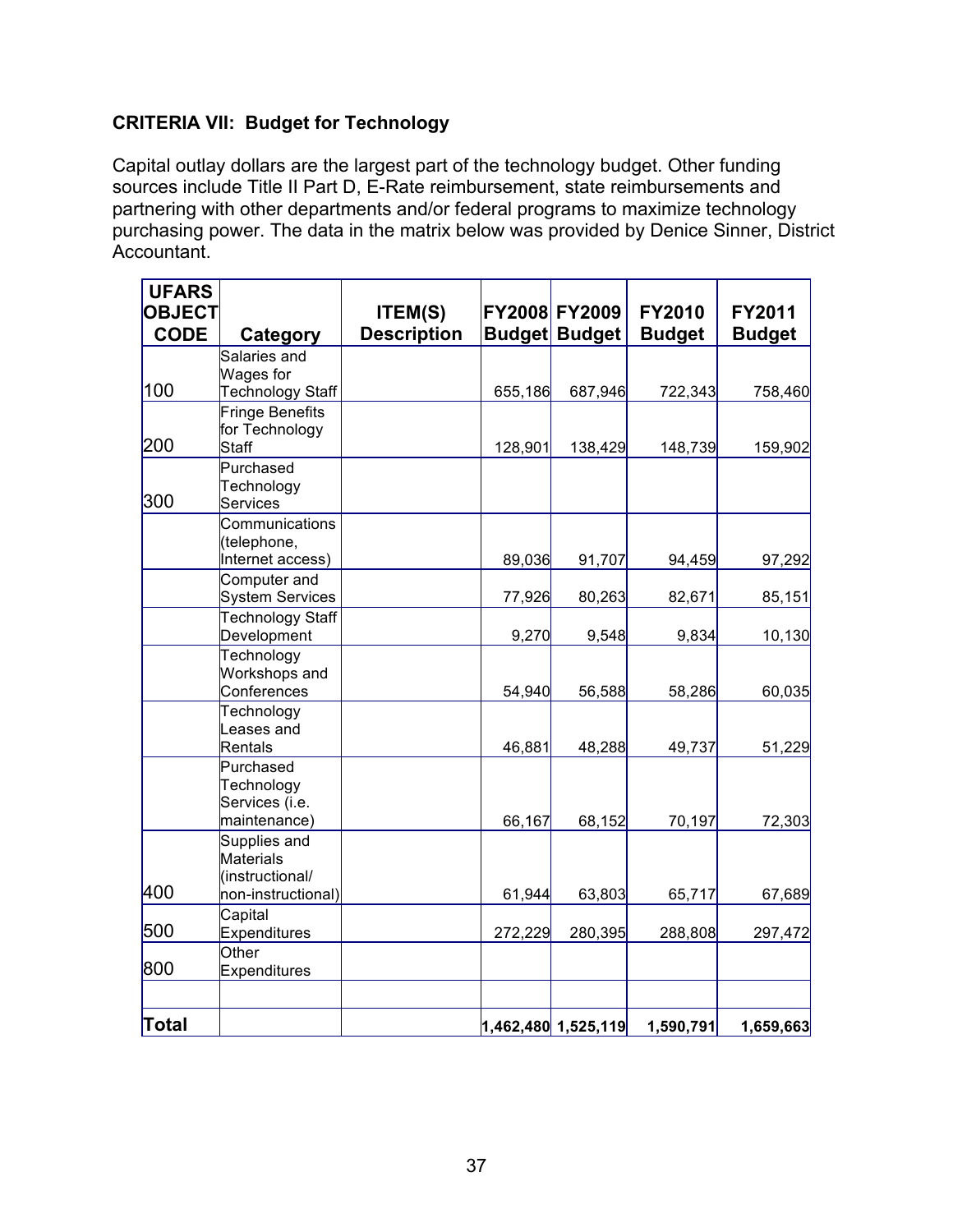# **CRITERIA VIII: Implementation Plan**

| <b>Action Steps</b>                                                                                                                                                                    | <b>Timeline for completion</b>                                                                                                                                                |
|----------------------------------------------------------------------------------------------------------------------------------------------------------------------------------------|-------------------------------------------------------------------------------------------------------------------------------------------------------------------------------|
| <b>Technology Integration with Curriculum and</b><br><b>Instruction</b>                                                                                                                |                                                                                                                                                                               |
| Students will understand their responsibilities as<br>consumers and creators of the goods and services<br>of a technology rich world.                                                  | Ongoing                                                                                                                                                                       |
| Students will understand ethical and safety issues<br>related to use of technology resources.                                                                                          | 1. Fall 2007 initial training for<br>students grades 6-12.<br>2. Ongoing incorporation into $6th$ ,<br>7 <sup>th</sup> , 8 <sup>th</sup> and 9 <sup>th</sup> grade curriculum |
| NETS standards and Minnesota standards will be<br>incorporated into the curriculum.                                                                                                    | Ongoing                                                                                                                                                                       |
| Students with special needs will be provided access<br>to the appropriate technology tools to be successful<br>in the academic setting.                                                | Ongoing as needs are assessed                                                                                                                                                 |
| Students will have access to textbook and<br>supporting print materials in multiple formats (audio,<br>ebook, braille, etc.) as outlined by NIMAS standard<br>file format legislation. | Annual review of NIMAS<br>accessible materials<br>accompanying curriculum and<br>curriculum cycle textbook<br>adoption process.                                               |
| Primary grade teachers and students will have<br>access to age appropriate word processing<br>software.                                                                                | September 2007                                                                                                                                                                |
| Students and teachers will have access to<br>additional digital cameras, camcorders and audio<br>recording devices for project completion.                                             | 1. September 2007<br>2. Ongoing acquisition of<br>additional equipment                                                                                                        |

| <b>Delivery of Media Services</b>                        |                     |
|----------------------------------------------------------|---------------------|
| Evaluate and purchase additional online                  | Ongoing             |
| subscription databases to support student research.      |                     |
| Align MEMO Information Literacy Scope and                | July 1, 2008        |
| Sequence with media center resources and                 |                     |
| classroom activities.                                    |                     |
| Library media specialists will be included in            | Current and ongoing |
| technology and information literacy related              |                     |
| decisions as they pertain to selecting curriculum        |                     |
| materials, team planning and appropriate use of          |                     |
| technology and Internet resources for teaching and       |                     |
| learning.                                                |                     |
| Library media specialists will serve as a point of       | Ongoing             |
| contact in their school for staff training on the use of |                     |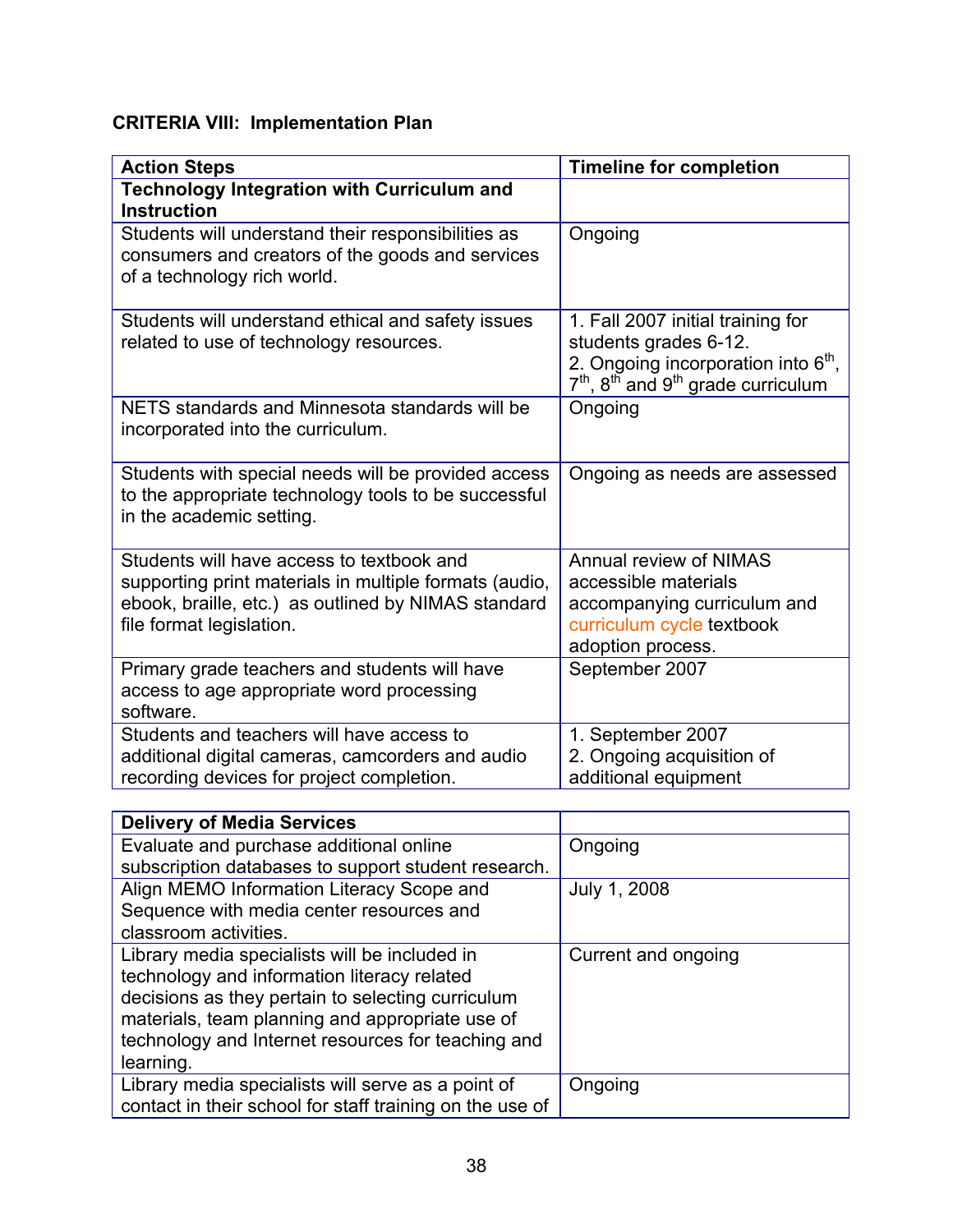| technologies.                                                                                                                                                                                                                                                                                                                                              |                                                                        |
|------------------------------------------------------------------------------------------------------------------------------------------------------------------------------------------------------------------------------------------------------------------------------------------------------------------------------------------------------------|------------------------------------------------------------------------|
| Library media specialists will manage programming<br>that will increase usage of in-house video<br>distribution system. Anticipated activities are<br>student news programs and specialized information<br>sessions (student registration overviews, special<br>events, etc.). Programming will be archived and<br>accessible via the district's web site. | July 1, 2007                                                           |
| Library media specialists will implement Web 2.0<br>technologies in providing library media services.                                                                                                                                                                                                                                                      | July 1, 2008                                                           |
| Library media specialists will continue to improve<br>and strengthen collaborations with organizations<br>offering learning opportunities for students and staff<br>through ITV and other online technologies as they<br>emerge. Formal courses taken for high school credit<br>as well as special event programming will be made<br>available.            | 1. Ongoing<br>2. Implemented in select<br>situations as funding allows |
| Library media specialists will improve and enhance<br>technology related skills through in-district training<br>and attendance at conferences to stay current with<br>new technologies.                                                                                                                                                                    | Ongoing                                                                |

| <b>Increase/Improve Technology Access</b>               |                                |
|---------------------------------------------------------|--------------------------------|
| Access to content specific technologies - Web           | 1. Ongoing                     |
| subscription databases, software, and hardware -        | 2. Dependent on funding        |
| will be made available to students and teachers.        |                                |
| Sufficient hardware will be provided in media           | 1. Hardware purchased each     |
| centers and computer labs (wired & wireless) for        | summer of the plan             |
| student training and production activities – (i.e. word | 2. Purchases will be dependent |
| processing, Internet searching, video production,       | on funding                     |
| information literacy activities).                       |                                |
| Minnesota Academic Standards, NETS standards,           | Ongoing                        |
| content area standards and technology "best             |                                |
| practices" will drive decisions concerning the use of   |                                |
| and purchase of technology in district classrooms.      |                                |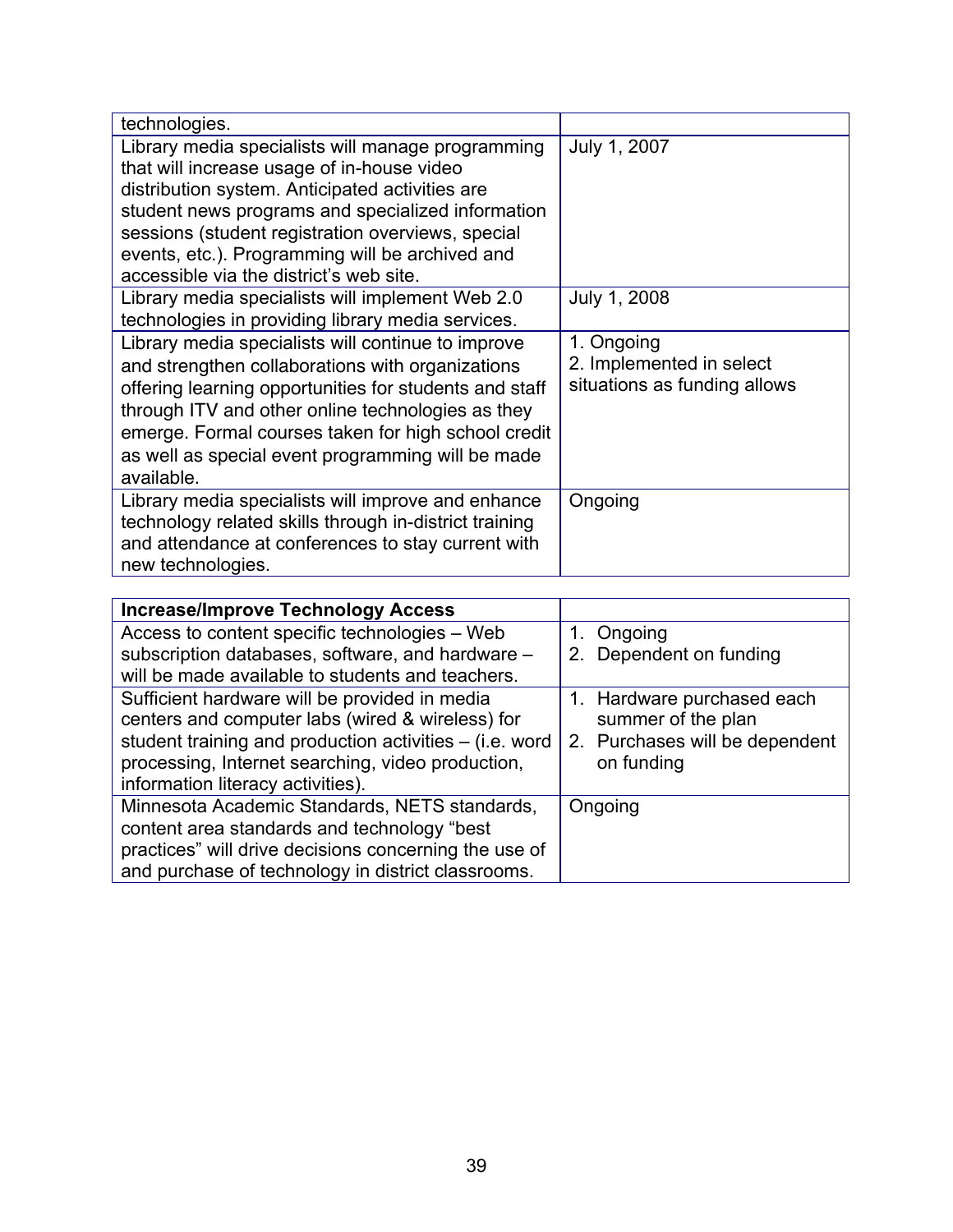| Further installation of and enhancement of existing<br>SMART classroom equipment installations will<br>occur. | Complete install of SMART<br>1.<br>equipment RRALC and<br>WCRJC in summer 2007<br>2. Additional installations if<br>practical and as budgets<br>allow in select smaller<br>instructional spaces<br>3. Begin the three-year phase<br>of teacher requested SMART<br>enhancements (i.e. personal<br>response units, document<br>cameras, interactive tablets<br>and touch screens, sound<br>field systems) |
|---------------------------------------------------------------------------------------------------------------|---------------------------------------------------------------------------------------------------------------------------------------------------------------------------------------------------------------------------------------------------------------------------------------------------------------------------------------------------------------------------------------------------------|
| Windows desktop computer users will utilize an                                                                | Summer 2007                                                                                                                                                                                                                                                                                                                                                                                             |
| IMAP compatible e-mail client.                                                                                |                                                                                                                                                                                                                                                                                                                                                                                                         |
| Students and staff will be provided with the                                                                  | Ongoing                                                                                                                                                                                                                                                                                                                                                                                                 |
| necessary resources to accomplish the district                                                                |                                                                                                                                                                                                                                                                                                                                                                                                         |
| vision for technology.                                                                                        |                                                                                                                                                                                                                                                                                                                                                                                                         |
| Replace outdated computers (7+ years) with                                                                    | 1. Summer 2007                                                                                                                                                                                                                                                                                                                                                                                          |
| current computers per replacement schedule.                                                                   | 2. Ongoing                                                                                                                                                                                                                                                                                                                                                                                              |

| <b>Administrative Support</b>                       |                                   |
|-----------------------------------------------------|-----------------------------------|
| Regularly and frequently assess district technology | Ongoing                           |
| needs for management of testing and reporting,      |                                   |
| human resources, state reporting, financial         |                                   |
| management, and Web-based communication.            |                                   |
| Establish criteria for appropriate technology       | Ongoing as needs are identified   |
| solutions, evaluate available products and purchase | and assessed. (Examples           |
| appropriate software and hardware to meet defined   | include food service POS, library |
| requirements.                                       | automation upgrades as well as    |
|                                                     | data warehouse implementation)    |

| <b>Professional Development</b>                     |         |
|-----------------------------------------------------|---------|
| Support teachers through a structured, sequential   | Ongoing |
| technology training program and offer ongoing       |         |
| support in the management of technology resources   |         |
| within specific content areas as specified in the   |         |
| Minnesota Academic Standards.                       |         |
| Offer training through a variety of mediums such as | Ongoing |
| face-to-face instruction, tutorials, self-paced     |         |
| learning through audio and video and online         |         |
| learning.                                           |         |
| Identify and inform teachers about appropriate      | Ongoing |
| content specific technologies.                      |         |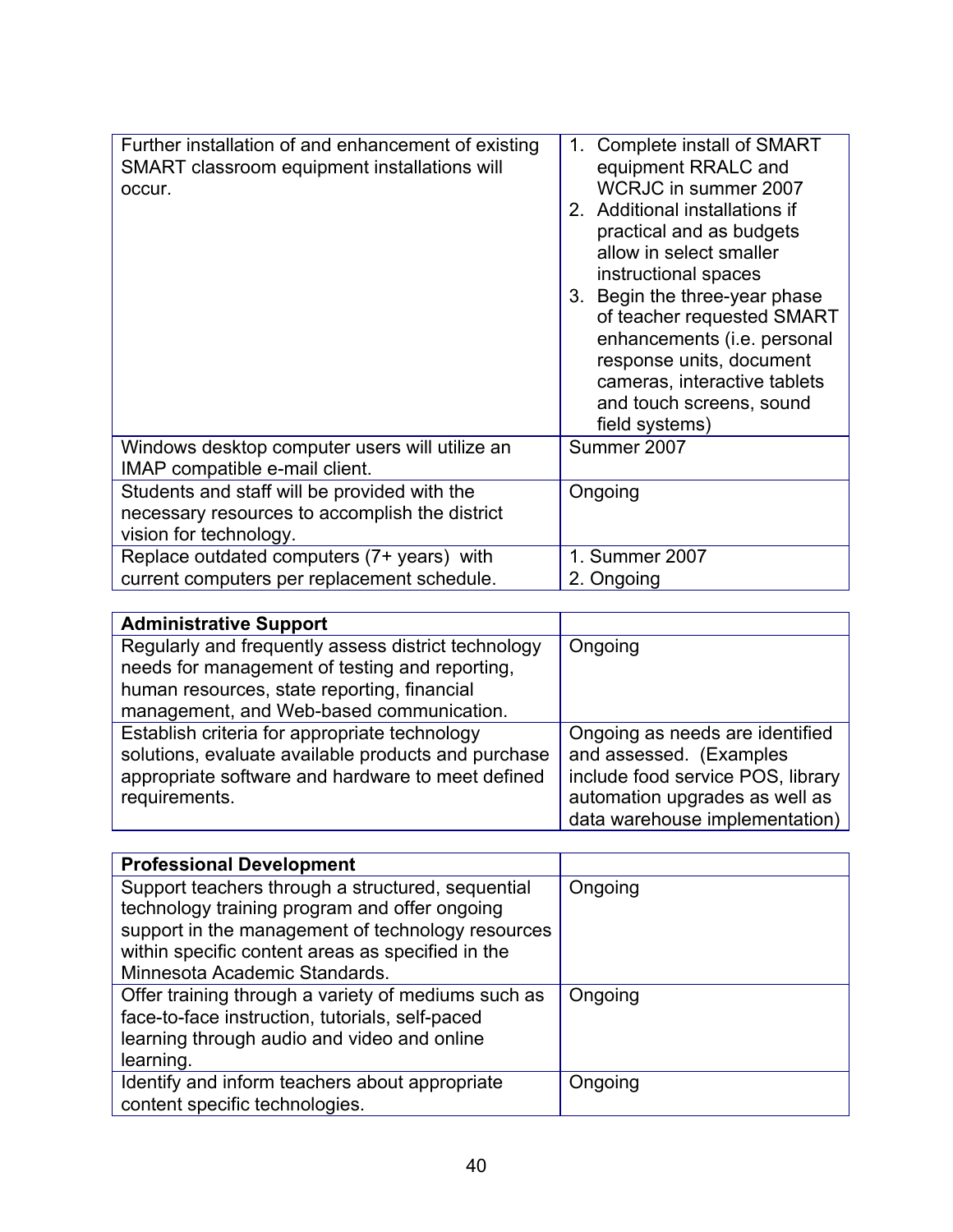| Instructional technology support staff (media<br>specialists and integrationist) will stay abreast of<br>recent developments in content specific resources<br>for teachers through attendance at professional<br>conferences, reading of professional publications,<br>and a review of Web posted communications. | Ongoing                                                                                                                                                                                                                                                                                                             |
|-------------------------------------------------------------------------------------------------------------------------------------------------------------------------------------------------------------------------------------------------------------------------------------------------------------------|---------------------------------------------------------------------------------------------------------------------------------------------------------------------------------------------------------------------------------------------------------------------------------------------------------------------|
| Training will be provided with a focus on specific<br>content areas. Preference and emphasis of training<br>content will coincide with the district's grade-level<br>and department curriculum and textbook adoption<br>cycle.                                                                                    | Ongoing<br>1.<br>Designated staff<br>2.<br>development days will be<br>used<br>3. Workshops will be provided<br>during paid staff time and<br>before and after school<br>4. Funds will be reserved to<br>provide staff training on<br>technology acquisitions<br>purchased during the<br>textbook adoption process. |

| <b>Assessment</b>                                |             |
|--------------------------------------------------|-------------|
| Students will have access to complete            | Ongoing     |
| computerized tests on workstations that meet the |             |
| assessment providers' hardware and operating     |             |
| system recommendations.                          |             |
| Teachers and district administrators will have   | Summer 2007 |
| access to up-to-date historical assessment       |             |
| information via Web-based application (i.e. data |             |
| warehouse).                                      |             |

| <b>Online/Distance Learning</b>                       |                                     |
|-------------------------------------------------------|-------------------------------------|
| Students and staff will interact with people and      | 1. Expanded "live" ITV              |
| resources in other district schools, communities,     | utilization -- ongoing              |
| states and countries to enhance the educational       | 2. "Live" Interactive Web audio     |
| process with improved communication, problem          | and video connections as            |
| solving and global understanding.                     | appropriate                         |
| Students will have access to recorded classroom       | 1. Spring 2007 initial trial period |
| lectures/lessons via remote connection and/or         | 2. Ongoing as classroom             |
| download of archived interactive sessions.            | technology allows                   |
| Students will have access to print materials in an    | 1. Spring 2007 initial pilot        |
| online posted digital format as staff are trained to  | project                             |
| utilize the scanner features of the district copiers. | 2. Ongoing training for all staff   |
|                                                       | beginning Fall 2007                 |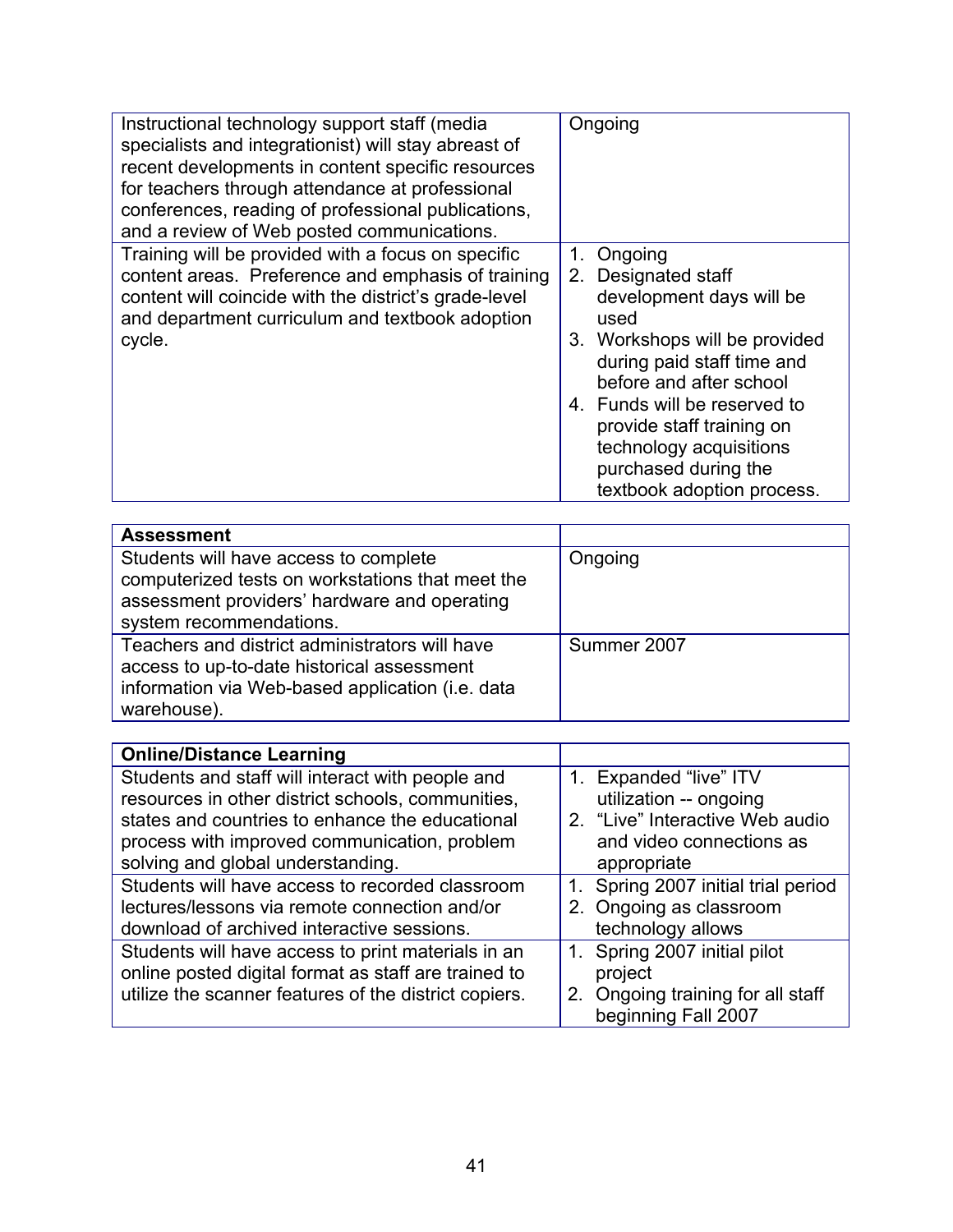| <b>Parental Involvement and Communication</b><br><b>Practices and Procedures</b>                                                                                                         |                |
|------------------------------------------------------------------------------------------------------------------------------------------------------------------------------------------|----------------|
| Student and parent portal planning and<br>development as time permits or need warrants.                                                                                                  | Ongoing        |
| Increased collaboration between teachers and<br>parents - e-mail, online newsletters, classroom<br>Web sites, PowerSchool progress entry.                                                | Ongoing        |
| eCommerce transactions available through secure<br>portal accessible from district Website so parents<br>can deposit lunch, activity and other fee payments<br>via credit or debit card. | September 2007 |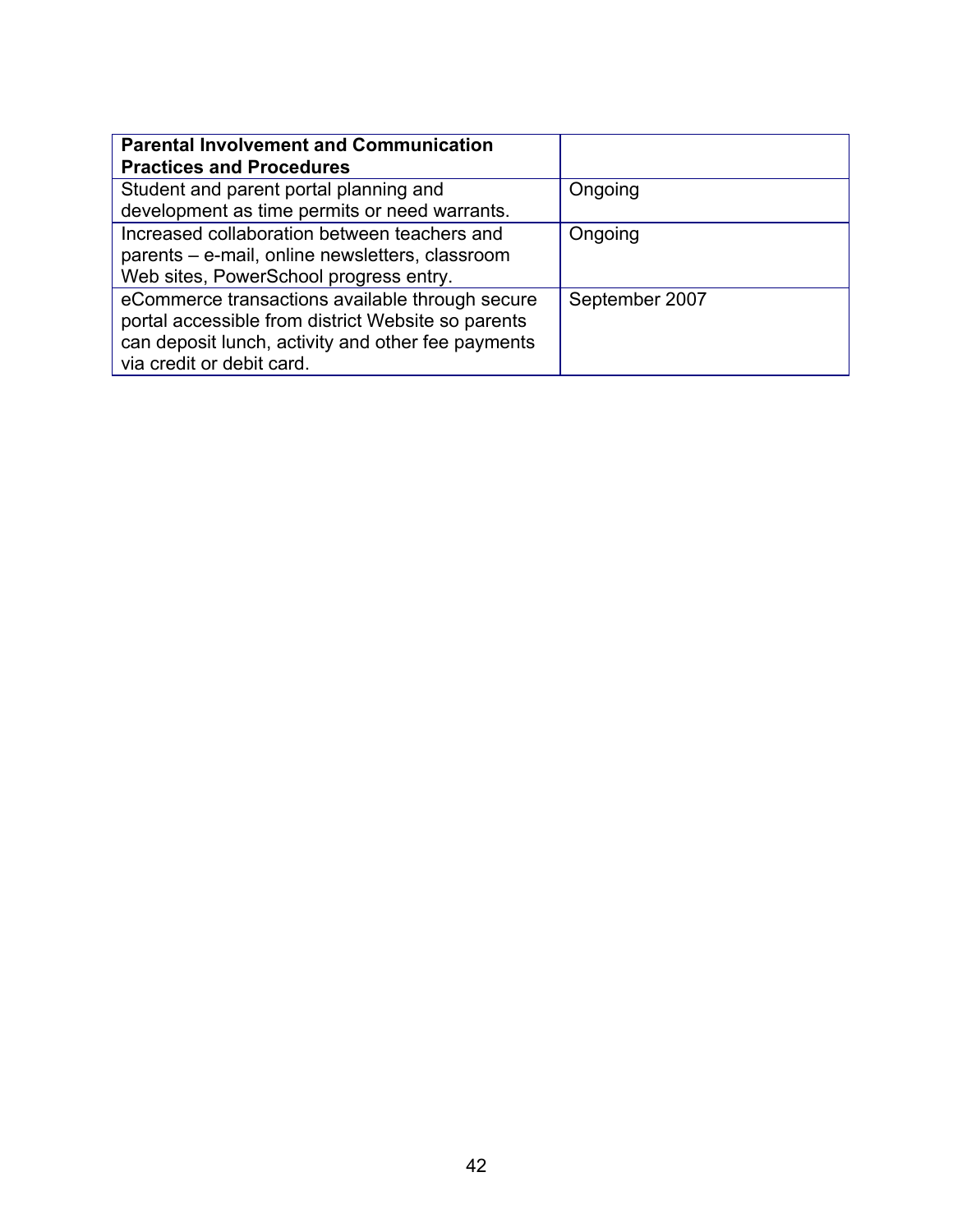# **CRITERIA IX: Evaluation Plan**

#### **Evaluating the 2004-2007 Technology Plan**

The Technology Plan Steering Committee completed the final evaluation of the 2004- 2007 Technology Plan. We have observed teachers excited about delivering instruction in their classrooms in a unique way. They are using technology as the tool to deliver enriched curriculum using innovative methods that catch the students' attention.

Ninety percent of district teachers report that they perceive the Moorhead Area Public School district as a leader in its implementation and utilization of technology. Furthermore 96 percent of the district teachers expressed confidence in the district's technology support staff's competence.

Parental use of PowerSchool began in the 2002-03 school year. Currently on average 900 parents view their student's attendance, progress, and lunch account balance on a daily basis. Students login to check their real time status at an average of 2,000 unique hits per day.

| <b>Benchmark</b>                                   | <b>Evaluation</b>                     |
|----------------------------------------------------|---------------------------------------|
| Increased collaboration between teachers and       | Benchmark was met                     |
| parents – e-mail, online newsletters, classroom    | • 45% of our teachers are posting     |
| Web sites, notification of daily activities of the | classroom information on their Web    |
| student                                            | page. This figure is up from 15% in   |
|                                                    | 2004.                                 |
| Parents will have the option to pay activity,      | Benchmark in progress, but is         |
| lunch and other fees online.                       | expected to be met September 2007     |
| Offer training through a variety of mediums        | Benchmark was exceeded                |
| such as face-to-face instruction, tutorials, self- | • 450 hours of technology training    |
| paced learning through audio and video and         | was offered in face-to-face hands-on  |
| online learning.                                   | format.                               |
|                                                    | • Atomic Learning online subscription |
|                                                    | has been renewed.                     |
|                                                    | • Print training materials have been  |
|                                                    | created and posted for staff review.  |
|                                                    | • 51% of elementary and 58% of        |
|                                                    | secondary teachers reported           |
|                                                    | attending six or more technology      |
|                                                    | training sessions.                    |

In reviewing the 2004-07 Technology Plan, we found the following: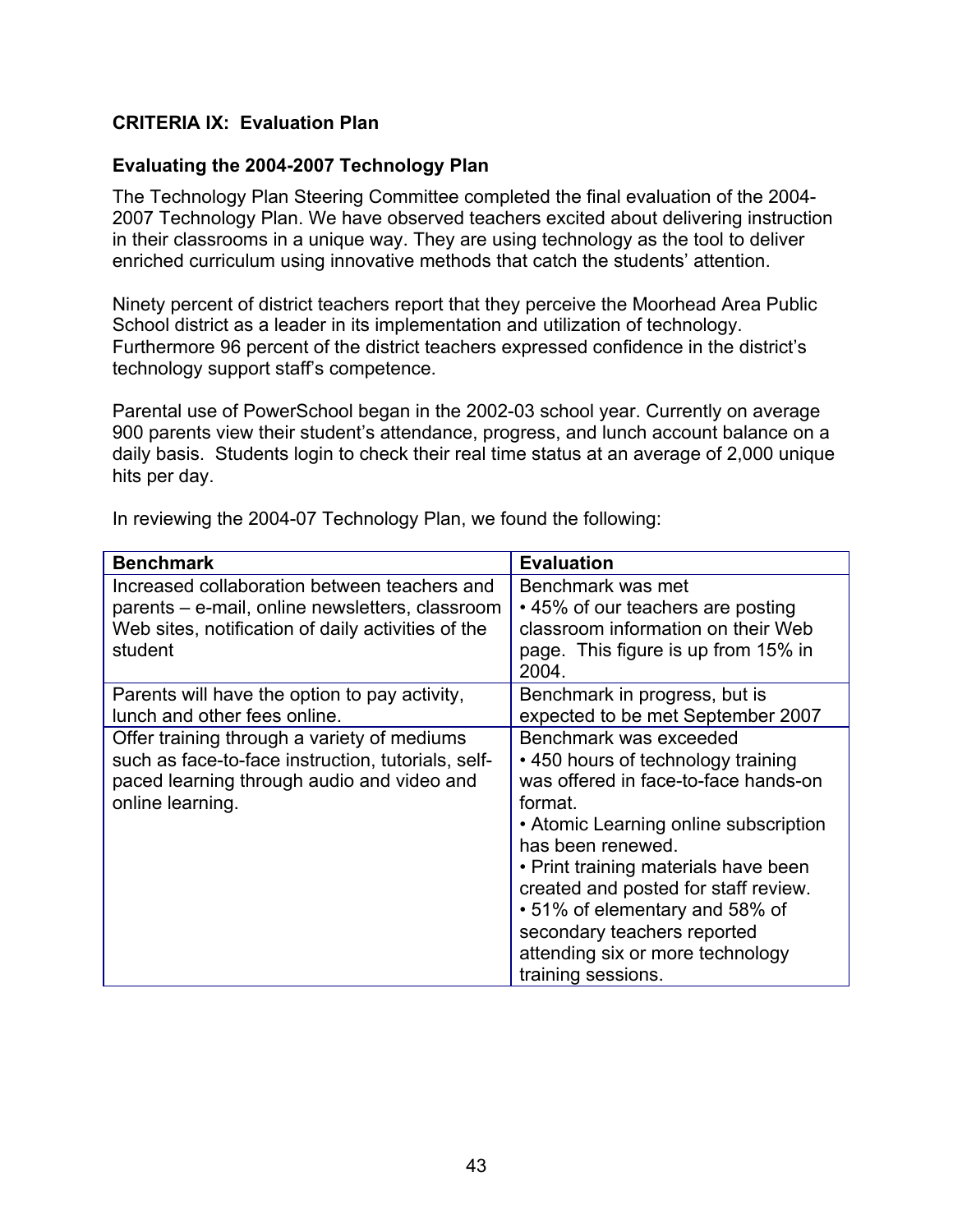| <b>Benchmark</b>                                                                                                                                                                        | <b>Evaluation</b>                                                                                                                                                                                                                                                         |
|-----------------------------------------------------------------------------------------------------------------------------------------------------------------------------------------|---------------------------------------------------------------------------------------------------------------------------------------------------------------------------------------------------------------------------------------------------------------------------|
| In-house video and television production<br>program is in place and used by staff and<br>students.                                                                                      | 1. Benchmark was met at the high<br>school as a TV production course<br>established.<br>2. Benchmark is in progress at<br>elementary and middle school sites.<br>Benchmark expected to be met at K-5<br>schools September 2007 and at the<br>middle school in Fall 2008.  |
| SMART classroom equipment (Computer and<br>DVD/VHS player connected to LCD projector)<br>will be utilized on a weekly basis by 50% of the<br>teachers.                                  | Benchmark was met<br>• 93% of secondary teachers report<br>meeting the requirement<br>• 82% of elementary teachers report<br>meeting the requirement                                                                                                                      |
| 75% of district's teachers will enter the<br>technology innovator, early adopter or early<br>majority stage on the continuum of technology<br>initiative and implementation acceptance. | Benchmark was met<br>• 87% of secondary teachers report<br>meeting the requirement<br>• 86% of elementary teachers report<br>meeting the requirement                                                                                                                      |
| 100% of the district teachers will use<br>PowerSchool to report daily attendance at all<br>sites and student lunch counts at the K-8<br>school sites.                                   | Benchmark was met                                                                                                                                                                                                                                                         |
| 100% of the district teachers will use<br>PowerSchool to report student progress.                                                                                                       | Benchmark was met<br>• 100% of the secondary teachers use<br>the electronic gradebook to report mid<br>terms, final test and course grades.<br>• 100% of the elementary teachers use<br>the electronic gradebook to submit<br>assessment data (i.e. QRI, DRA,<br>DIBELS). |
| Establish a required number of hours of<br>technology training for each employee per<br>year.                                                                                           | Benchmark was replaced with other<br>goals.                                                                                                                                                                                                                               |
| 90% of committee agendas and minutes are e-<br>mailed to committee members.                                                                                                             | Benchmark has been replaced with<br>other goals. Agenda/minutes are now<br>posted online.                                                                                                                                                                                 |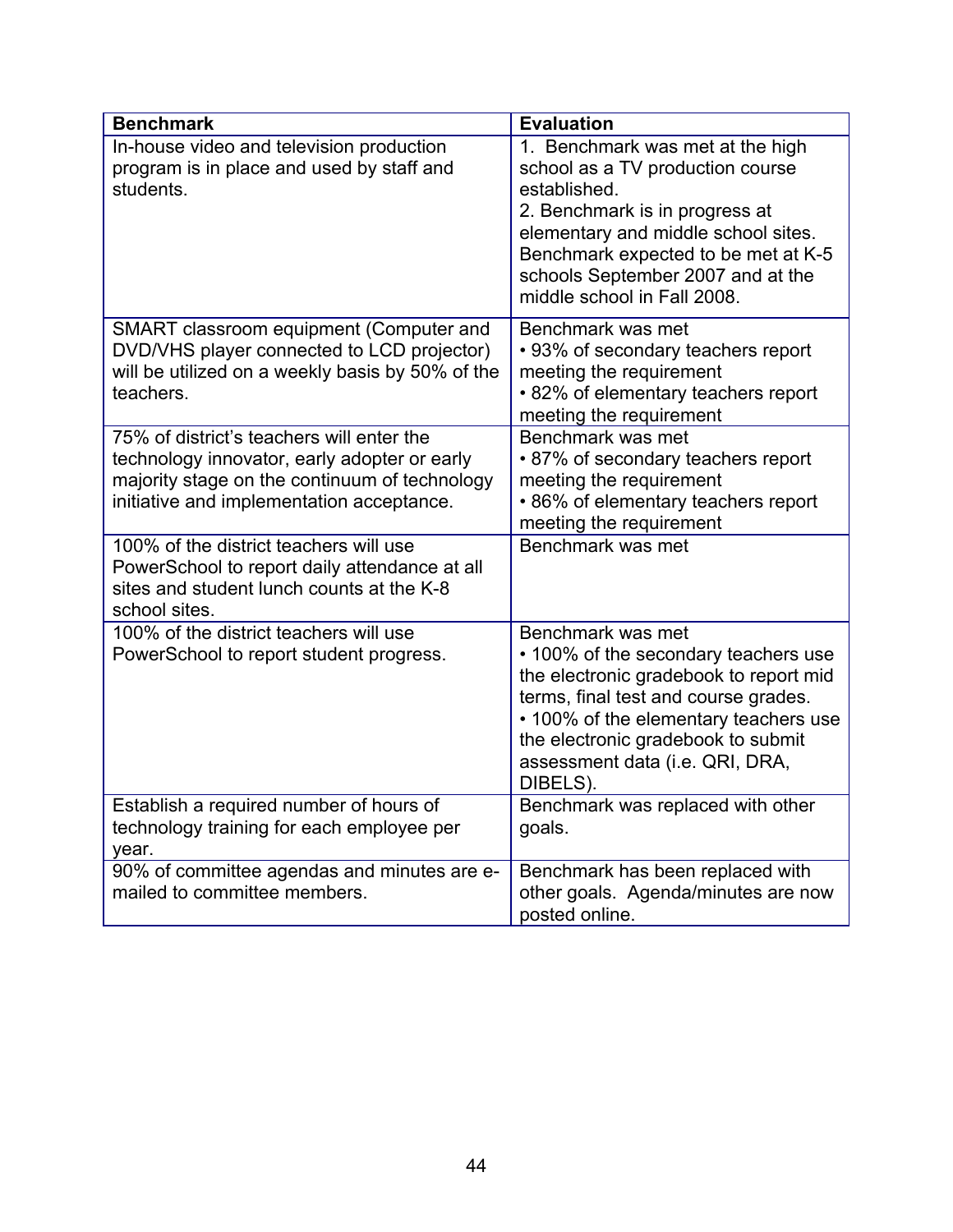## **Evaluating the 2007-2011 Technology Plan**

The Technology Planning Steering Committee, technology integrationist, administration, and the District Educational Technology Committee members will the review the 2007- 2011 technology plan on an annual basis at the April or May committee meeting. A final review of the plan will be conducted by the Technology Plan Steering Committee and will be included in the 2007-2011 Technology Plan.

Members of the Information Systems and Instructions Support Department including media specialists and the technology integrationist will closely monitor yearly progress of the plan to assure purchases, upgrades, and staff development opportunities follow plan guidelines. Adjustments will be made to the plan as required by financial constraints and/or by the recommendation of the District Educational Technology Committee membership and approval by district administration.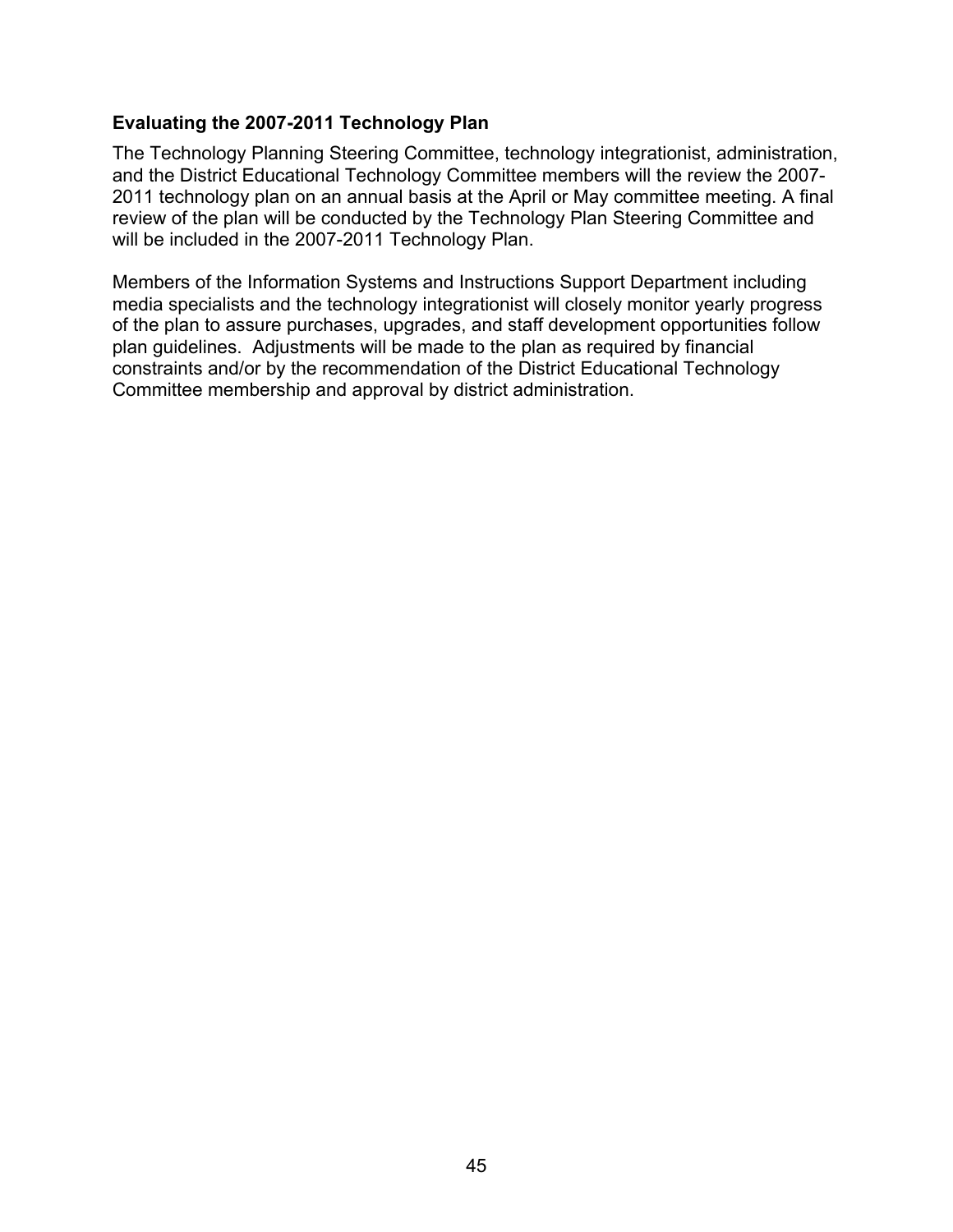Moorhead Area Public Schools Technology Plan

# **Appendix A**

### **Student Disability Nondiscrimination**

| School Board Policy: 502  | Section: 500 STUDENTS   |
|---------------------------|-------------------------|
| Date Adopted: 6/11/2001   | Date Revised: 4/11/2005 |
| Dates Reviewed: 4/11/2005 |                         |

# I. PURPOSE

The purpose of this policy is to protect disabled students from discrimination on the basis of disability and to identify and evaluate learners who, within the intent of Section 504 of the Rehabilitation Act of 1973, need special services, accommodations, or programs in order that such learners may receive the required free appropriate public education.

- II. GENERAL STATEMENT OF POLICY
	- A. Disabled students are protected from discrimination on the basis of a disability.
	- B. The Moorhead Area Public Schools will identify and evaluate learners who, within the intent of Section 504 of the Rehabilitation Act of 1973, need special services, accommodations, or programs in order that such learners may receive the required free appropriate public education.
	- C. For this policy, a learner who is protected under Section 504 is one who:
		- 1. has a physical or mental impairment that substantially limits one or more major life activities, including learning; or
		- 2. has a record of such impairment; or
		- 3. is regarded as having such impairment.
	- D. Learners may be protected from disability discrimination and be eligible for special services under the provisions of Section 504 even though they do not require Individual Education Plan services pursuant to the Individuals with Disabilities Education Act.

### III. COORDINATOR

Persons who have questions, comments, or complaints should contact the Assistant Superintendent of Teaching and Learning regarding grievances or hearing requests regarding disability issues. This person is the Moorhead Area Public Schools' ADA/504 Coordinator.

### Legal References:

29 U.S.C. 794 et seq (504 of Rehabilitation Act of 1973) and Regulations at CFR 104.3(j).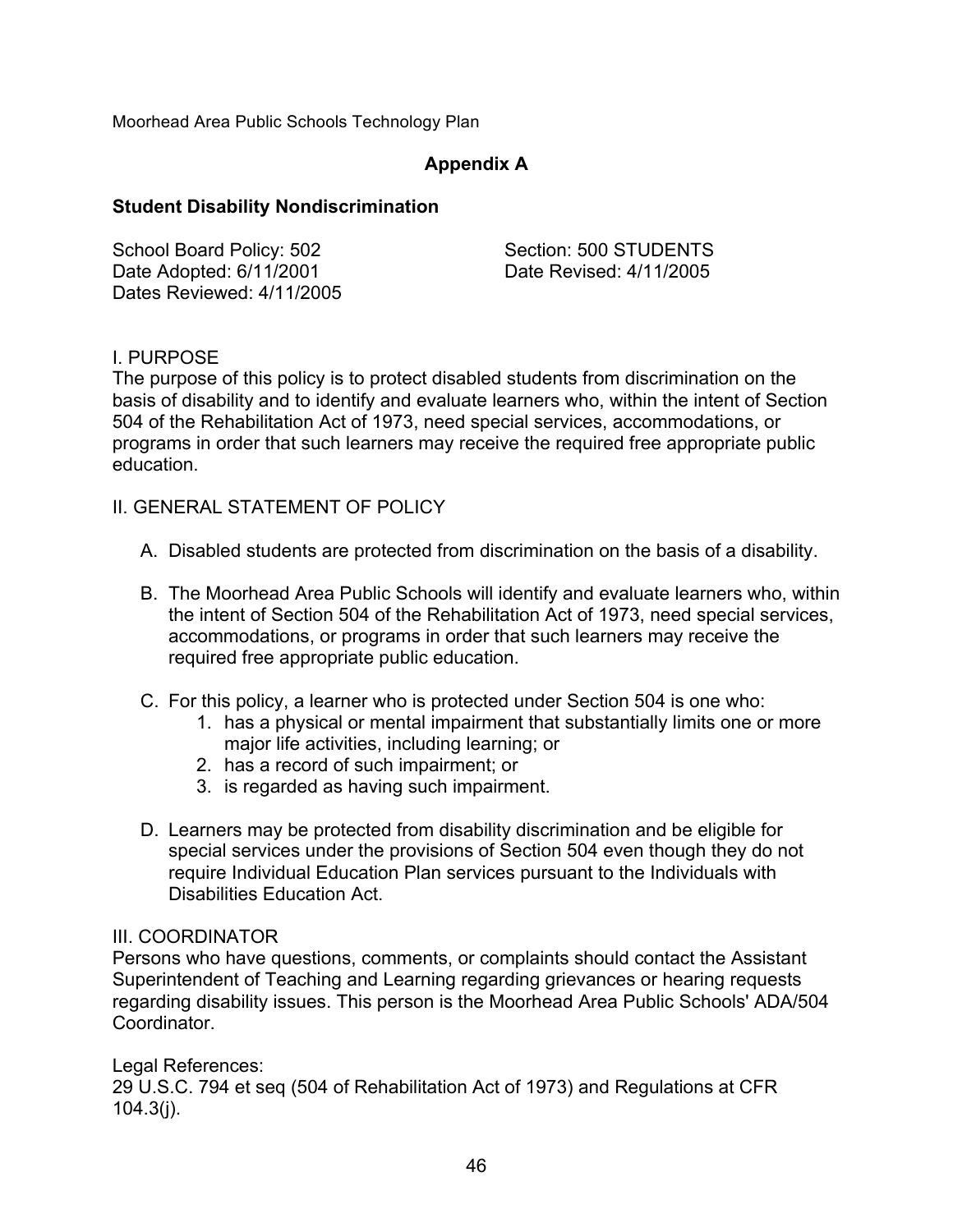34 CFR Part 104 (Implementing Regulations)

Cross References:

Moorhead School Board Policy 102: State and Federal Law Prohibiting Discrimination Moorhead School Board Policy 402: Grievance Procedures for Equal Opportunity Moorhead School Board Policy 501: Equal Educational Opportunity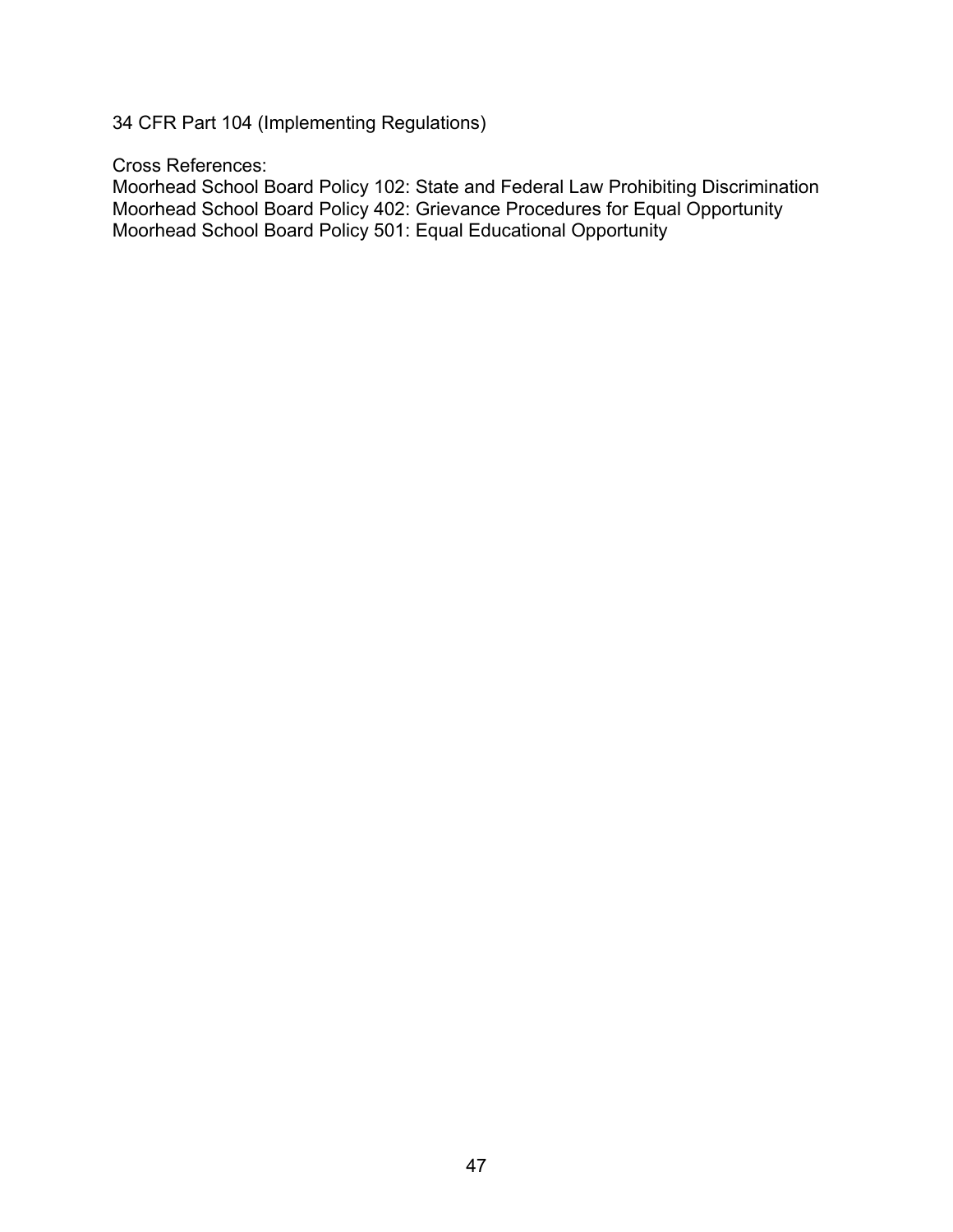Moorhead Area Public Schools Technology Plan

# **Appendix B**

### **Special Education Programs**

Date Adopted: 8/26/2002 Date Revised: 6/9/2003 Dates Reviewed: 6/9/2003

School Board Policy: 602 Section: 600 EDUCATION PROGRAMS

### I. PURPOSE

The purpose of this policy is to set forth the position of the Moorhead Area Public Schools on the need for special educational services on the part of some students in the Moorhead Area Public Schools.

### II. GENERAL STATEMENT OF POLICY

The Moorhead Area Public Schools recognizes that special education needs exist on the part of some students and recognizes the importance of providing a free appropriate public education and delivery system for students in need of special education.

### III. RESPONSIBILITIES

- A. The Moorhead Area Public Schools accepts its responsibility to identify, evaluate and provide special instruction and services for disabled children who are properly the responsibility of the Moorhead Area Public Schools and who meet the criteria to qualify for special instruction and services as set forth in Minnesota and federal law.
- B. The Moorhead Area Public Schools shall ensure that all qualified disabled children are provided the specialized instruction and services which are appropriate to their educational needs.
- C. It shall be the ultimate responsibility of the superintendent to see to the development of the administrative procedures and practices necessary to deliver the appropriate special education services.
- D. When such services require or result from interagency cooperation, the Moorhead Area Public Schools shall participate in such processes in compliance with law.

Legal References:

Minnesota Statute 124D.03 (Enrollment Options Program) Minnesota Statute 125A.01 and 125A.02 (Definition) Minnesota Statute 125A.01 and 125A.02 (Children with a Disability) Minnesota Statute 125A.03, 125A.08 and 125A.29 (District Obligations) 29 U.S.C. 794 et seq. (504 of Rehabilitation Act of 1973) 20 U.S.C. 1401 et seq. (IDEA, Individuals with Disabilities Education Act)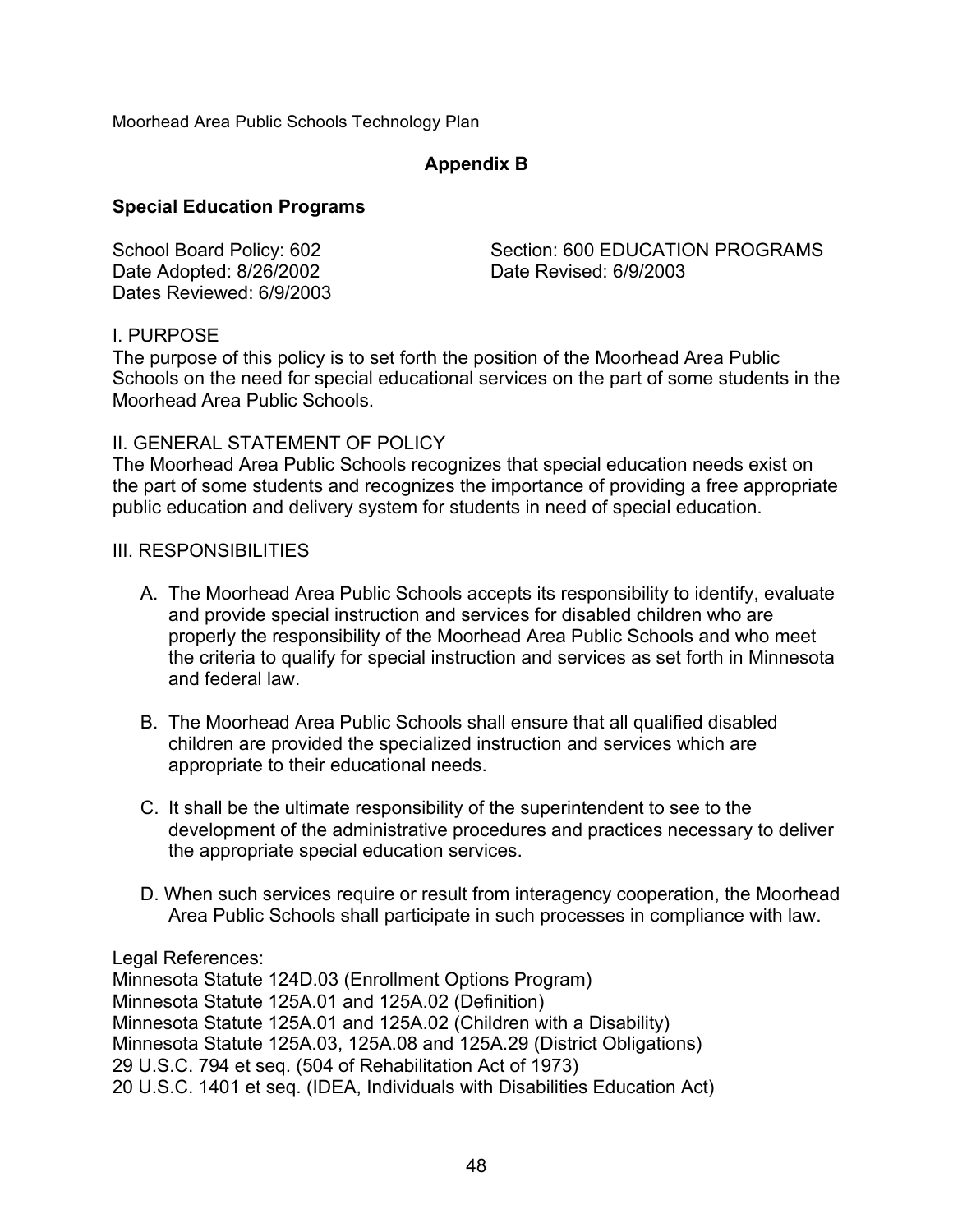Cross References:

Moorhead School Board Policy 502: Student Disability Nondiscrimination Moorhead School Board Policy 511: Enrollment of Nonresident Students Moorhead School Board Policy 604: Extended School Year for Certain Students with Individual Education Plans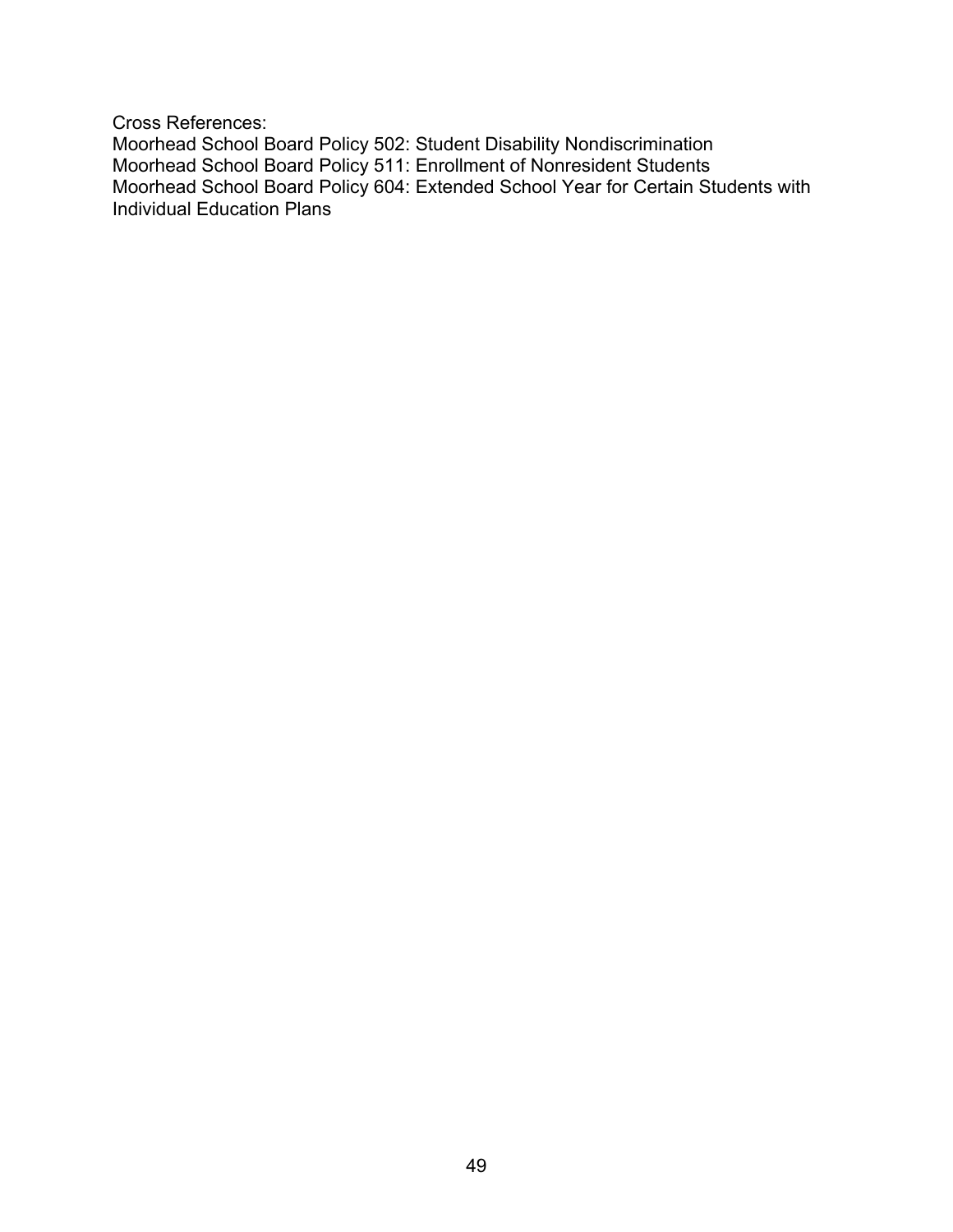Moorhead Area Public Schools Technology Plan

### **Appendix C**

#### **Special Education Policies and Procedures**

Date Adopted: 1/11/1994 Date Revised: 6/9/2003 Dates Reviewed: 1/11/1994 12/8/1997, 6/9/2003

School Board Policy: 603 Section: 600 EDUCATION PROGRAMS

l. PURPOSE

Moorhead Area Public Schools will adhere to the state and federal policies and procedures as outlined in the Total Special Education Systems (TSES) Policies and Procedures Manual, including future amendments thereof.

The TSES Policies and Procedures Manual is available on the MN Department of Children, Families and Learning Web site at cfl.state.mn.us. (Refer to Administrative Procedures 603.1, 603.2 and 603.3.)

Legal References: Minnesota Statute 125A.01 and 125A.02 (Definition) Minnesota Statute 125A.01 and 125A.02 (Children with a Disability) 20 U.S.C. 1401 et seq. (IDEA, Individuals with Disabilities Education Act)

Cross Reference: Moorhead School Board Policy 602: Special Education Programs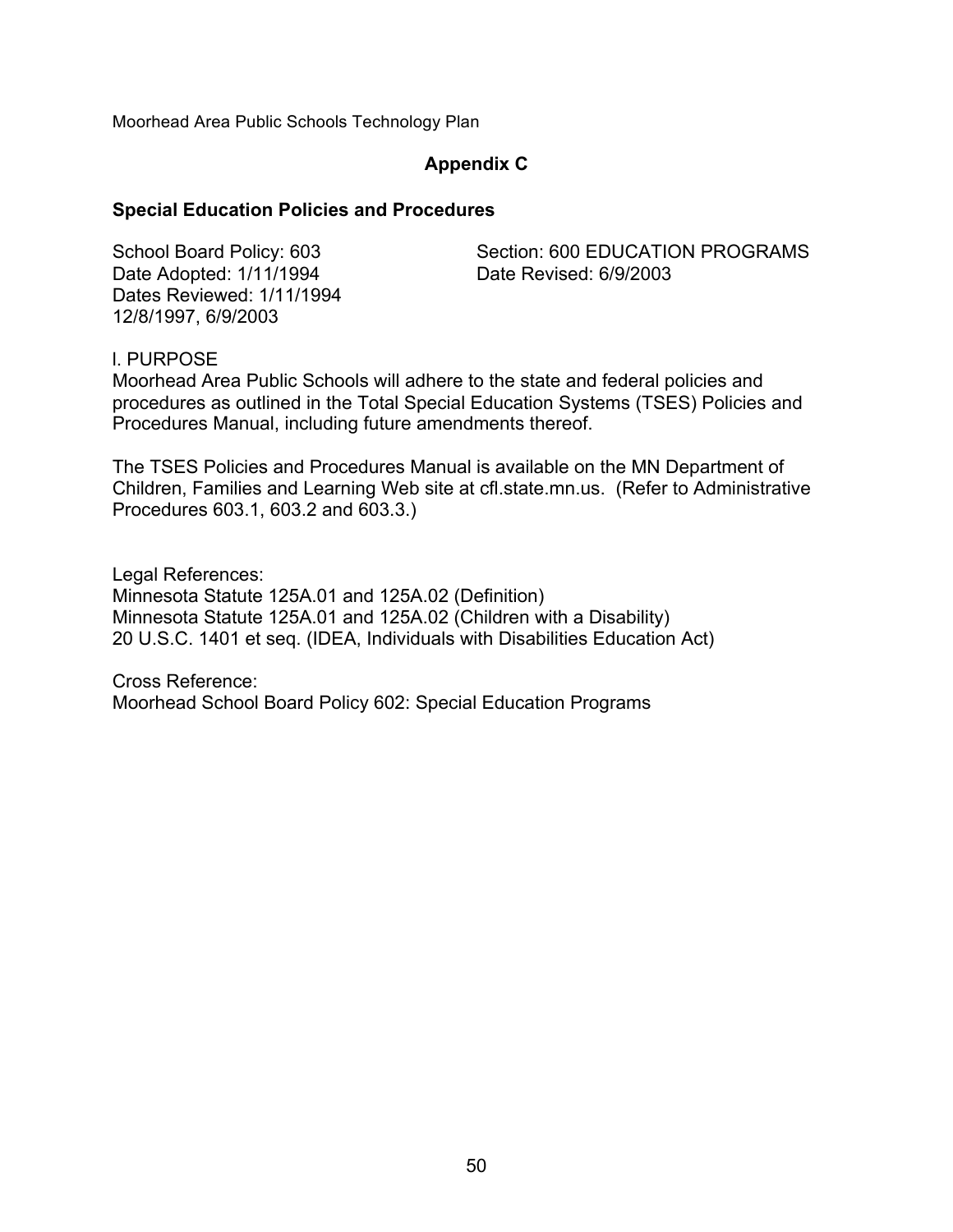Moorhead Area Public Schools Technology Plan

# **Appendix D**

# **Moorhead Area Public Schools Electronic Network Acceptable Use and Safety**

Date Adopted: 2/8/1999 Date Revised: 12/12/2005 Dates Reviewed: 3/8/2004 12/12/2005

School Board Policy: 731 Section: 100 SCHOOL DISTRICT

# I. PURPOSE

The purpose of this policy is to set forth policy and guidelines for access to the school district computer system and safe use of the Internet, including electronic communications. The district's electronic network shall be used only for educational purposes consistent with the district's mission and goals.

# II. GENERAL STATEMENT OF POLICY

The Moorhead Area Public Schools shall operate an electronic network to support its educational mission. The Moorhead School Board recognizes the need for its staff and students to have access to a global electronic network. Part of the district's responsibility in preparing students for the future is to provide them access to the tools they will be using as adults. The Moorhead Area Public Schools Electronic Network is defined as computer systems owned by the district as well as other electronic systems to which the district provides intentional or unintentional access. An orientation session and ongoing education on appropriate use of the Moorhead Area Public Schools Computer Network shall be provided for each user. The use of this network shall be consistent with the district's educational mission, district policy, state laws, and federal laws. In accordance with the requirements of the Child Internet Protection Act the district will monitor the online activities of minors and employ technology protection measures during any use of the electronic network by minors and adults.

# III. LIMITATION ON SCHOOL DISTRICT LIABILITY

Use of the school district system is at the user's own risk. The system is provided on an "as is, as available" basis. The school district will not be responsible for any damage users may suffer, including, but not limited to, loss, damage or unavailability of data stored on school district diskettes, tapes, hard drives or servers, or for delays for changes in or interruptions of service or misdeliveries or nondeliveries of information or materials, regardless of the cause. The school district is not responsible for the accuracy or quality of any advice or information obtained through or stored on the school district system. The school district will not be responsible for financial obligations arising through unauthorized use of the school district system or the Internet.

# IV. USE OF NETWORK IS A PRIVILEGE

The use of the school district network and access to use of the Internet is a privilege, not a right. Depending on the nature and degree of the violation and the number of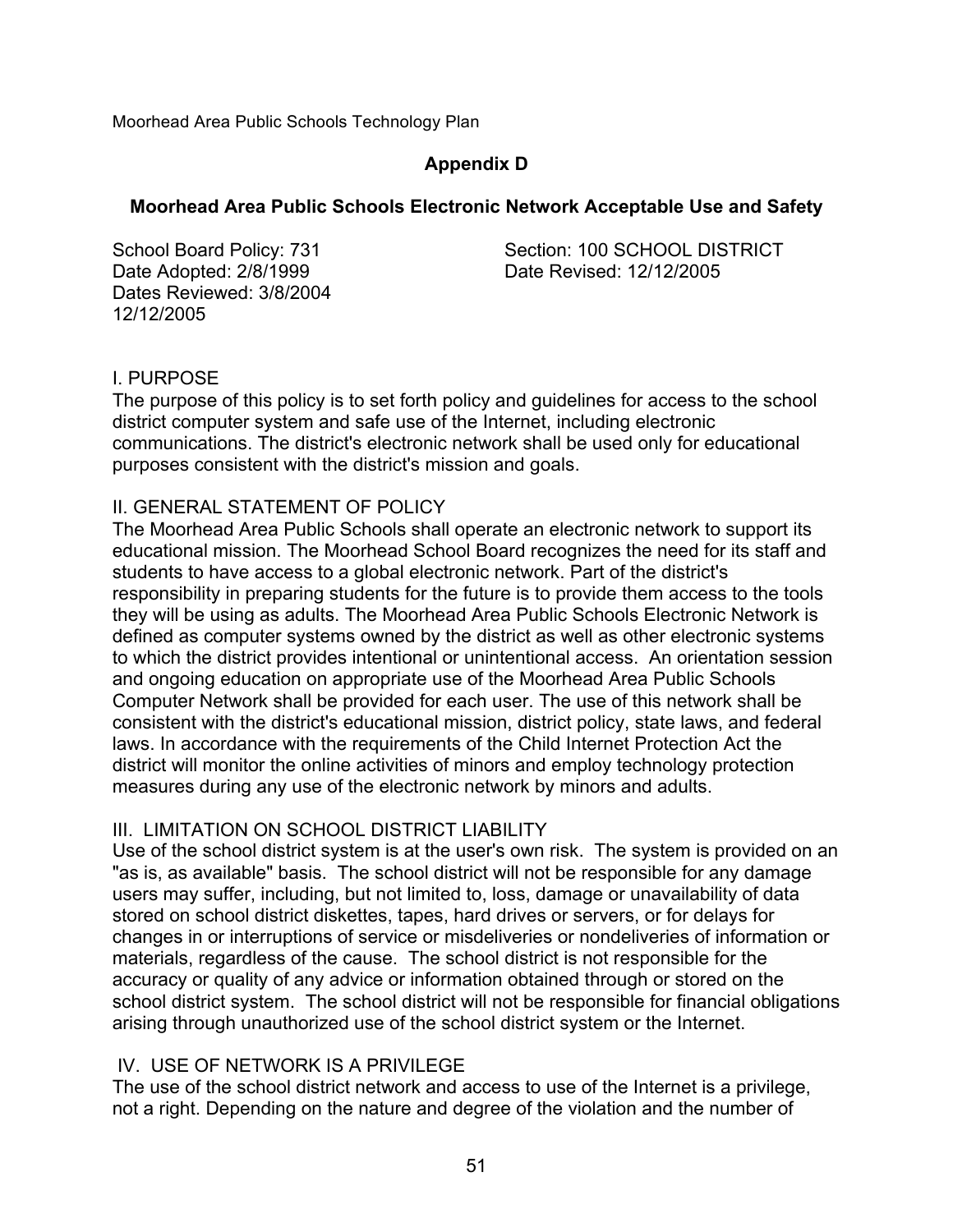previous violations, unacceptable use of the school district system or the Internet may result in one or more of the following consequences: suspension or cancellation of use or access privileges; payments for damages and repairs; discipline under other appropriate school district policies, including suspension, expulsion, exclusion or termination of employment; or civil or criminal liability under other applicable laws. Refer to Administrative Procedures 731.1, 731.2 and 731.3 for additional guidelines regarding acceptable use.

## IV. REGULATIONS

The Superintendent shall establish regulations for student and staff use of the Moorhead Area Public Schools Electronic Network.

# VI. NOTIFICATION

All users shall be notified of the school district policies relating to Internet use.

Legal References:

17 U.S.C. 101 et. seq. (Copyrights) 15 U.S.C. 6501 et. seq. (Children's Online Privacy Protection Act) Children's Internet Protection Act of 2000 (CIPA) 47 U.S.C. 254 47 C.F.R. 54.520 (FCC Rules Implementing CIPA) Title III of the Elementary and Secondary Education Act of 1965, 20 U.S.C. 1601, et. seq., as amended Minnesota Statute 125B.15 to 125B.25 (Internet Access for Students)

Cross References:

Moorhead School Board Policy 414: Employee Public and Private Personnel Data Moorhead School Board Policy 502: Student Disability Nondiscrimination Moorhead School Board Policy 503: Student Parental, Family and Marital Status Nondiscrimination Moorhead School Board Policy 504: Protection and Privacy of Student Records

Moorhead School Board Policy 551: Student Discipline Moorhead School Board Policy 601: Instructional Goals of Moorhead Area Public **Schools** 

Moorhead School Board Policy 620: Curricular Selection and Review, Alternative Instruction and Instructional Resource Reevaluation

Moorhead School Board Policy 710: School District Crisis Management Moorhead School Board Policy 906: Public Solicitation in Moorhead Area Public **Schools**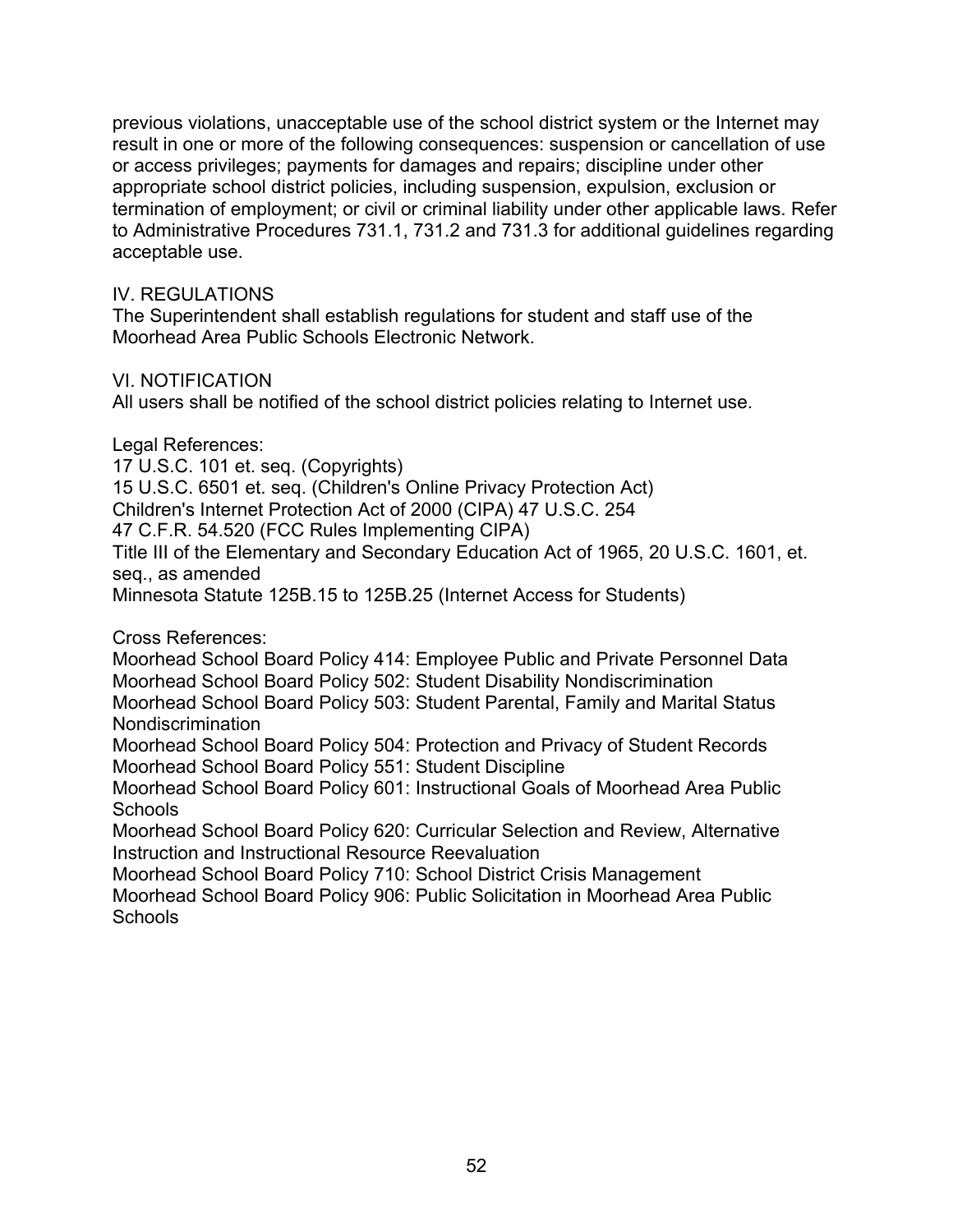Moorhead Area Public Schools Technology Plan

# **Appendix E**

#### **Appropriate Use of Moorhead Area Public Schools Electronic Network**

| Administrative Procedure: 731.1 | Section: 700 NON-INSTRUCTIONAL |
|---------------------------------|--------------------------------|
| Date Adopted: 2/8/1999          | Date Revised: 7/10/2006        |
| Dates Reviewed: 7/10/2006       |                                |

#### I. PURPOSE

a) The purpose of this document is to set forth policies and guidelines for access to the Moorhead Area Public School District electronic network and acceptable and safe use of the Internet, including electronic communications.

#### II. USE OF THE SYSTEM IS A PRIVILEGE

A. The use of the school district system and access to use of the Internet is a privilege, not a right. Depending on the nature and degree of the violation and the number of previous violations, unacceptable use of the school district system or the Internet may result in one or more of the following consequences: suspension or cancellation of use or access privileges; payments for damages and repairs; discipline under other appropriate school district policies, including suspension, expulsion or termination of employment; or civil or criminal liability under local, state or federal laws.

#### III. NETWORK CONDUCT

- A. The individual in whose name a system account is issued is responsible at all times for its proper use. The district's system shall be used for all educational purposes consistent with the district's mission and goals. The district reserves the right to inspect files to assure compliance.
- B. Teachers are responsible for teaching and supervising proper techniques and standards for participation, for guiding student access to appropriate sections of the Internet, and for assuring that students understand that if they misuse the network they will lose their privilege to access the network in the school environment. Paraprofessionals and other support staff will monitor and report inappropriate behavior.
- C. System users will not evade, change or exceed resource quotas or disk usage quotas or disk usage quotas as set by the network manager. A user who remains in noncompliance may have their files removed. Such quotas may be exceeded only by permission of the network manager.
- D. Users will make responsible use of all network resources including but not limited to bandwidth, paper, printer toner printing supplies and server space.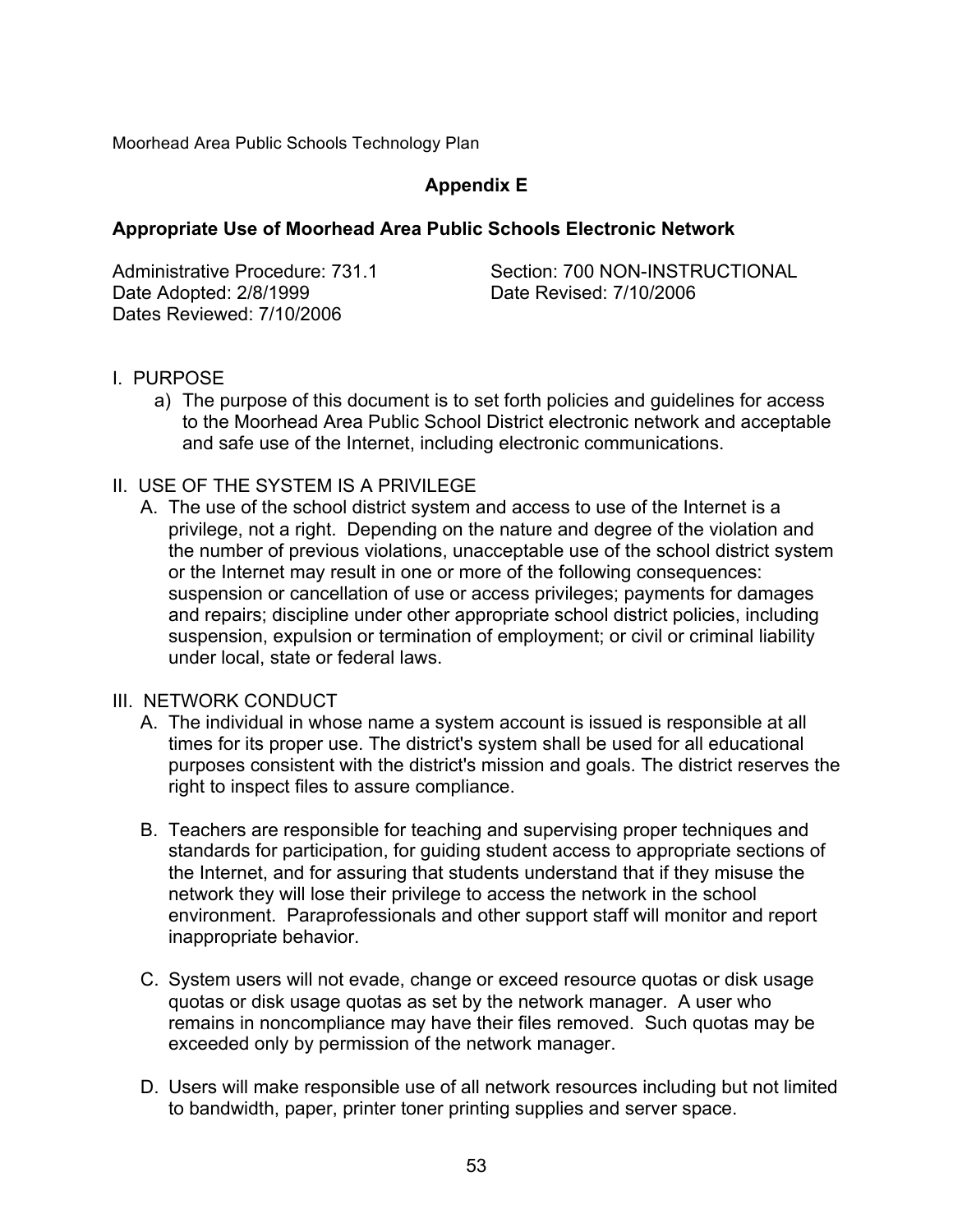# IV. USER ACCOUNT INFORMATION

- A. User account information will be maintained in accordance with applicable education records law and district policy and administrative regulations.
- B. All employees, including substitute teachers and temporary employees, will be issued network accounts for the duration of their employment.
- C. All students will be issued network accounts for the duration of their enrollment.
- D. The district will provide access to the system through the establishment of a system account. The system account is established by the issuance of authorized and unique passwords for each user. This account will include a personal folder/subdirectory. The use of this password constitutes acceptance of the account and an agreement by the user to abide by the following rules of conduct and assume responsibility for the content of the folder/subdirectory. Continual age appropriate training on appropriate use of Moorhead Public Schools Electronic Network shall be provided for each user.
- E. The school district system has a limited educational purpose, which includes use of the system for classroom activities, educational research, and professional and career development activities. Users are expected to use network and Internet access through the district system to further educational and personal goals consistent with the mission of the school district and school policies. Uses which might be acceptable on a user's private personal account on another system may not be acceptable on this limited-purpose network.

# V. UNACCEPTABLE USES

- A. The following uses of the school district system and Internet resources or accounts are considered unacceptable:
	- 1. Users will not use the school district system to access, review, upload, download, store, print, receive, transmit or distribute:
		- (1) pornographic, obscene or sexually explicit material or other visual depictions that are harmful to minors;
		- (2) obscene, abusive, profane, lewd, vulgar, rude, inflammatory, threatening, disrespectful, or sexually explicit language;
		- (3) materials that use language or images that are inappropriate in the education setting or disruptive to the educational process;
		- (4) information or materials that could cause damage or danger of disruption to the educational process;
		- (5) materials that use language or images that advocate violence or discrimination toward other people (for example: hate literature) or that may constitute harassment or discrimination except in the course of the instructional program under the supervision of a teacher.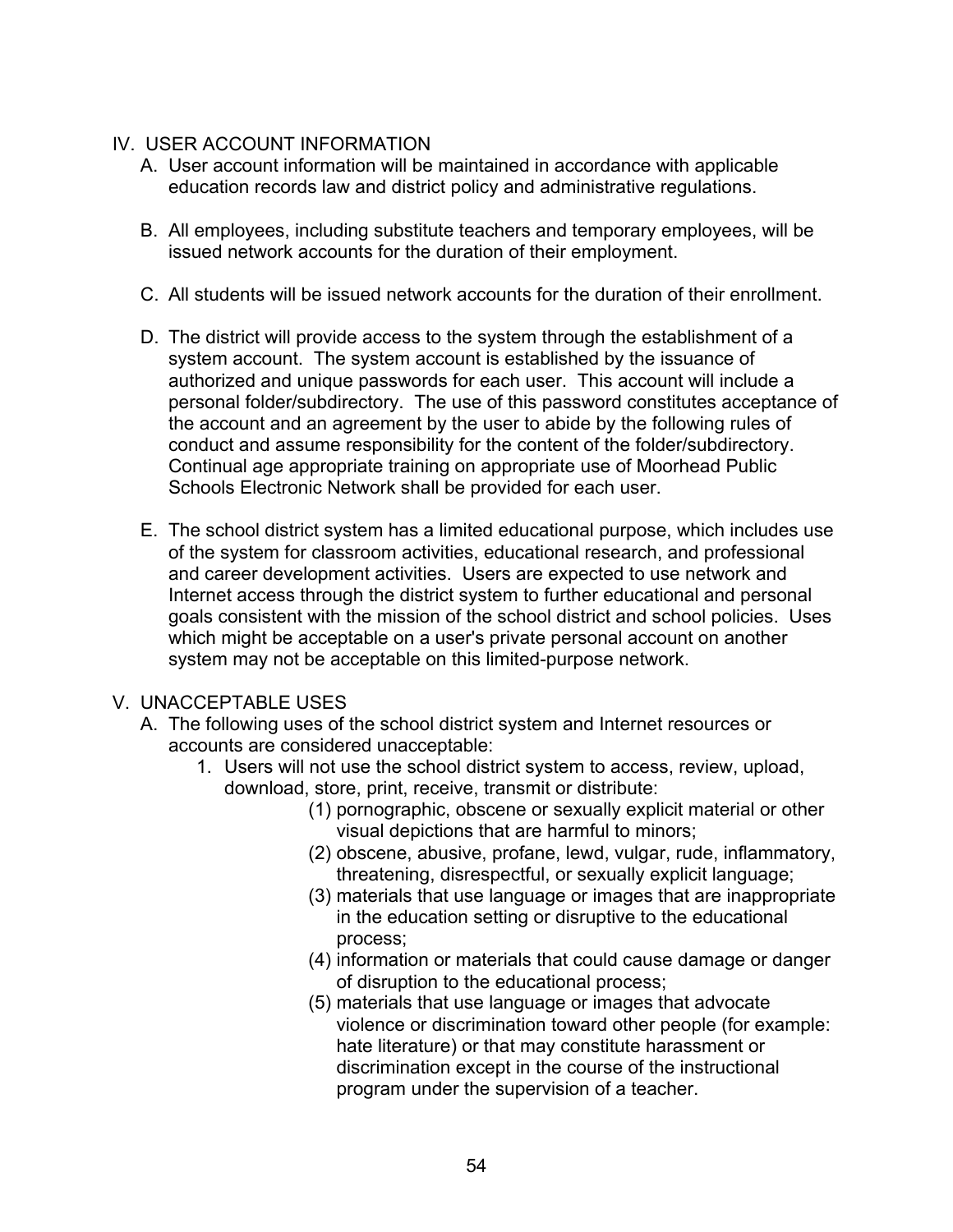- 2. Users will not use the school district system to gain unauthorized access to information resources or to access another persons materials, information or files without the direct permission of that person.
- 3. Users will not write to system accounts other than their own as identified and issued by the district.
- 4. Users will not attempt to gain unauthorized access to the school district system or any other system through the school district system, attempt to log in through another person's account, or use computer accounts, access codes or network identification other than those assigned to the user. Messages and records on the school district system may not be encrypted without the permission of appropriate school authorities.
- 5. Users will not use the school district system to knowingly or recklessly post, transmit or distribute false or defamatory information about a person or organization, or to harass another person, or to engage in personal attacks, including prejudicial or discriminatory attacks.
- 6. Users will not use the school district system to engage in any illegal act or violate any local, state or federal statute or law.
- 7. Users will not use the school district system to vandalize, damage or disable the property of another person or organization, will not make deliberate attempts to degrade or disrupt equipment, software or system performance by spreading computer viruses or by any other means, will not tamper with, modify or change the school district system software, hardware or wiring or take any action to violate the school district's security system, and will not use the school district system in such a way as to disrupt the use of the system by other users.
- 8. Users will not use the school district system to post private information about another person, personal contact information about themselves or other persons, or other personally identifiable information, including, but not limited to, addresses, telephone numbers, school addresses, work addresses, identification numbers, account numbers, access codes or passwords, labeled photographs or other information that would make the individual's identity easily traceable, and will not repost a message that was sent to the user privately without permission of the person who sent the message.
- 9. Users will not use the school district system to violate copyright laws or usage licensing agreements, or otherwise to use another person's property without the persons prior approval or proper citation, including the downloading or exchanging of pirated software or copying software to or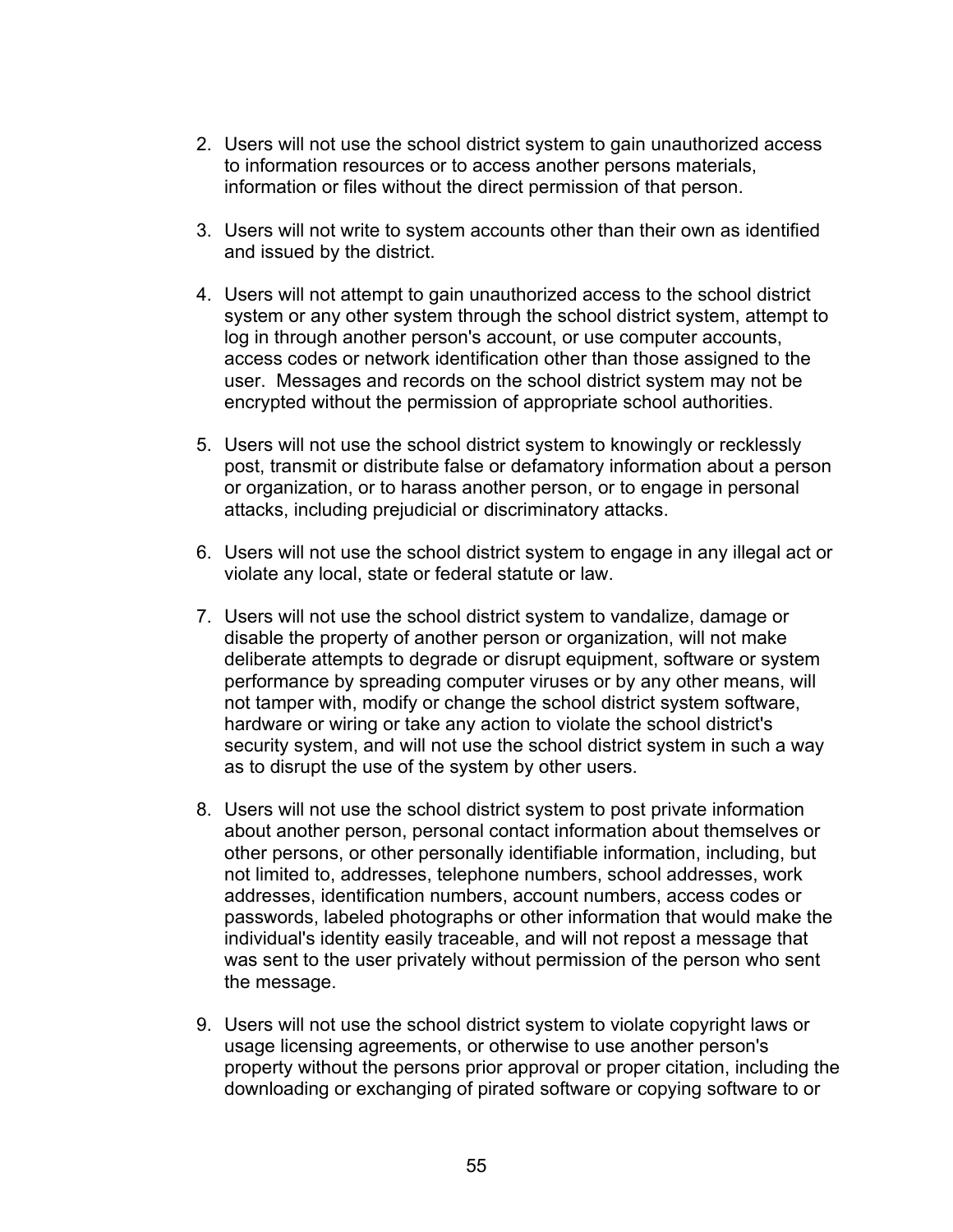from any school computer, and will not plagiarize works they find on the Internet.

10.Users will not use the school district system for conducting business, for unauthorized commercial purposes or for financial gain unrelated to the mission of the school district. Users will not use the school district system to offer or provide goods or services or for product advertisement. Users will not use the school district system to purchase goods or services for personal use without authorization from the appropriate school district official.

# VI. FILTERS

- A. With respect to any of its computers with Internet access, the school district will monitor the online activities of minors and employ technology protection measures during any use of such computers by minors and adults. The technology protection measures utilized will block or filter Internet access to any visual depictions that are:
	- 1. Obscene;
	- 2. Child pornography; or
	- 3. Harmful to minors.
- B. The term "harmful to minors" means any picture, image, graphic image file, or other visual depiction that:
	- 1. Taken as a whole and with respect to minors, appeals to a prurient interest in nudity, sex, or excretion; or
	- 2. Depicts, describes, or represents, in a patently offensive way with respect to what is suitable for minors, an actual or simulated sexual act or sexual contact, actual or simulated normal or perverted sexual acts, or a lewd exhibition of the genitals; and
	- 3. Taken as a whole, lacks serious literary, artistic, political, or scientific value as to minors.
- C. An administrator, supervisor or other person authorized by the Superintendent may disable the technology protection measure, during use by an adult, to enable access for bona fide research or other lawful purposes.

### VII. USER EDUCATION

- A. All users shall be notified of the school district policies relating to Internet use.
- B. This notification/training shall include the following:
	- 1. Notification that Internet use is subject to compliance with school district policies.
	- 2. Disclaimers limiting the school district's liability relative to:
		- a) Information stored on school district media.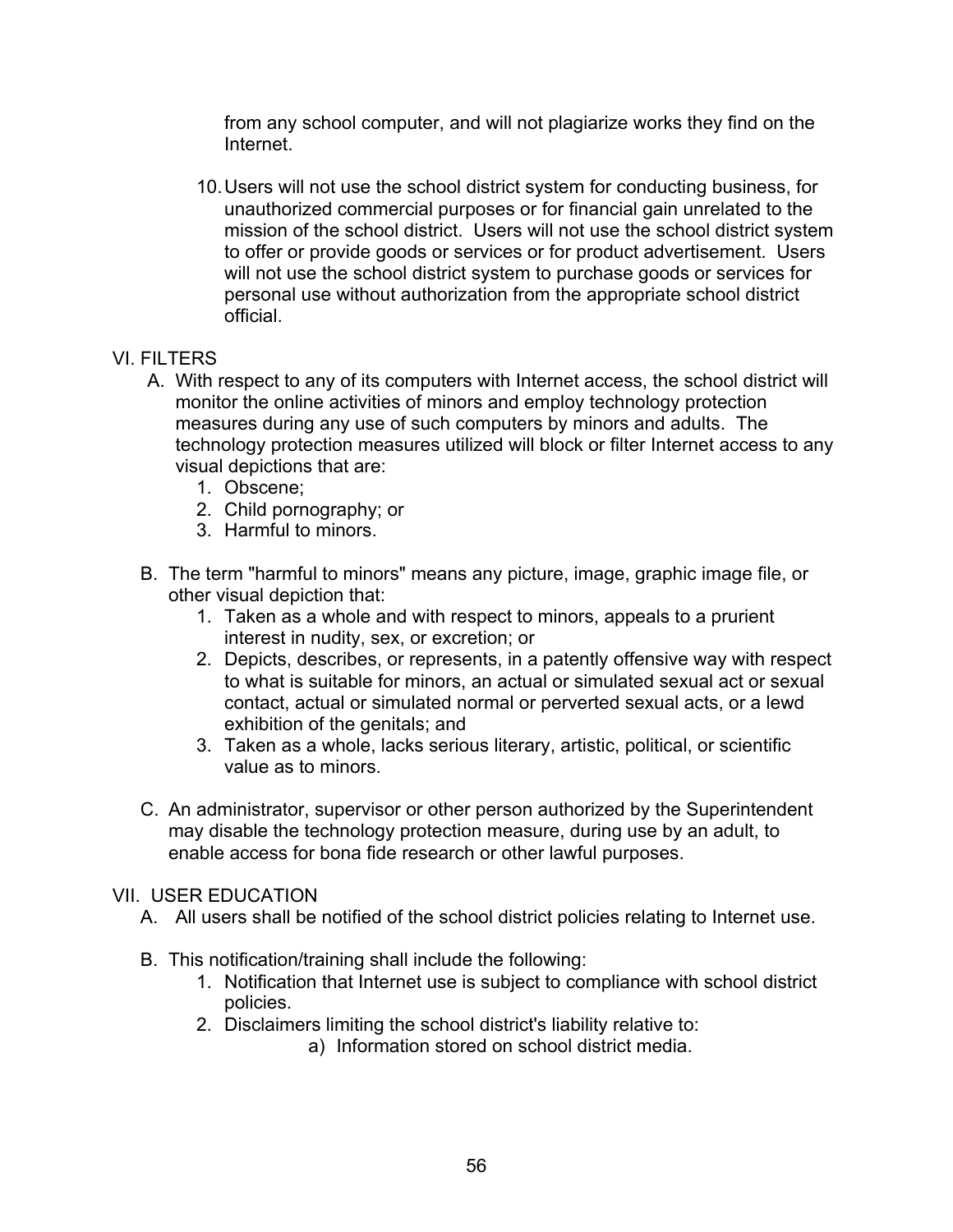- b) Information retrieved through school district computers, networks or online resources.
- c) Personal property used to access school district computers, networks or online resources.
- d) Unauthorized financial obligations resulting from use of school district resources/accounts to access the Internet.
- 3. A description of the privacy rights and limitations of school sponsored/managed Internet accounts.
- 4. Notification that, even though the school district may use technical means to limit students Internet access, these limits do not provide a foolproof means for enforcing the provisions of this acceptable use policy.
- 5. Notification that goods and services can be purchased over the Internet that could potentially result in unwanted financial obligations and that any financial obligation incurred by the user through the Internet is the sole responsibility of the student and/or the student's parents.
- 6. Notification that the collection, creation, reception, maintenance, and dissemination of data via the Internet, including electronic communications, is governed by School Board Policy 414, Employee Public and Private Personnel Data, and School Board Policy 504, Protection and Privacy of Pupil Records.
- 7. Notification that, should the user violate the school district's acceptable use policy, the user's access privileges may be revoked, school disciplinary action may be taken and /or appropriate legal action may be taken.
- 8. Notification that all provisions of the acceptable use policy are subordinate to local, state and federal laws.

# VIII. PARENT RESPONSIBILITY; NOTIFICATION OF STUDENT INTERNET USE

- A. Outside of school, parents bear responsibility for the same guidance of Internet use as they exercise with information sources such as television, telephones, radio, movies and other possibly offensive media. Parents are responsible for monitoring their students use of the school district system and of the Internet if the student is accessing the school district system from home or a remote location.
- B. Parents will be notified that their students will be using school district resources/accounts to access the Internet and that the school district will provide parents the option to request alternative activities not requiring Internet access. This notification should include:
	- 1. Overview of training provided to the student user.
	- 2. Description of parent/guardian responsibilities.
	- 3. A notification that the parents have the option to request alternative educational activities not requiring Internet access and the material to exercise this option.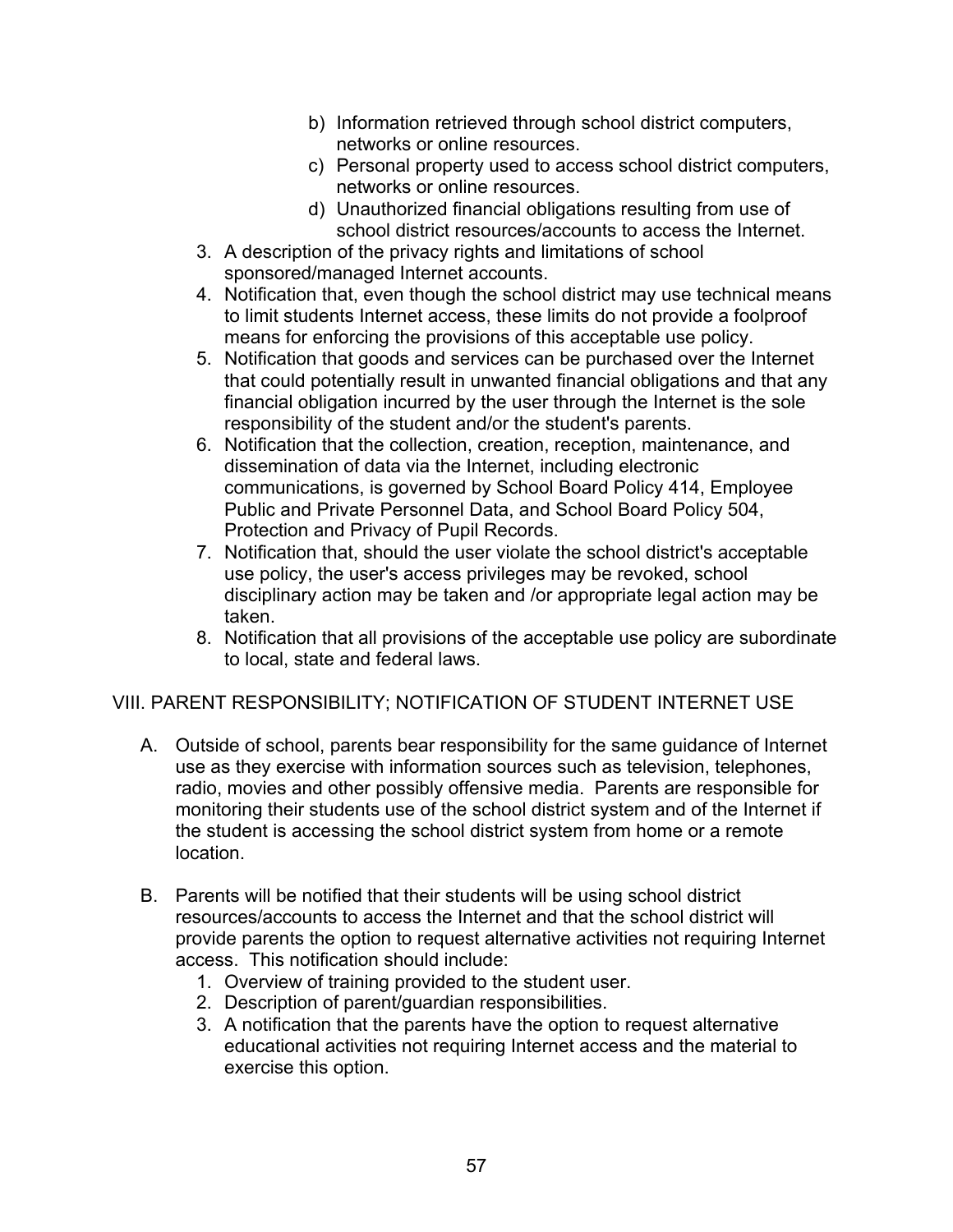- 4. Statement that the school district's acceptable use policy is available for parental review.
- IX. TERMINATION/REVOCATION OF SYSTEM USER ACCOUNT
	- A. A guest user's account may be established to accomplish specific educational training or tasks by the network manager or designee. These accounts will be terminated upon completion of the educational training task. Termination may take place without notice given to the guest system user.
	- B. The district may suspend or revoke a system user's access to the district's system upon any violation of district policy and/or administrative regulation according to the following guidelines:
		- 1. Violations considered minor would include violation of computer lab rules, going to an inappropriate site, harassing e-mail, etc.
			- a) Consequences will be determined by building administrators in collaboration with teachers and district administration in accordance with building behavior policies.
		- 2. Violations considered major would include impersonating school officials, obtaining e-mail accounts through misrepresentation, lifethreatening e-mail, accessing accounts or folders of others, etc.
			- a) Consequences will be determined by building administrators in collaboration with teachers and district administrators in accordance with district behavior policies. Consequences may include legal prosecution and suspension or expulsion in accordance with district policies.
			- b) Prior to a suspension or revocation of system service or as soon as practicable, the building administrator will inform the system user of the suspected violation and give the system user an opportunity to present an explanation. If the decision of the building administrator is to suspend or revoke network privileges, Administrative Procedure 731.3 will be completed.
- X. USE OF E-MAIL SYSTEMS
	- A. All employees have access to an e-mail account provided by the district. E-mail sent and received over this system is subject to the Open Records Laws of Minnesota, the confidentiality's provided for in the Family Educational Rights and Privacy Act (FERPA) and other local, state or federal laws that may apply.
	- B. Student e-mail accounts will be provided by the district. Access to these accounts will require registration and verification of student status and agreement to appropriate use of the account.
	- C. The district reserves the right to require termination of individual accounts if used for inappropriate purposes as defined in this policy.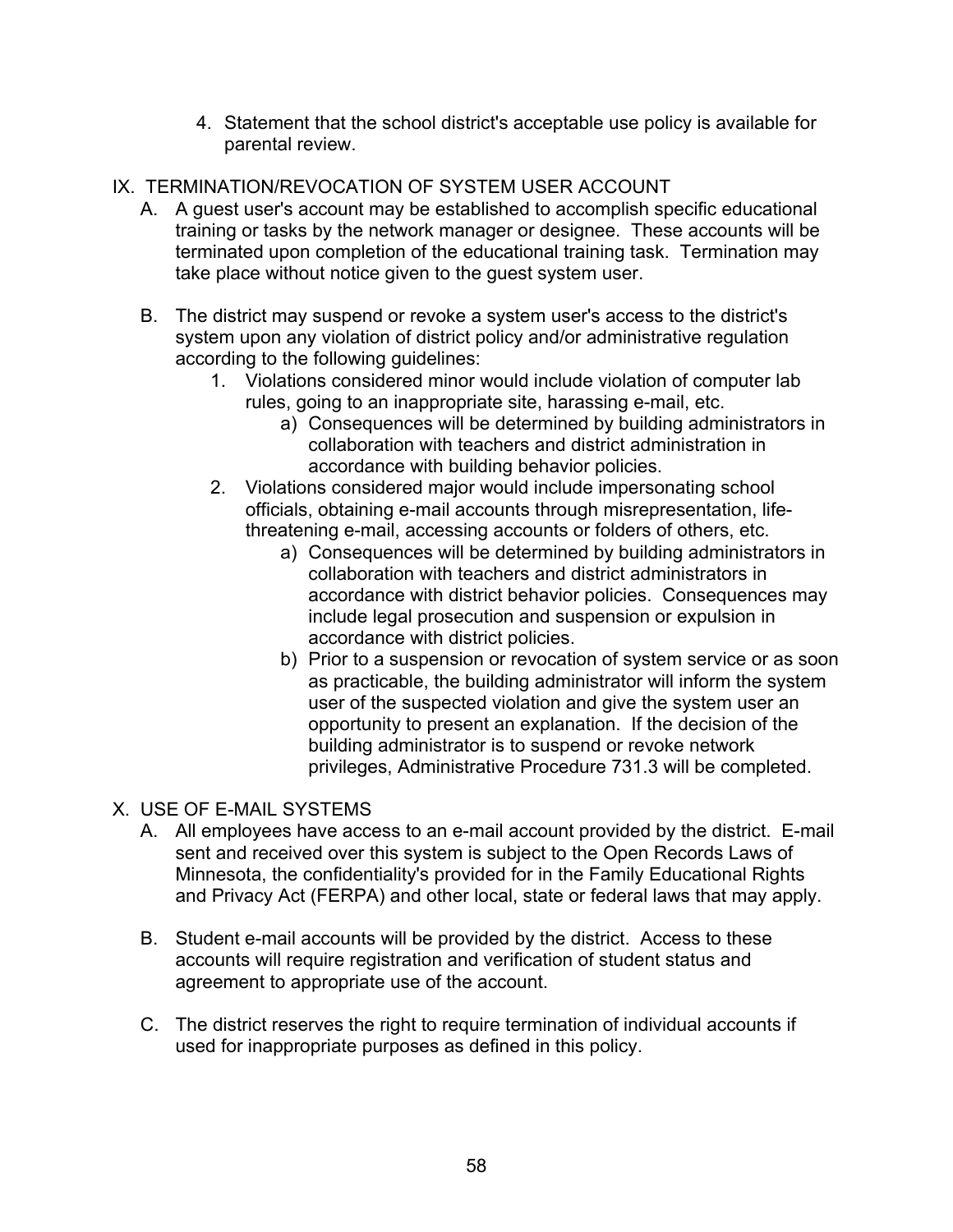D. It is the responsibility of system users to save e-mail correspondence they wish to retain in their personal folders.

# XI. PUBLICATION OF MATERIALS ON THE NETWORK

- A. General Responsibility/Liability
	- 1. The publisher (Moorhead Area Public Schools) assumes general liability for the content of material. As such, the publisher retains the right to control the content of the publication.
	- 2. The creator (employees, students and parent support groups) is obligated to observe copyright (see School Board Policy 730) and other rights to intellectual property. The creator is required to provide the publisher with evidence of compliance with intellectual property rights involved in the creation.
- B. Classrooms, Activities, Departments & Building Homepages
	- 1. Publication of classrooms, departments, buildings or any other organizational elements of the district are considered to be publications of the Moorhead Area Public Schools. As such, the district has a right to control the content. Exercising this right may include deletion of these materials from these publications as well as other editorial rights.
	- 2. Publications containing information about classrooms, departments, buildings or any other organizational elements of the district must reside on the servers of Moorhead Area Public Schools or their agents.
	- 3. The creator of these publications is responsible for observing copyright and other intellectual property rights. The publisher at its sole discretion, may refuse to publish such material if compliance with intellectual property rights is suspect, if the publisher suspects publication of such material will jeopardize the confidentiality of staff or student information or for any other reason the publisher (Moorhead Area Public Schools) deems appropriate.
	- 4. The creator is responsible for the appropriateness of all links to other sites on the Internet.
	- 5. Links contained may not include links to a personal (staff or student) homepage.
	- 6. All materials included in the publication must be appropriate as defined in other sections of this document.

# XII. INFORMATION CONTENT/THIRD PARTY SUPPLIED INFORMATION

A. System users and parents of system users are advised that the use of the district's system may provide access to other electronic communication systems that may contain inaccurate and/or objectionable material. The district does not condone the use of objectionable materials. Such materials are prohibited in the school environment. Parents of student with accounts on the district's system should be aware of the existence of such materials and monitor their student's home usage of the district's resources accordingly.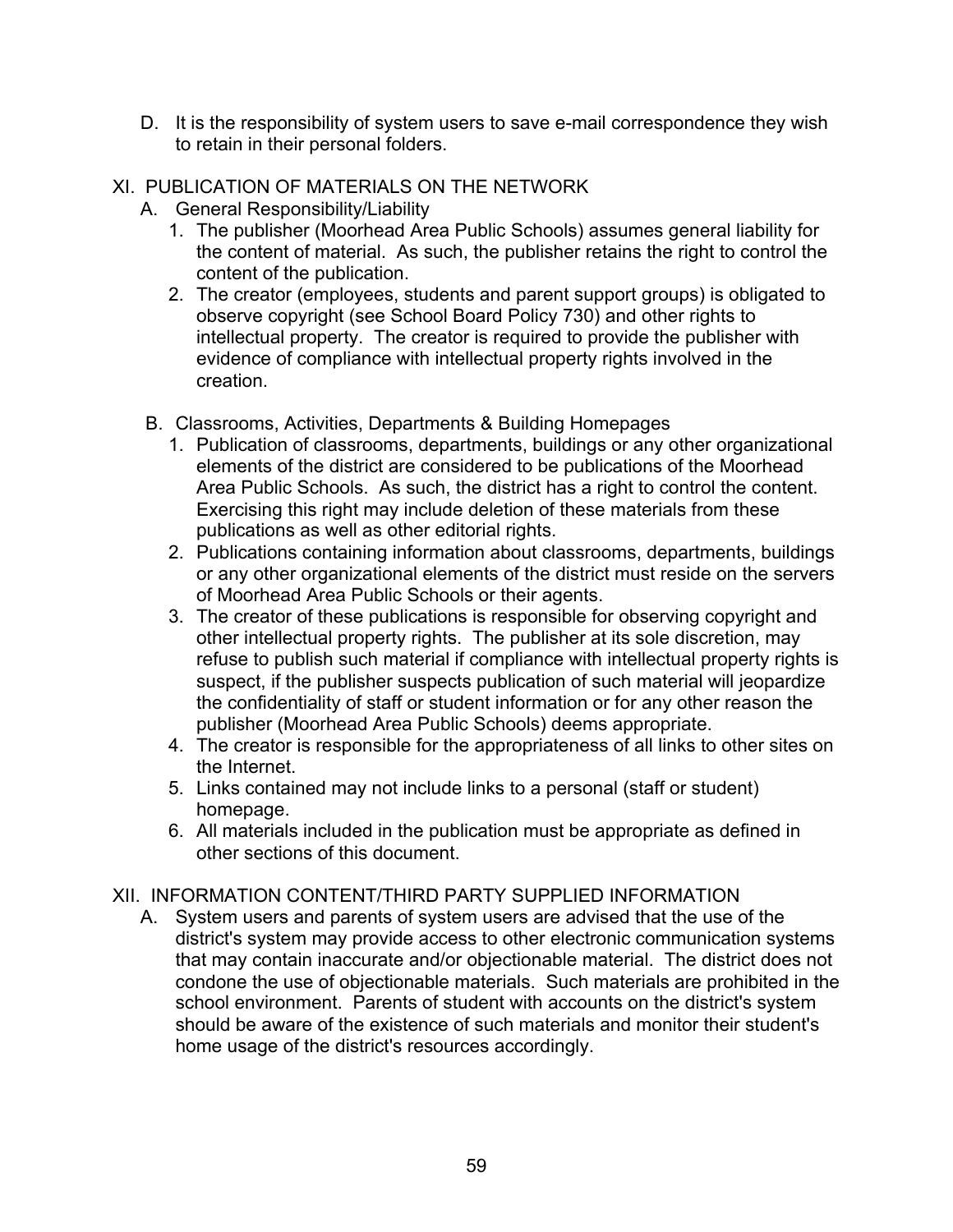- B. Students knowingly bringing prohibited materials into the school environment may be subject to suspension and/or revocation of their privileges on the district's system and will be subject to discipline in accordance with the district's policy and applicable administrative regulations.
- C. Staff knowingly bringing prohibited materials into the school will be subject to disciplinary action in accordance with district policy and contractual agreements for discipline and dismissal.
- D. Opinions, advice, services and all other information expressed by system users, information providers, service providers or other third party individuals in the system are those of the information providers and not the district.

### XIII. LIMITED EXPECTATION OF PRIVACY

- A. By authorizing use of the school district system, the school district does not relinquish control over materials on the system or contained in files on the system. Users should expect only limited privacy in the contents of personal files on the school district system.
- B. Routine maintenance and monitoring of the school district system may lead to a discovery that a user has violated this policy, another school district policy, or the law.
- C. An individual investigation or search will be conducted if school activities have a reasonable suspicion that the search will uncover a violation of law or school district policy.
- D. Parents have the right at any time to investigate or review the contents of their child's files and e-mail files. Parents have the right to request the termination of their child's individual account at any time.
- E. All users should be aware that the school district retains the right at any time to investigate or review the contents of their files and e-mail files. In addition, users should be aware that data and other materials in files maintained on the school district system may be subject to review, disclosure or discovery under Minn. Stat. Ch. 13 (the Minnesota Government Data Practices Act).
- F. The school district will cooperate fully with local, state and federal authorities in any investigation concerning or related to any illegal activities or activities not in compliance with school district policies conducted through the school district system.

### XIV. LIMITATION OF SCHOOL DISTRICT LIABILITY

A. Use of the school district system is at the user's own risk. The system is provided on an "as is, as available" basis. The school district will not be responsible for any damage users may suffer, including, but not limited to, loss,